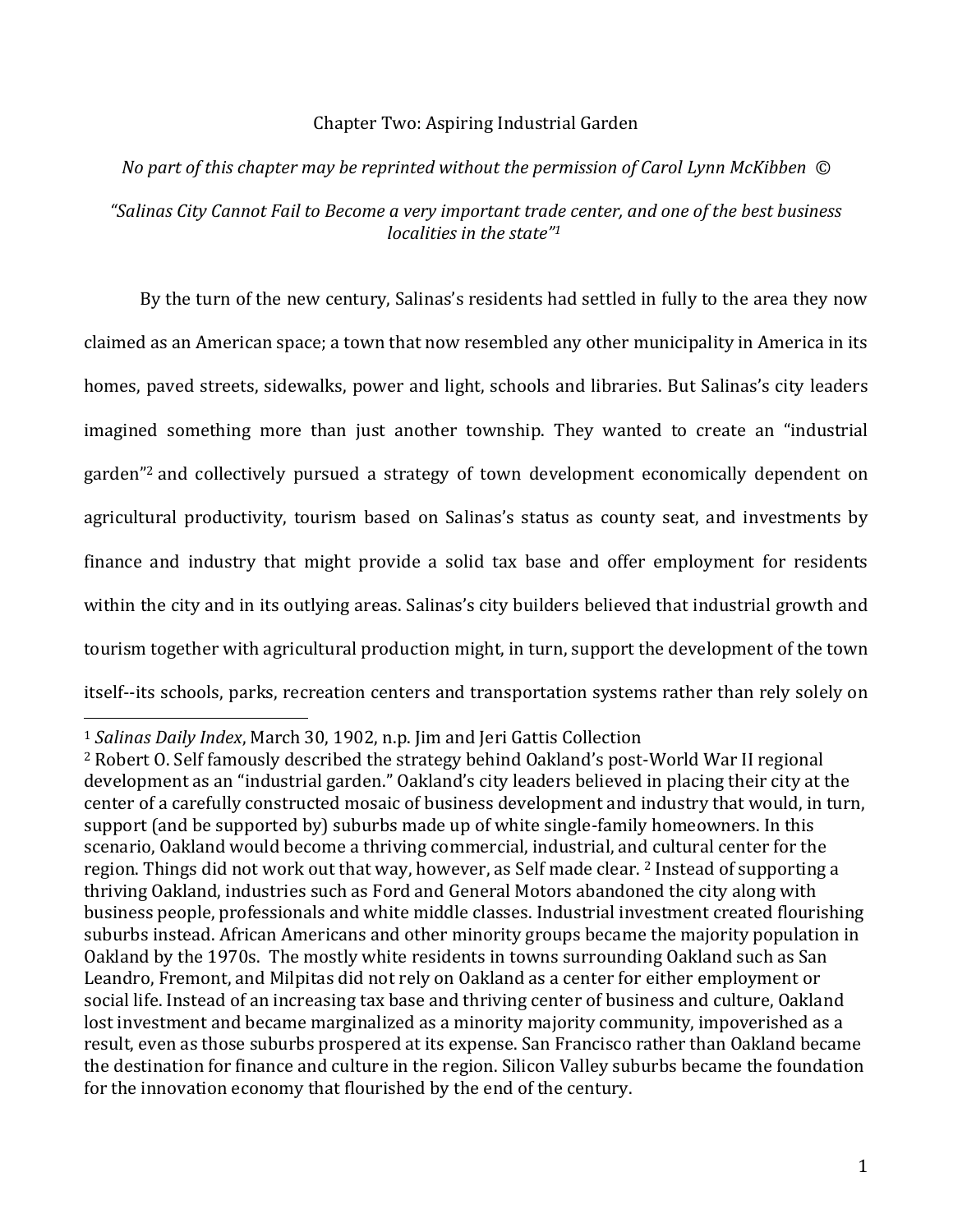taxes from residents to do so. They had every reason to be optimistic. Agriculture thrived and new crops such as row crops (lettuce) and sugar beets promised great possibilities. The expanding population, 3,034 by 1900, 3,736 in 1910 and 4,308 by 1920 would more than double to 10,263 by 1930 when the production of lettuce pulled in new populations. Population increases verified Salinas's place as the economic, social and political focal point for the county and the entire region. The high end hotels and restaurants in Salinas's downtown could (and did) accommodate thousands of visitors throughout the state to attend important agricultural and political meetings and social and cultural events that happened regularly throughout first two decades of the new century. City leaders encouraged the development of elegant hotels on Main Street with just such a purpose in mind.

In the first twenty years of the new century Salinas's strategy of enticing tourists to visit Salinas, and for organizations to meet in their town coupled with collectively encouraging both industrial investment and agricultural production worked successfully to build their city into a regional centerpiece. We see evidence of all of this in the local newspapers accounts of the era and the continuous efforts of the City Council and the Chamber of Commerce to create regional transportation systems (with county funding) that went beyond the railroad and focused mainly on road building but also on the construction of an airport. City leaders became actively involved in any effort to connect Salinas to other towns in the region, and to the larger municipalities north and south, through a regional transportation network. Further, they vehemently resisted any effort to build roads linking San Francisco to Los Angeles that might bypass Salinas.

Most importantly, this effort brought Claus Spreckles to the area to develop the sugar beet industry. The establishment of multiple community banks, and the development of the lettuce industry with its multiplicity of small farms interconnected with packing plants and shipping

2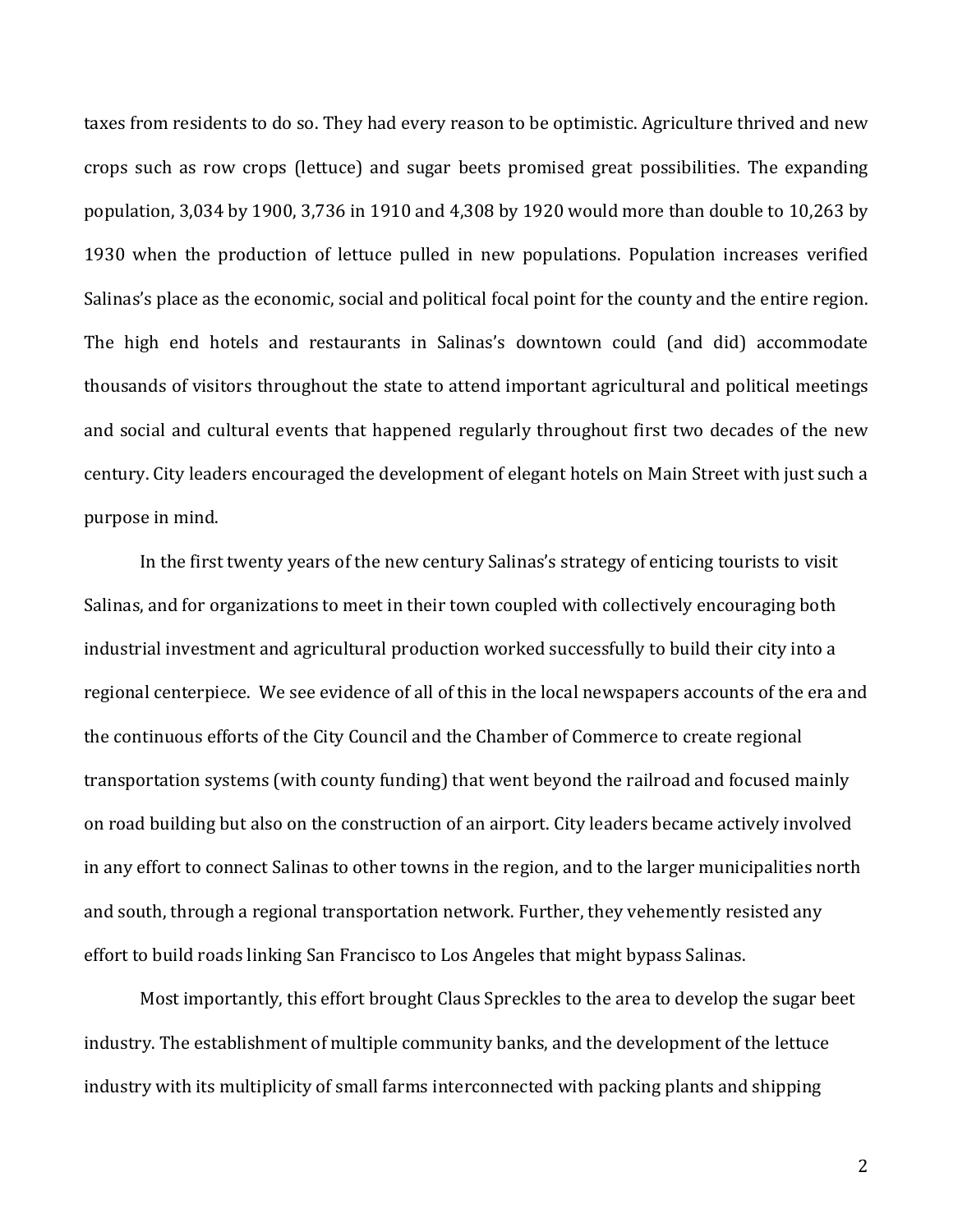facilities all combined to encourage development and population growth throughout the 1920s. Some of the most committed city builders in this time joined forces in 1924 to form the Salinas Civics Women's Club. This group would champion everything from the building of the library and public school systems at the turn of the century to passage of Ordinances such as the 1921 "Little Wright Act," which made liquor sales illegal in the city. By 1926, Salinas had an active Chamber of Commerce and a city manager to bring the city into a more business-oriented model of governance.<sup>3</sup> The first two decades of the twentieth century were marked by a conscious effort to make Salinas into a regional center and focal point for tourists, local and state government agencies and businessmen.

They succeeded, as Minutes of the Meetings of the Chamber of Commerce in the 1920s attested. For example, in 1926 they reported the following:

"Mr. Lawton of the Pacific Highway Association appeared to get the endorsement of the Chamber of Commerce to solicit funds for the Pacific Highway Association. Mr. Lawton explained that the association was now being run on a business basis; that they were getting out one hundred thousand new folders in which they were featuring Salinas."

In addition, the committee on Advertising sought visitors from Eastern and Midwestern states, encouraging them to make Salinas a stopover on any road trip West. One such example "reported that [the Chamber] purchase one page in the Michigan Tour pamphlet for \$50.00" which the members voted to approve. It was a typical suggestion usually met with approval in meetings throughout the 1920s.<sup>4</sup> This note from the minutes showed both active involvement in soliciting funds to support transportation systems through Salinas and also efforts to advertise the town to prospective businesspeople and organizations seeking meeting venues.

<sup>4</sup> Minutes from the Chamber of Commerce, February 23, 1926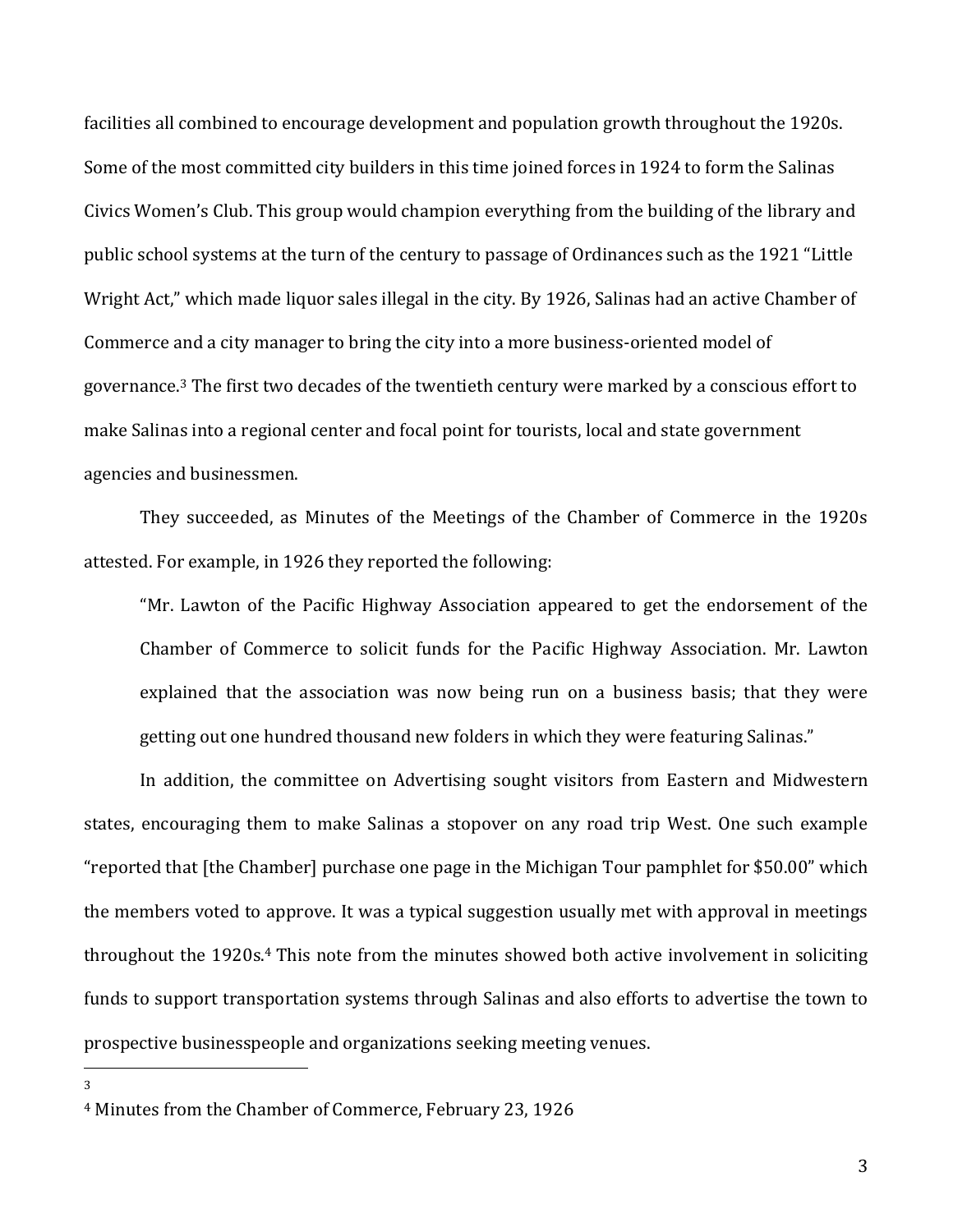The large Victorians that these early twentieth century settlers built in downtown Salinas and the infrastructure that they created to support their prosperous lives were shows of economic power, and also evidence of the stability, prosperity and aspiration for Salinas giving the city a significant place in the rapidly developing urban environment typical of California at the turn of the century. Economic development was a critical component to achieve all of this planned urban growth based on ideologies of corporate business and farm ownership.<sup>5</sup> It all required financing and credit that could only be obtained through the networks of community banks linked to San Francisco financial centers, which proliferated during this period and throughout the early years of the twentieth century, marking Salinas as the wealthiest city per capita in the United States by 1924.<sup>6</sup>

The farmland surrounding the city was some of the richest in the entire country and therefore a valuable lure for Americans who believed deeply in farmland ownership as a cornerstone of American values.<sup>7</sup> Salinas's leaders pursued a strategy of growing their city both through increased population and annexation of adjacent farmland for housing. They encouraged settlement for newcomers in the surrounding unincorporated areas and focused on developing the city within its late nineteenth century limits. They also wanted to professionalize governance and management of the city. At a meeting of the Chamber of Commerce on March 23, 1926, Exchange Club President Ralph Hughes reported that there were a series of discussions between his group and the Salinas Rotary Club about hiring a city manager for Salinas. In keeping with

<sup>5</sup> David Vaught, *Cultivating California: Growers, Specialty Crops, and Labor, 1875-1920* (Baltimore and London: the Johns Hopkins University Press, 1999)

<sup>6</sup> See Dorothy Vera, "Salinas Banking 90 Years Old," *Salinas Californian*, October 1963, n.p. <sup>7</sup> Salinas's early settlers fell somewhere between the horticultural ideal Vaught described David Vaught, *Cultivating California: Growers, Specialty Crops, and Labor, 1875-1920* (Baltimore and London: the Johns Hopkins University Press, 1999) and the colonial settler mentality described by James Belich, *Replenishing the Earth: The Settler Revolution and the Rise of the Anglo World, 1783- 1939* (New York: Oxford University Press, 2009).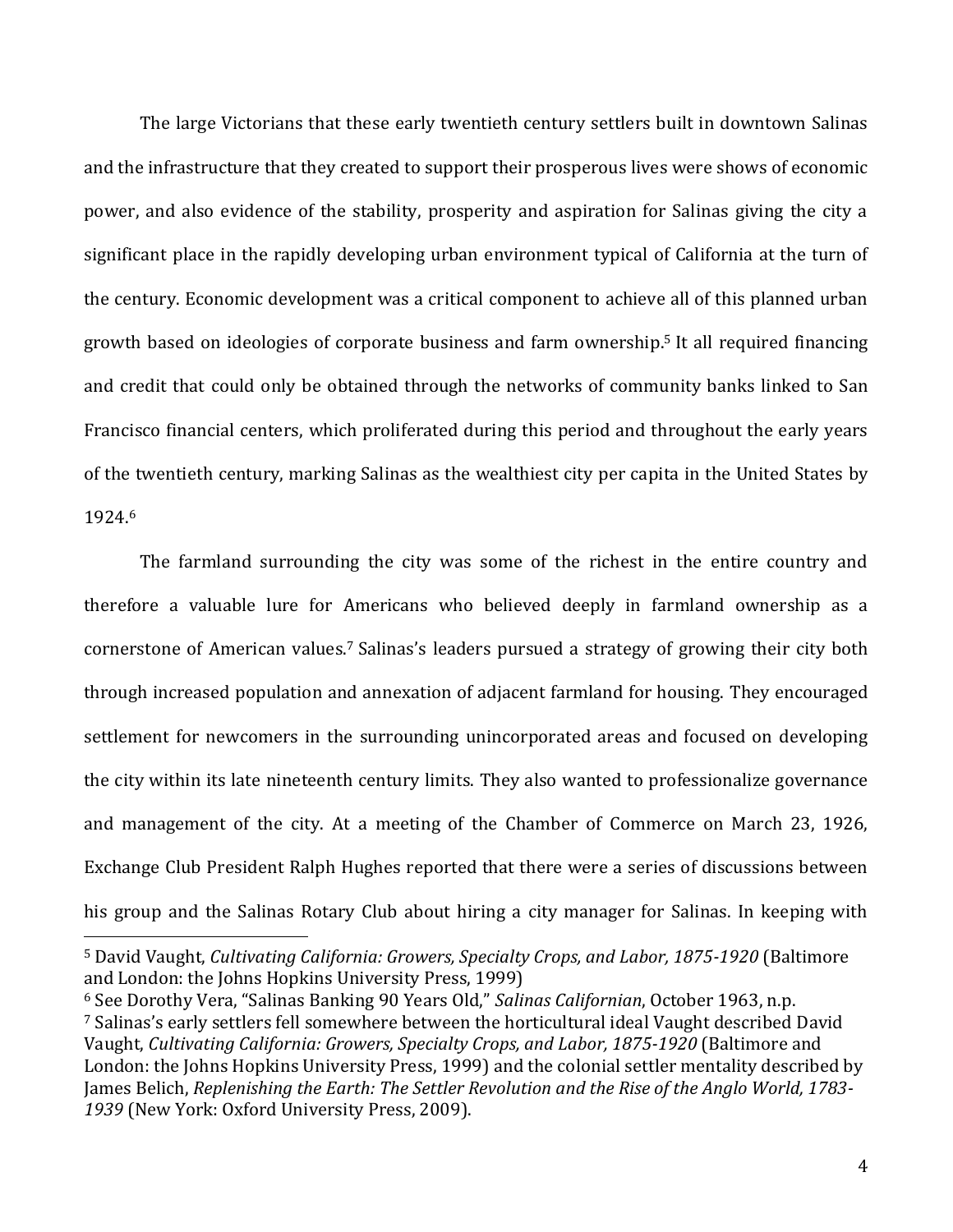efforts to keep Salinas connected with the rest of the towns and emerging cities of San Francisco's hinterland, "several speakers [including] City Manager Eddy of Berkeley, City Manager Dorton of Monterey, Mayor Hudson of Monterey, and Mayor Clark of Salinas" were all invited to discuss "if a city manager was practical and needed for Salinas" with the community at public forums. It was decided to invite the city managers from Monterey and Berkeley to visit Salinas and "make a survey" paid for by the Chamber of Commerce to decide the matter. It was ultimately decided in favor of hiring a city manager as one more effort to bring Salinas into the community of cities run by professionals and city planners rather than by resident politicians.<sup>8</sup>

The 1890s had marked a critical turning point for the city of Salinas as it did for Californians generally. The Spanish-American War (1898) and industrialization in cities and in agriculture brought new working class populations into the region and the state, which included multiple Asian groups. The radical labor activism and anti-immigration, anti-Asian climate of the country in the 1910s, and the United States involvement in World War I created a sense that the country might be moving towards chaos and anarchy, which affected the development of the country, the state, and the city of Salinas in profound and important ways as well, altering settlement patterns and adding political, social, and cultural stresses but also new opportunities for growth. Salinas's agricultural development diversified significantly, which allowed residents of the entire area to avoid the most severe consequences of the Depressions of 1873 and 1893 that hit grain farmers in the mid-West hardest and gave rise to an increasingly ardent Populist movement.<sup>9</sup> It was this innovative approach to agricultural development made possible by the rich farmland of the Salinas Valley that contributed to Salinas becoming an orderly, protected space in

<sup>8</sup> Minutes, Salinas Chamber of Commerce, March 23, 1926.

<sup>9</sup> See Michael Magliari, "Populism, Steamboats and the Octopus: Transportation Rates and Monopoly in California's Wheat Regions, 1890-1896" *Pacific Historical Review*, vol 58, No 4, (November, 1989), 449-469.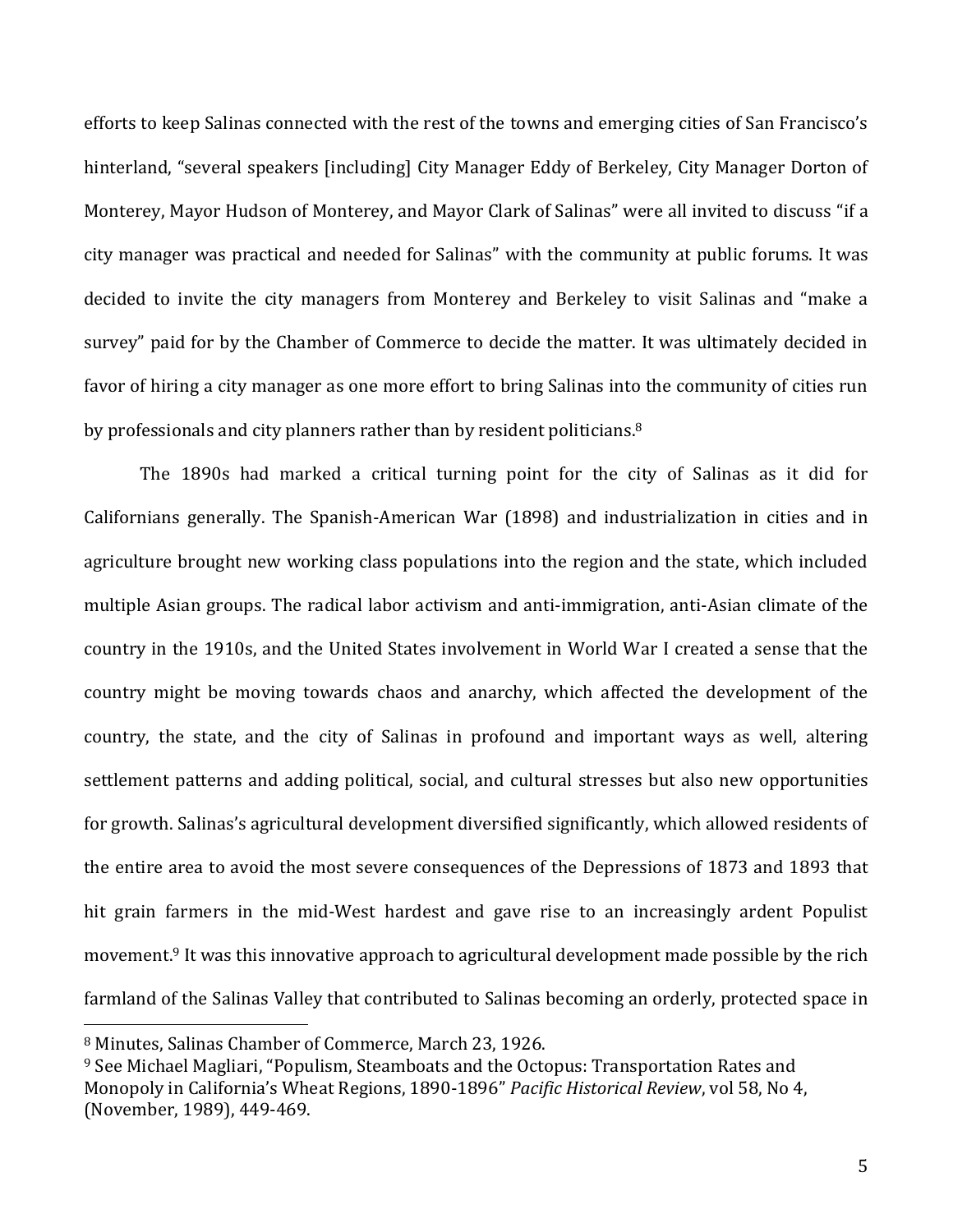contrast to the more chaotic and virulently nativist environments of larger municipalities such as San Francisco, Los Angeles and Oakland in the early years of the century. According to one historian writing about agricultural towns in this era, "In agricultural communities, traditions of nativism confronted...stability [so that] interdependence...tempered overt hostility [against immigrants]."<sup>10</sup>

That fundamental difference in intergroup relations between large urban centers in California and smaller, diversified, agricultural communities showed in the local reporting of a bombing in San Francisco on the eve of World War I. The San Francisco Chamber of Commerce organized a Preparedness Day Parade on July 22, 1916 to show support for the war raging in Europe. During the parade, anarchists against American involvement in the conflict in Europe exploded a bomb hidden in a suitcase in middle of the parade route killing ten people and wounding forty. It was the worst terrorist attack in San Francisco history. That attack was part of a widespread, increasingly radical politics in California in the first decades of the twentieth century, especially in cities undergoing rapid industrialization, economic volatility, and dramatic demographic change. It was designed to sow doubt and discord over the U.S. entry into World War I and create chaos and terror as well. Salinas's residents barely shrugged.

The Salinas newspapers minimized the bombing. It was sandwiched on the front pages of the local newspapers between headlines featuring Allied progress in the war with Germany and laudatory articles about the parade in San Francisco as a reflection of the patriotism of San Franciscans and all Californians:

With bands playing national airs, fife and drum corps rendering martial numbers that never fail to make the blood tingle, and with thousands of flags floating in the breeze, San

<sup>10</sup> See Linda Ivey, "Ethnicity in the Land: Lost Stories in California Agriculture," *Agricultural History*, Vol. 81, No 1, (Winter, 2007), 112.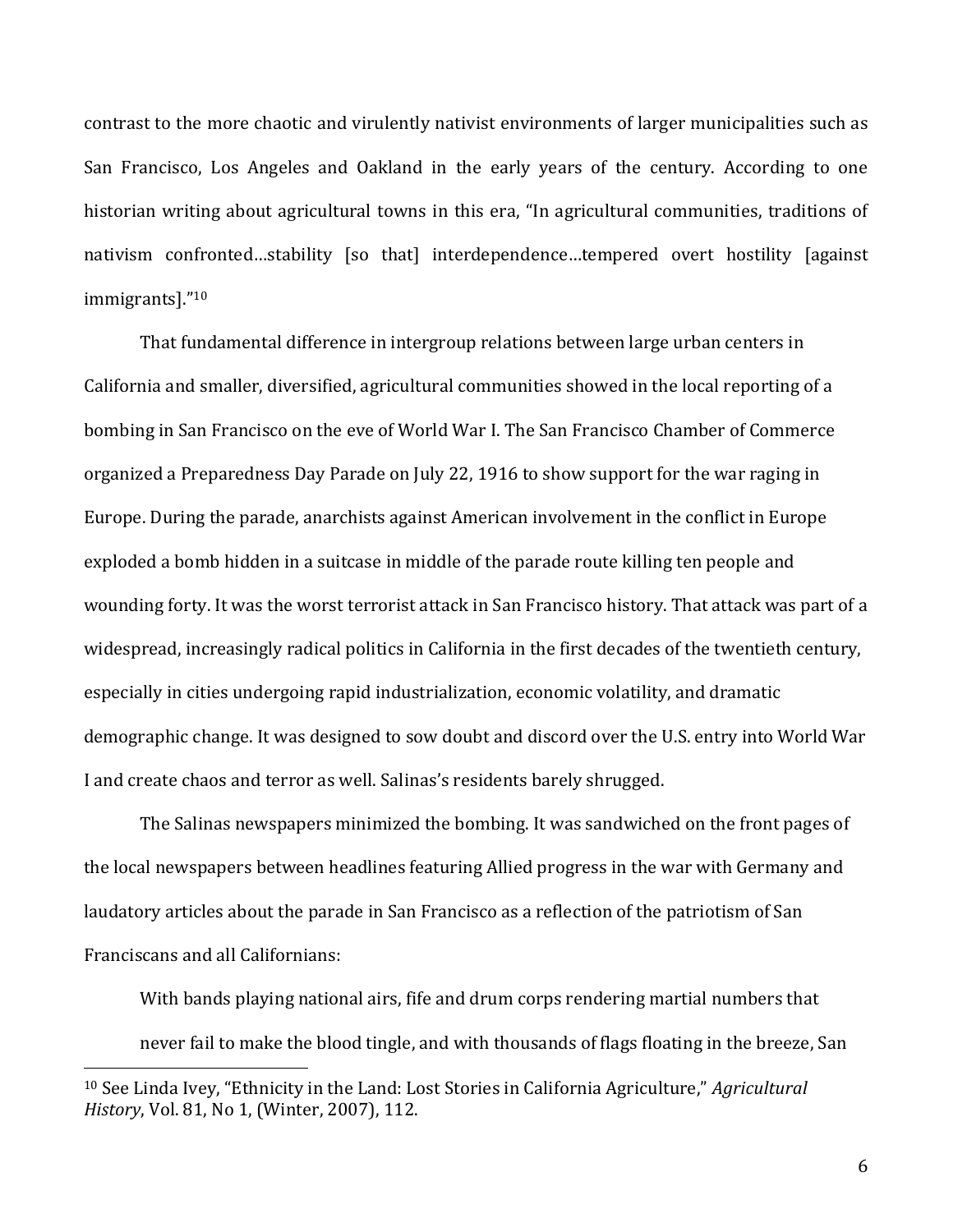Francisco went on record in favor of adequate preparedness in one of the biggest processions the West has ever held…represent[ing] every city and town [in the] entire bay section."

The article went on to document that a delegation from Monterey County participated in the event, coming on "special train" and that they were "wildly cheered." <sup>11</sup>

Although news about the perpetrators of the bombing regularly made the front pages, there was no indication in subsequent issues about a growing labor movement or radical activism as a widespread threat to order. Instead, editorials waxed eloquently about the need for preparedness for the European war on the horizon and generally focused on the more mundane aspects of city life such as deaths of prominent citizens, sporting events, and new developments in transportation systems or agricultural news.

In the 1910s through the 1920s, cities and towns in California became destinations for millions of new immigrants from Southern and Eastern Europe (who fled poverty and political repression in the teens and twenties), from many parts of Asia, (which suffered from widespread war and famine), and refugees from revolutionary Mexico (also undergoing political and economic turmoil). As a result of the new migrations, population in regions throughout the state markedly increased and diversified. <sup>12</sup> The cities themselves became congested as needs for housing and infrastructure could not keep pace with demand. As a result, we see a worrying context of poverty, disease, and waves of unemployment due to an unstable, unpredictable economy.

<sup>11</sup> *Salinas Daily Index* July 22, 1916, p.1

<sup>&</sup>lt;sup>12</sup> See Kevin Starr, *Inventing the Dream: California Through the Progressive Era* (Oxford: Oxford University Press, 1985); William Deverell and Tom Sitton, eds., *California Progressivism Revisited* (Berkeley: University of California Press, 1994); Charlotte Brooks, *Alien Neighbors, Foreign Friends: Asian Americans, Housing and the Transformation of Urban California* (Chicago: University of Chicago Press, 2009).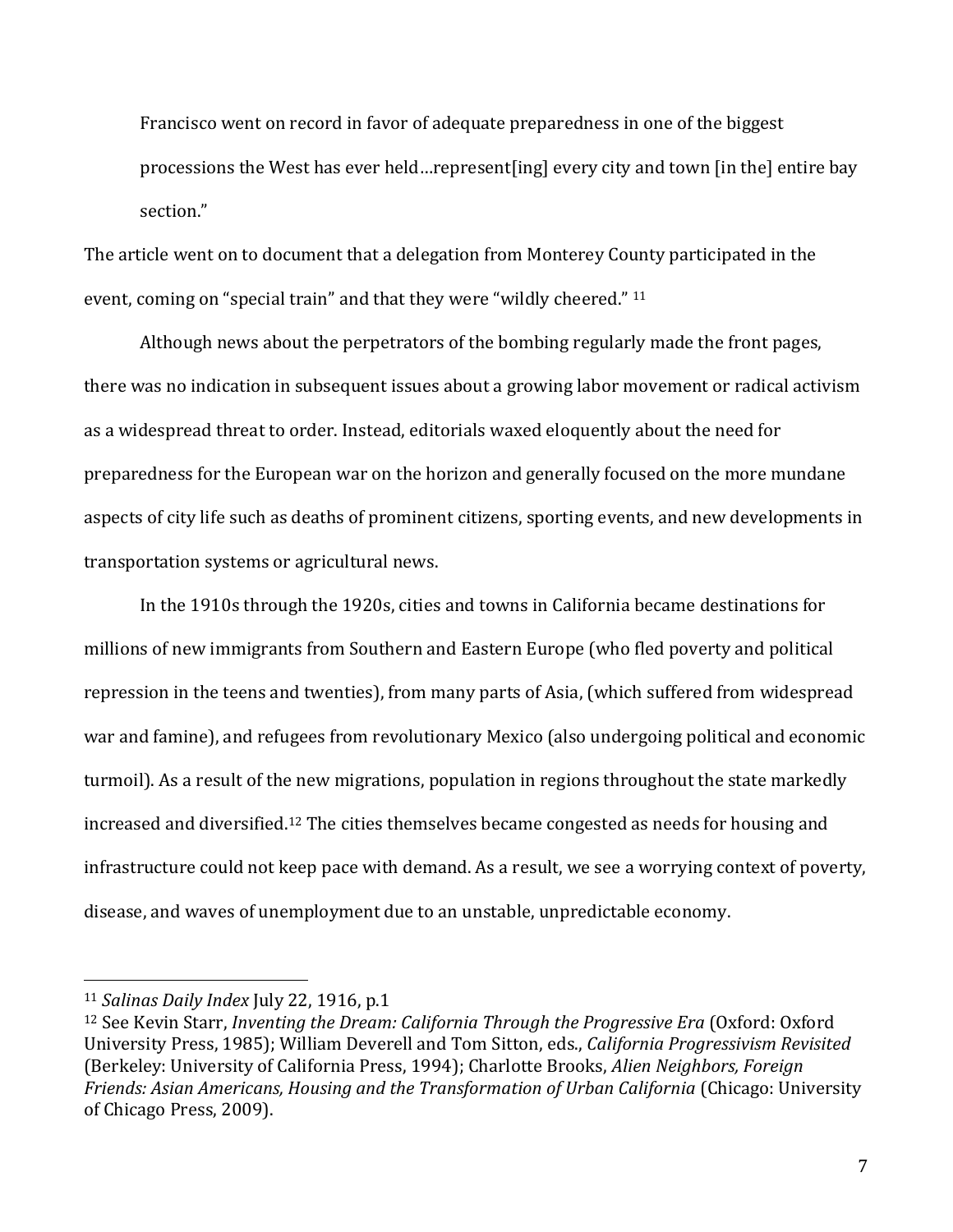The anarchist politics behind the San Francisco bombing were intertwined with a new international labor movement, which focused their organizing efforts on these immigrant groups in the United States who labored in factories under dangerous conditions for subsistence wages, leaving them impoverished and exploited. As a result, union activity became entwined with violence and radical politics in the minds of many Americans. That conflated thinking fueled a backlash against immigrants generally that, in turn, led to the passage of the most restrictive immigration legislation in American history, the National Origins Act also known as the Johnson Reed Act of 1924. This piece of legislation combined with the 1917 Asiatic Barred Zone Act effectively eliminated new immigration from the entire continent of Asia and severely limited immigration from Southern and Eastern Europe. Filipino and Mexican immigrant workers (mostly men) arrived in California in this period (1910s and 1920s), to fill labor shortages that occurred in the wake of this restrictive legislation that removed Japanese, Chinese, and most European immigrant groups from the labor pool. As a result, Filipinos and in some places Mexicans too, became new targets of the backlash against immigrants in California, and were victimized in towns throughout the hinterland surrounding San Francisco including in the city of Watsonville and Monterey, both next door to Salinas.

Salinas, on the other hand, experienced less of the violence or turmoil that large municipalities felt in these decades. Like other regions based on agriculture rather than manufacturing, immigrants who arrived in the 1910s, 1920s and into the 1930s to support the new developments in agriculture seemed to follow patterns begun in the late nineteenth century when new arrivals might start out as laborers but aspire to become managers and landowners too,

8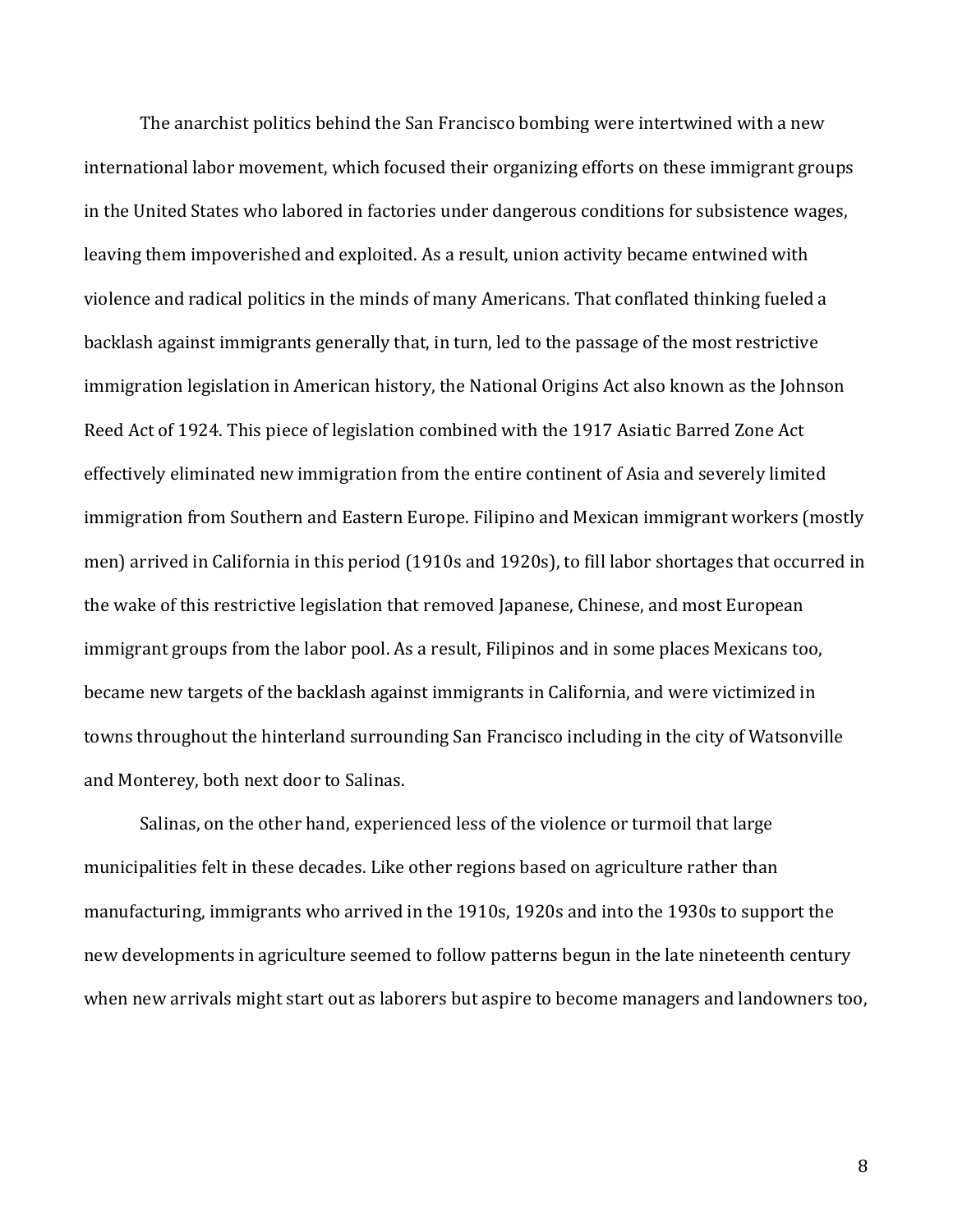even with the constraining legislation that prohibited Asians from land ownership. <sup>13</sup> When they first arrived, immigrants usually lived in labor camps on the outskirts of town, moving into the unincorporated spaces surrounding the city as they could afford to in order to settle and raise families.

Residents of Salinas in the 1910s and 1920s remained predominantly white and native born, but not entirely so as is evident from the numerous pieces of local legislation that aimed to bring all newcomers into the mainstream. Like their Progressive era counterparts in other regions, Salinas's town builders created new schools and built libraries in order to speed assimilation of immigrants from every part of Europe and Asia and to encourage a responsible, patriotic, and educated citizenry. They continued to build infrastructure too, paving streets and ensuring the availability of safe drinking water and access to power supplies. They built sewer systems throughout the city. They paid attention to cultural needs, building an opera house and organizing cultural and educational events that were routinely advertised in the city's multiple local newspapers. They perceived themselves as an integral part of the mosaic of cities that would make up a network surrounding San Francisco. They promoted their city tirelessly as a destination for tourists and travelers. Its uniqueness as an agricultural town was also its selling point. Salinas boasted plenty of economic opportunities mostly connected in some way to the burgeoning agricultural economy.

## SALINAS'S CHINATOWN: SEGREGATED SPACE OR SAFE HAVEN?

 $\overline{a}$ 

Salinas's Chinatown is a clear example of the ways in which Salinas's residents managed city space in the early twentieth century in ways that incorporated new immigrant populations

<sup>13</sup> Cecilia Tsu, *Garden of the World: Asian Immigrants and the Making of Agriculture in California's Santa Clara Valley* (Oxford University Press, 2013; Linda Ivey, "Ethnicity in the Land: Lost Stories in California Agriculture," *Agricultural History*, Vol. 81, No 1, (Winter, 2007).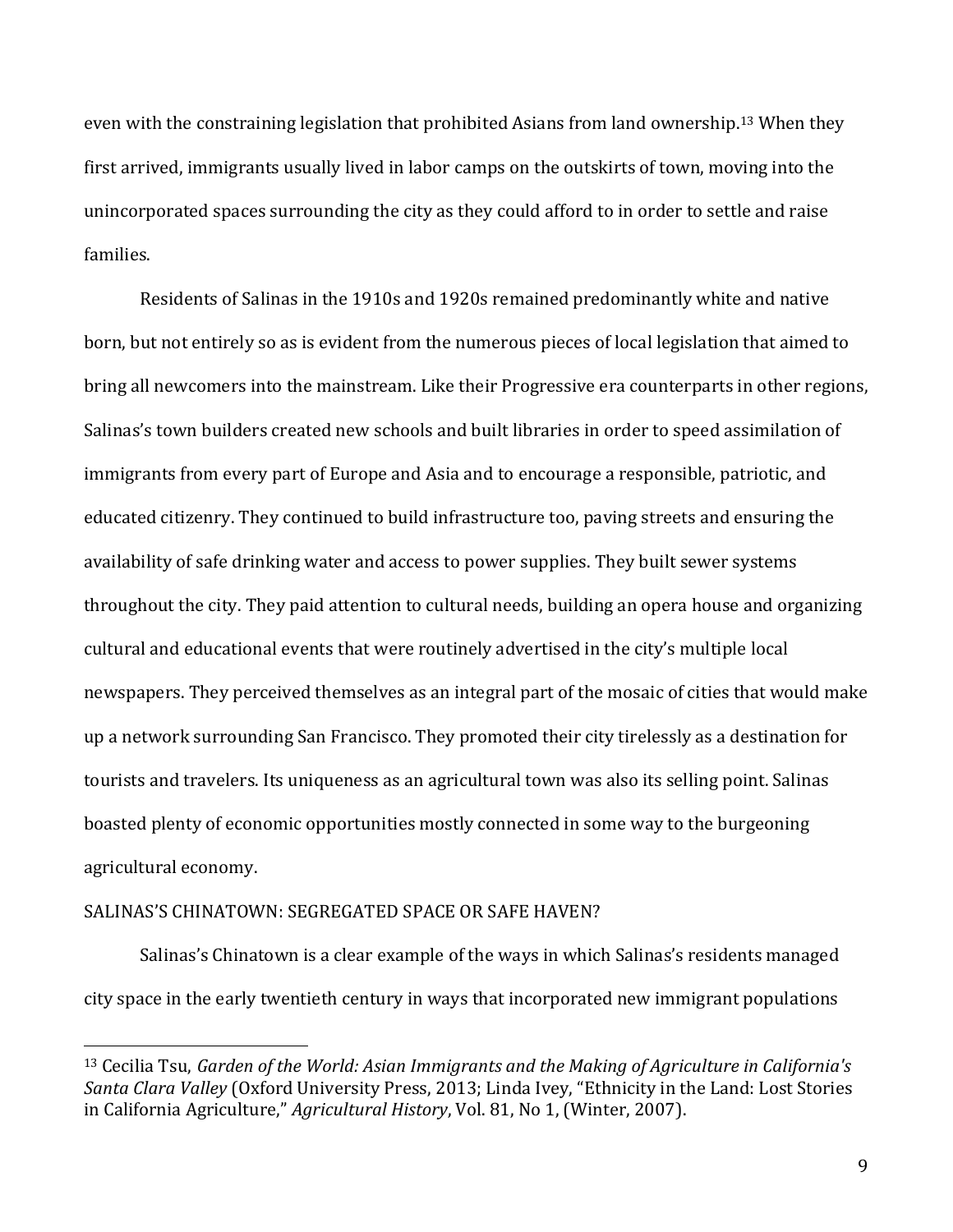without creating rigidly segregated spaces or descending into the consistent, overt hostility against Chinese people that San Franciscans were famous for. Unlike Chinatowns and barrios elsewhere, Salinas's Chinatown flowed into the unincorporated spaces on the east and north sides of the city. Racial boundaries remained fluid and porous in these emerging neighborhoods and inclusions in citywide cultural events such as Big Week (also known as the Rodeo), gave everyone a sense of community belonging.

Blanche Chin Ah Tye was the first Chinese woman to be born in Salinas on June 20, 1919.<sup>14</sup> Like almost all Chinese people she lived in Chinatown on Soledad Street in Salinas with her family, which included her Chinese born grandfather (a merchant originally from San Francisco), her parents and three brothers--all born in the United States. Her earliest memory of Salinas was the "big event" of Chinatowns' sidewalks being filled with concrete, an indication of the increasing infrastructural development happening throughout Salinas at the time that included the area known as Chinatown. By contrast, in cities such as San Jose, Los Angeles, and San Francisco barrios and Chinatowns were places notable for the absence of basic infrastructure such as sidewalks, streetlighting, or paved streets, with families living in tents and ramshackle housing rather than permanent homes.<sup>15</sup>

Tye described a community of merchants and retailers, which included her family who were herbalists, purchasing supplies from "Yen Ning Tong," of San Francisco. Tye noted that "a Chinese truck driver delivered to Salinas once a week." Chinese residents were poor but also infused with a community spirit and solidarity that did not allow anyone to fall completely into

<sup>14</sup> Blanch Chin Ah Tye, *Full of Gold: Growing Up in Salinas Chinatown, Living in Post War America* (North Charleston, SC: CreateSpace Independent Publishing, 2015)

<sup>15</sup> See Steve Pitti, *The Devil in Silicon Valley: Northern California, Race, and Mexican Americans* (Princeton: Princeton University Press, 2003) for a comparison with East San Jose.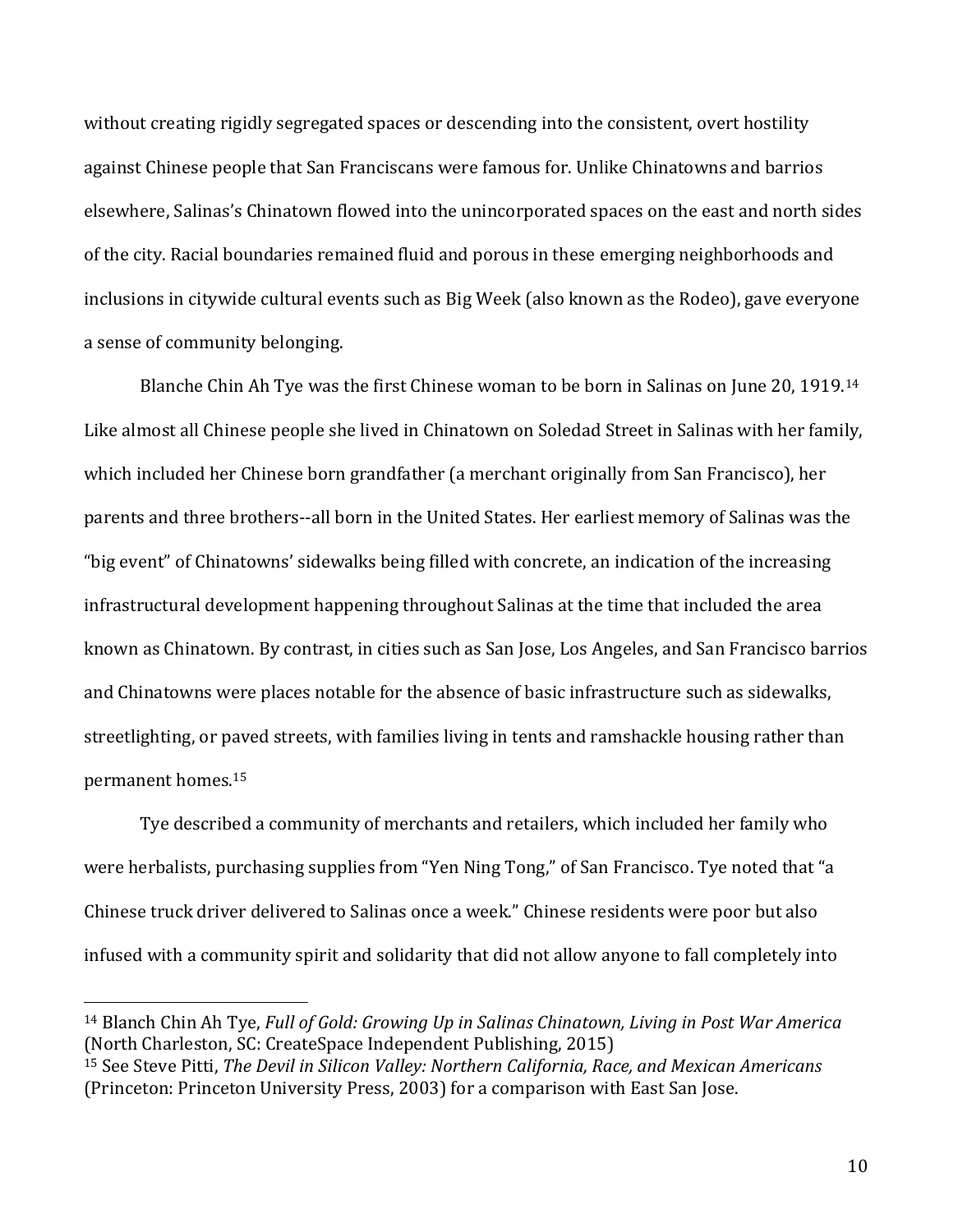destitution. "We Chinese trusted one another," she noted. Her mother frequently "took in" single Chinese men down on their luck from gambling or smoking too much opium, a habit her grandfather also engaged in, but Tye's mother also embraced Chinese residents and newcomers who just felt alone in a new American environment: "Our door was always open," she remembered:

My mother was very kind-hearted…Some Chinese men…wanted a little family atmosphere…Whenever my mother made anything, it would be an all day affair because people would come and eat and leave as more friends came." 16

Yet, at the same time, her reflections also showed that Chinese people in Salinas felt a collective sense of being part of the Salinas social order, rather than standing apart from it. Blanche Chin Ay Tye attended both Chinese school and American public school. Her mother made apple pies and doung, which she called "Chinese tamales." Her family celebrated American holidays such as Christmas as well as Chinese ones and loved visits to the Salinas rodeo in July, its carnivals, and sold Fourth of July fireworks to other Salinas residents. As with other Americans in the first years of the twentieth century, Chinese people believed deeply in home ownership: "For most Chinese families it was important to own your own home…no matter how poor you are, at least you have a roof over your head."<sup>17</sup>

What was notable about her story was her awareness that she lived in a space segregated by race and class "the other side of the tracks" as she described it, but attended grammar and high schools that were integrated racially and socially, just like in other California agricultural

<sup>16</sup> Blanch Chin Ah Tye, *Full of Gold: Growing Up in Salinas Chinatown, Living in Post War America* (North Charleston, SC: CreateSpace Independent Publishing, 2015), 17.

<sup>17</sup> Blanch Chin Ah Tye, *Full of Gold: Growing Up in Salinas Chinatown, Living in Post War America* (North Charleston, SC: CreateSpace Independent Publishing, 2015), 19.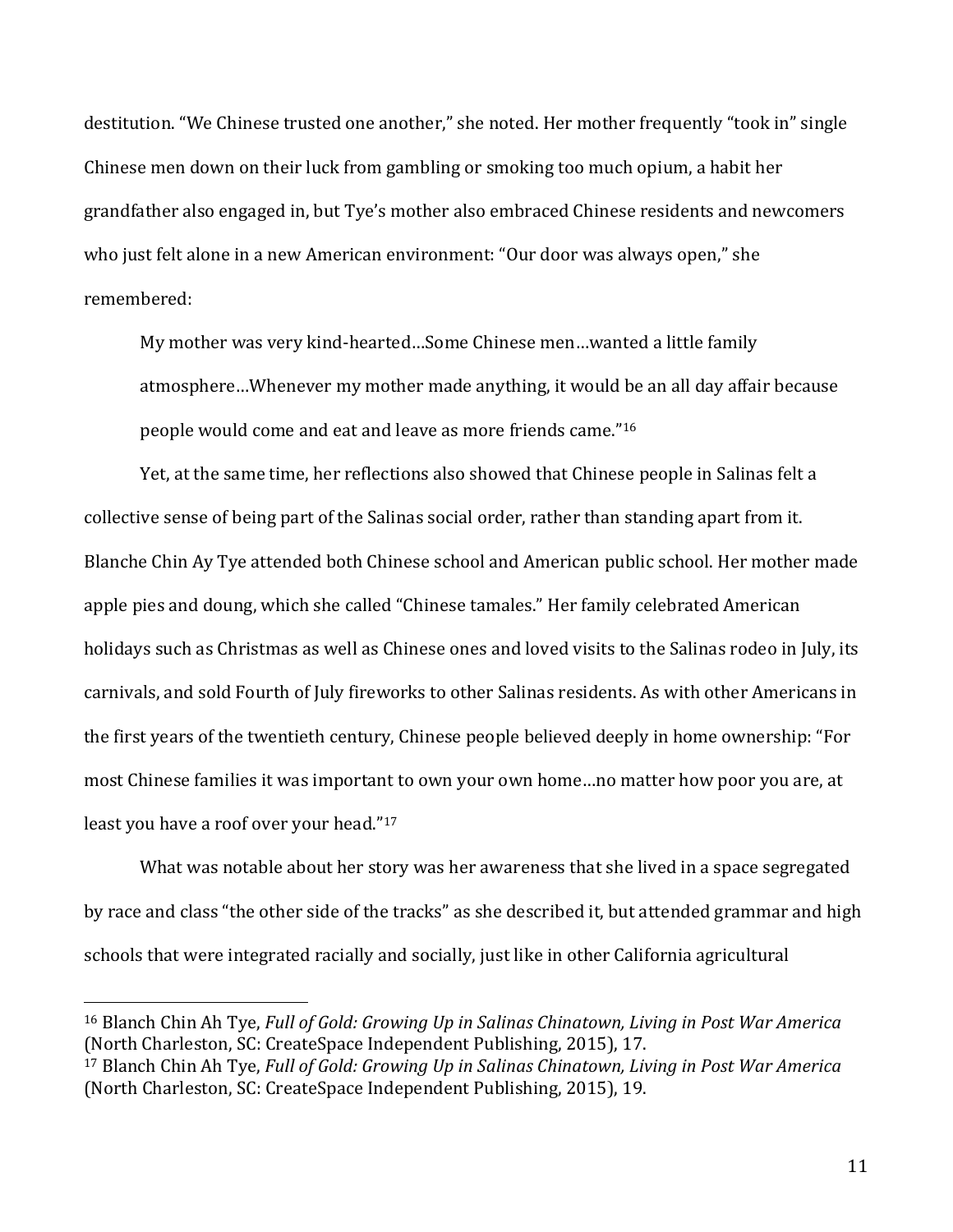communities, but in contrast to the racially segregated schools of nearby San Francisco. She was a keen observer, commenting on both distinctions and similarities between her Chinese family and friends and "the Caucasians" in everyday life in 1920s Salinas. Although she felt ashamed of some differences as a child, her experience showed how quickly families adapted to new cultural norms in an American environment without losing their own sense of identity: "For lunches we children didn't have sandwiches like our Caucasian classmates. My mother made rice balls filled with ham or Chinese sausage…Since we didn't like to seem different, we'd go to the baseball field to eat in privacy…As time went by we learned about bread, mayonnaise and lunch meat and started bringing sandwiches to school."<sup>18</sup>

Although this was an era of rabid anti-immigrant (particularly in California anti-Asian) sentiment, Tye described a public school environment that was free and fair and focused on learning not race or class. Her account supports a growing consensus among historians that Chinese and other Asian immigrants experienced life more freely in agriculturally based California towns than was possible in large urban centers where they faced hostility and violence as a matter of routine:

All through my six years at Lincoln Grammar School, classes numbered thirty pupils or more. In most of my classes, there were a couple of Japanese children. Our principal was a Caucasian woman, Miss DeCarli, and her secretary was a young Japanese woman whose younger sister was in my class. We all respected our administrators and teachers and

<sup>18</sup> Blanch Chin Ah Tye, *Full of Gold: Growing Up in Salinas Chinatown, Living in Post War America* (North Charleston, SC: CreateSpace Independent Publishing, 2015), 20-21.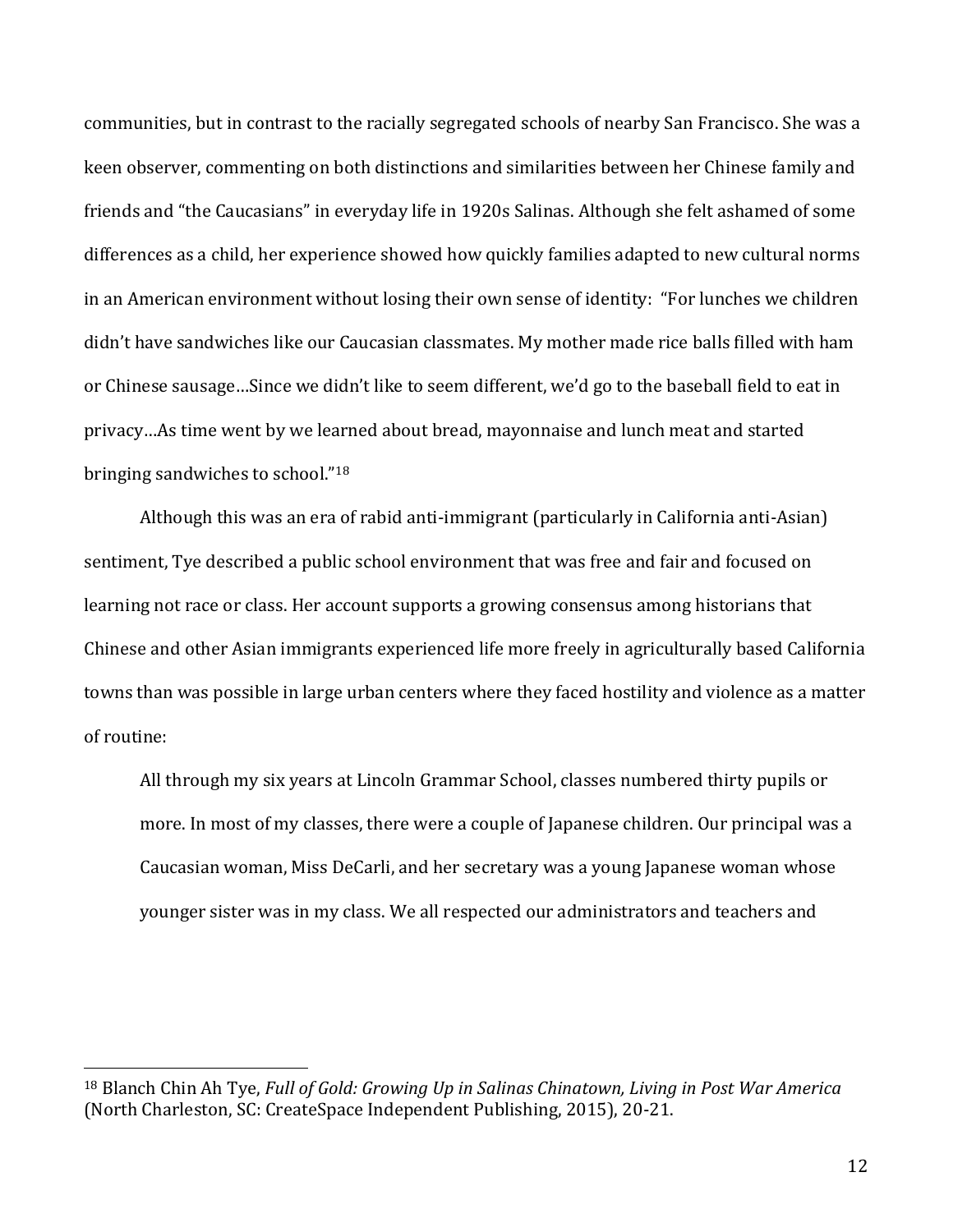followed the rules. Many children were offspring of immigrants. There was no discrimination or bullying. In those days, we were all there to be educated.<sup>19</sup>

Blanche's young life was a typical American one that included sports "In baseball I always played shortstop, and in soccer, I played wing position."<sup>20</sup> Neither gender nor race kept her from active participation in school or recreational activities, suggesting that in small farming communities like Salinas with small but diverse Asian immigrant populations who were also integrated into the local economy, difference was normalized and everyone was incorporated into the fabric of town life.<sup>21</sup> Nowhere was this more apparent than in Salinas's celebration of the rodeo. Tye recalled:

Rodeo Week was full of fun. Mae and Ada Chan, two female cousins from San Jose, came to stay with us for a few days. We enjoyed nightly visits to the carnival, which was set up by the train depot. Just to be in the crowd with bright night lights was exciting…My family

looked forward to the Saturday night rodeo parade down Main Street.<sup>22</sup>

This passage showed how Salinas's residents and city leaders utilized new cultural celebrations in the creation of common purpose and communalism that crossed ethnic and racial lines and brought all residents in. It is also further evidence that Salinas as a community depended on Big Week (rodeo) to draw visitors and validate its significance as a focal point for the region.

<sup>19</sup> Blanch Chin Ah Tye, *Full of Gold: Growing Up in Salinas Chinatown, Living in Post War America* (North Charleston, SC: CreateSpace Independent Publishing, 2015), 20.

<sup>20</sup> Blanch Chin Ah Tye, *Full of Gold: Growing Up in Salinas Chinatown, Living in Post War America* (North Charleston, SC: CreateSpace Independent Publishing, 2015), 20.

<sup>21</sup> For comparisons between Salinas and Asian experiences in Silicon Valley see Cecilia Tsu, *Garden of the World: Asian Immigrants and the Making of Agriculture in California's Santa Clara Valley* (Oxford University Press, 2013; Linda Ivey, "Ethnicity in the Land: Lost Stories in California Agriculture," *Agricultural History*, Vol. 81, No 1, (Winter, 2007).

<sup>22</sup> Blanch Chin Ah Tye, *Full of Gold: Growing Up in Salinas Chinatown, Living in Post War America* (North Charleston, SC: CreateSpace Independent Publishing, 2015), 20.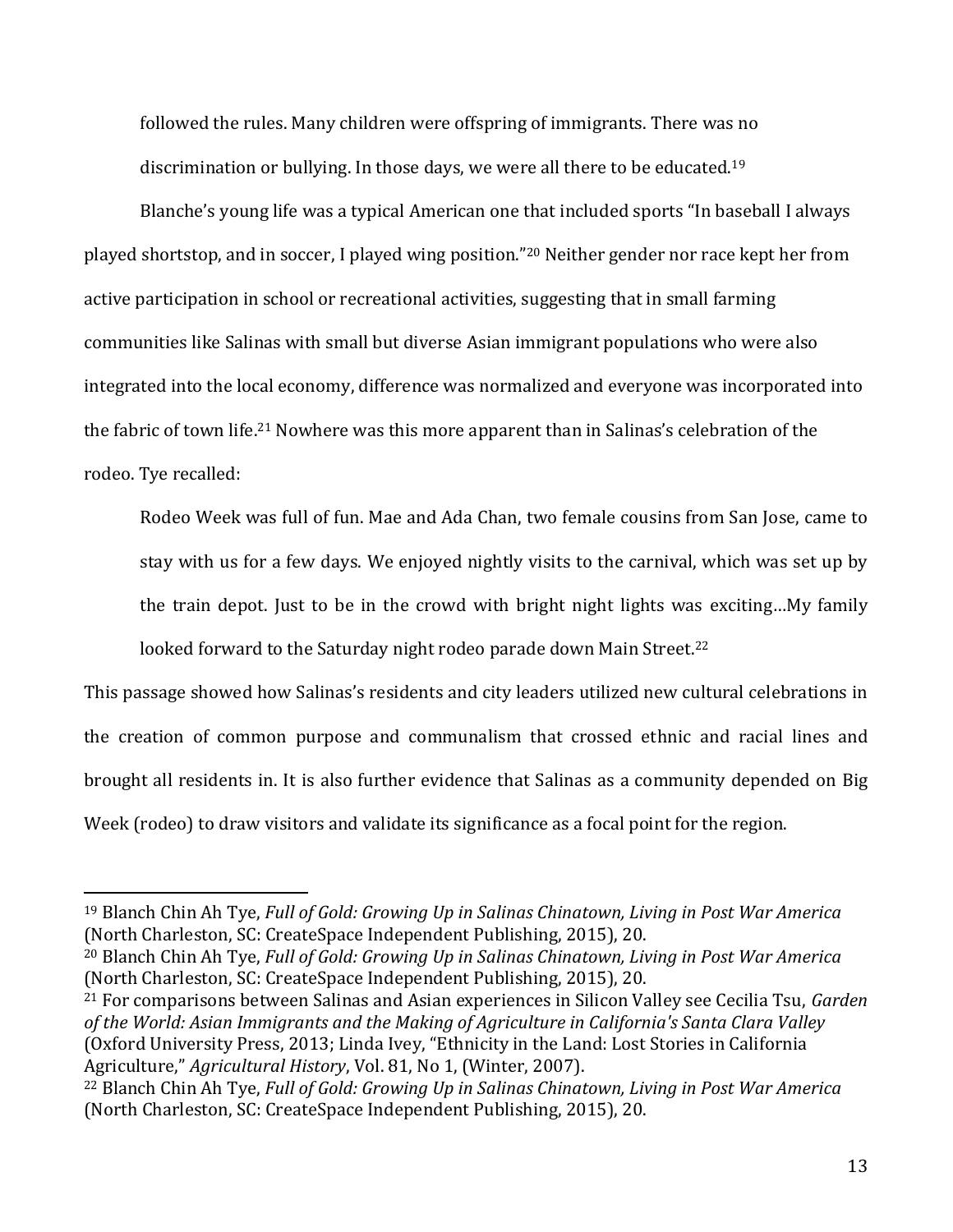Tye was elderly when she recollected these and other moments in her life and may have been influenced by nostalgia that limited or even erased negative events or hostility that derived from being of Chinese origin. Nonetheless, her views suggested a context in contrast to what most Chinese people experienced in large municipalities in California in the first two decades of the century, but one that was shared by Chinese people and other Asian groups in Silicon Valley and Pajaro Valley. Like Salinas, multiple agricultural communities included increasing populations of diverse groups of Asian immigrants by the early twentieth century who were both horticulturalists aiming to own land and city builders with the goal of being permanent stakeholders rather than transient workers in agricultural fields.<sup>23</sup>

Tye even explained neighborhood segregation of Chinese people in Salinas in positive terms: "The old days in Chinatown were called 'segregation,' but the Chinese were like one, big happy family and lasting bonds of love and affection were formed."<sup>24</sup> This suggested, once again, a nostalgic view that may have softened due to age and time, but it also reflected her sense of belonging at a time when most Chinese people felt completely marginalized in the bigger urban environments of Los Angeles and San Francisco but felt far more integrated in community life the in agricultural regions, not just in Salinas but also in Pajaro, Contra Costa, and Santa Clara too. 25

<sup>23</sup> See Cecilia Tsu, *Garden of the World: Asian Immigrants and the Making of Agriculture in California's Santa Clara Valley* (Oxford University Press, 2013; Linda Ivey, "Ethnicity in the Land: Lost Stories in California Agriculture," *Agricultural History*, Vol. 81, No 1, (Winter, 2007), <sup>24</sup> Blanche Chin Ah Tye, *Full of Gold: Growing Up in Salinas Chinatown Living in Post War America* (North Charleston, SC: CreateSpace Independent Publishing Platform, 2015) frontpiece. <sup>25</sup> For experiences of Chinese people in California cities see Charlotte Brooks, *Alien Neighbors, Foreign Friends: Asian Americans, Housing, and the Transformation of Urban California* (Chicago and London: University of Chicago Press, 2009) 11-38. See Jean Pfaelzer, *Driven Out: The Forgotten War against Chinese Americans* (New York: Random House, 2007); Elmer Sandmeyer, *The Anti-Chinese Movement in California* (Urbana: University of Illinois Press, 1939); Alexander Saxton, *The Indispensible Enemy: Labor and the Anti-Chinese Movement in California* (Berkeley: University of California Press, 1971), Charles J. McClain, *In Search of Equality: The Chinese Struggle Against Discrimination in Nineteenth Century America* (Berkeley: University of California Press, 1994);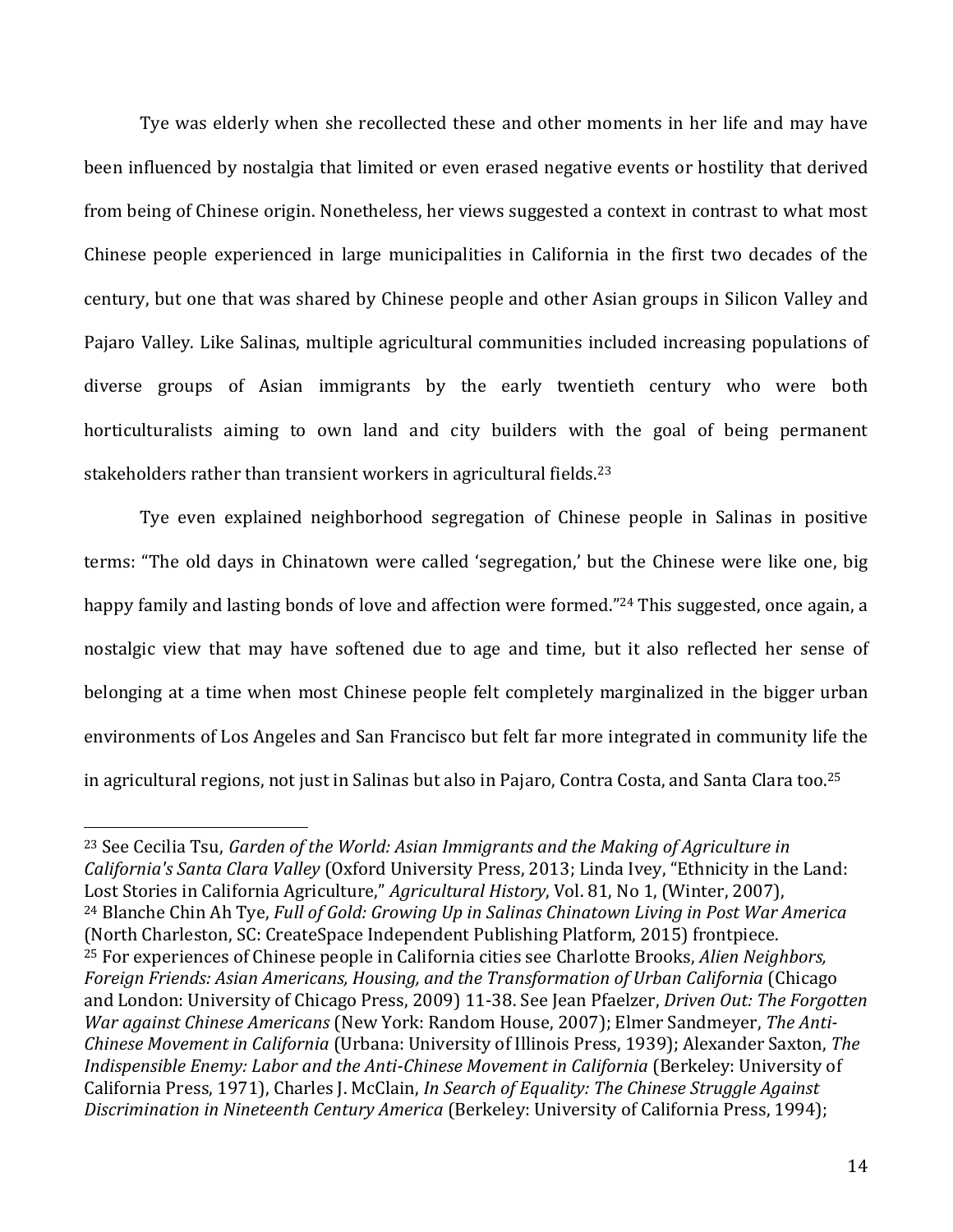Tye's perspective is valuable too for her focus on the women in her life and her awareness of gender. The Chinese women she knew and remembered--her mother, teachers and friends- were involved, active members of community life. They played significant roles in creating community. Tye's mother performed the important role of community support person for people in the neighborhood made desperate by economic circumstance. Her memory of her mother cooking for all and in utilizing a barter system to supplement the family's food supply point to the innovative ways families coped with marginalization and poverty. Moreover, it is a tribute to her mother's fortitude that Tye was protected, insulated from the harsher consequences of life in a neighborhood marginalized both by class and race, albeit a gentler one than those that existed in either San Francisco or Los Angeles. Chinese people in Salinas, like their counterparts in small, rural communities experienced life more fully with their white neighbors along the lines that Blanche Tye and her family story poignantly illustrated.

As mentioned in Chapter One, the Chinese Exclusion Acts (first passed in 1882 and renewed indefinitely in 1902) did not allow permanent immigration by Chinese origin people to the United States with exceptions made for elites, mostly merchants, and their immediate families. They were clear evidence of Americans' and particularly Californians' and other Westerners' deep hostility towards Chinese people generally who were viewed as unassimilable citizens and unwelcome residents. As a result of this legislation, immigration from China to California and the

Erika Lee, *At America's Gates: Chinese Immigration during the Exclusion Era, 1882-1943* (Chapel Hill: University of North Carolina Press, 2003); Diana L. Ahmad, *The Opium Debate and Chinese Exclusion Laws in the Nineteenth Century American West* (Reno: University of Nevada Press, 2007); Nayan Shah, *Contagious Divides: Epidemics and Race in San Francisco's Chinatown* (Berkeley: University of California Press, 2001); For the multiple ways in which Chinese people integrated in agricultural towns see Cecilia Tsu, *Garden of the World: Asian Immigrants and the Making of Agriculture in California's Santa Clara Valley* (Oxford University Press, 2013; Linda Ivey, "Ethnicity in the Land: Lost Stories in California Agriculture," *Agricultural History*, Vol. 81, No 1, (Winter, 2007), 98-124.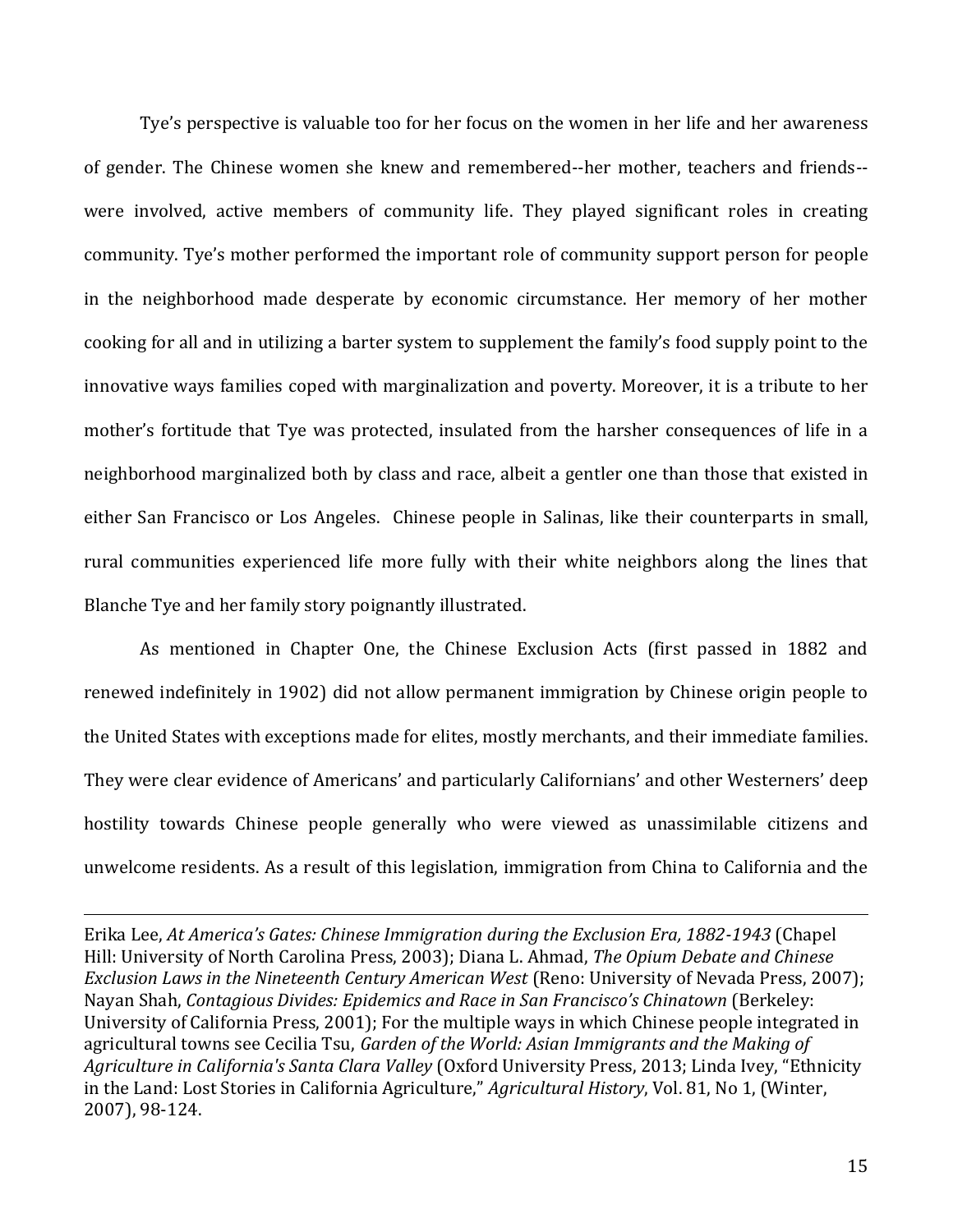West slowed considerably, creating a significant labor shortage in the state in the early years of the twentieth century. Most large agriculturalists, railroad barons, and industrialists had depended on contract labor from China to cultivate crops, build infrastructure and toil in emerging industries. Moreover, the Chinese Exclusion Acts did not allow Chinese immigrants of any class the right to naturalize and become American citizens (as immigrants of European or Mexican origin were able to do after a short period of residency in the United States). By 1902 Chinese immigration was made permanently illegal in the U.S. Restrictions on entry and citizenship were subsequently extended to all people from the continent of Asia in 1917 culminating in the restrictive Johnson-Reed Immigration Act of 1924 that based entry on national origin (race) with an eye to replicating the majority white population of the U.S. as of 1890.

All Asian people were swallowed up in popular sentiment that excluded them from neighborhoods, certain employment and educational opportunities, and most importantly from access to American citizenship regardless of class or qualifications. Beyond this, municipalities such as San Francisco and Los Angeles exploded with anti-Chinese violence throughout the late nineteenth century and which persisted in the early decades of the twentieth.<sup>26</sup>

Salinas (along with other towns in California located in the hinterlands of populous San Francisco) appeared to have functioned as one of the safety valves for San Francisco Chinese

<sup>26</sup> Charlotte Brooks, *Alien Neighbors, Foreign Friends: Asian Americans, Housing, and the Transformation of Urban California* (Chicago and London: University of Chicago Press, 2009) 11- 38. See Jean Pfaelzer, *Driven Out: The Forgotten War against Chinese Americans* (New York: Random House, 2007); Elmer Sandmeyer, *The Anti-Chinese Movement in California* (Urbana: University of Illinois Press, 1939); Alexander Saxton, *The Indispensible Enemy: Labor and the Anti-Chinese Movement in California* (Berkeley: University of California Press, 1971), Charles J. McClain, *In Search of Equality: The Chinese Struggle Against Discrimination in Nineteenth Century America* (Berkeley: University of California Press, 1994); Erika Lee, *At America's Gates: Chinese Immigration during the Exclusion Era, 1882-1943* (Chapel Hill: University of North Carolina Press, 2003); Diana L. Ahmad, *The Opium Debate and Chinese Exclusion Laws in the Nineteenth Century American West*  (Reno: University of Nevada Press, 2007); Nayan Shah, *Contagious Divides: Epidemics and Race in San Francisco's Chinatown* (Berkeley: University of California Press, 2001).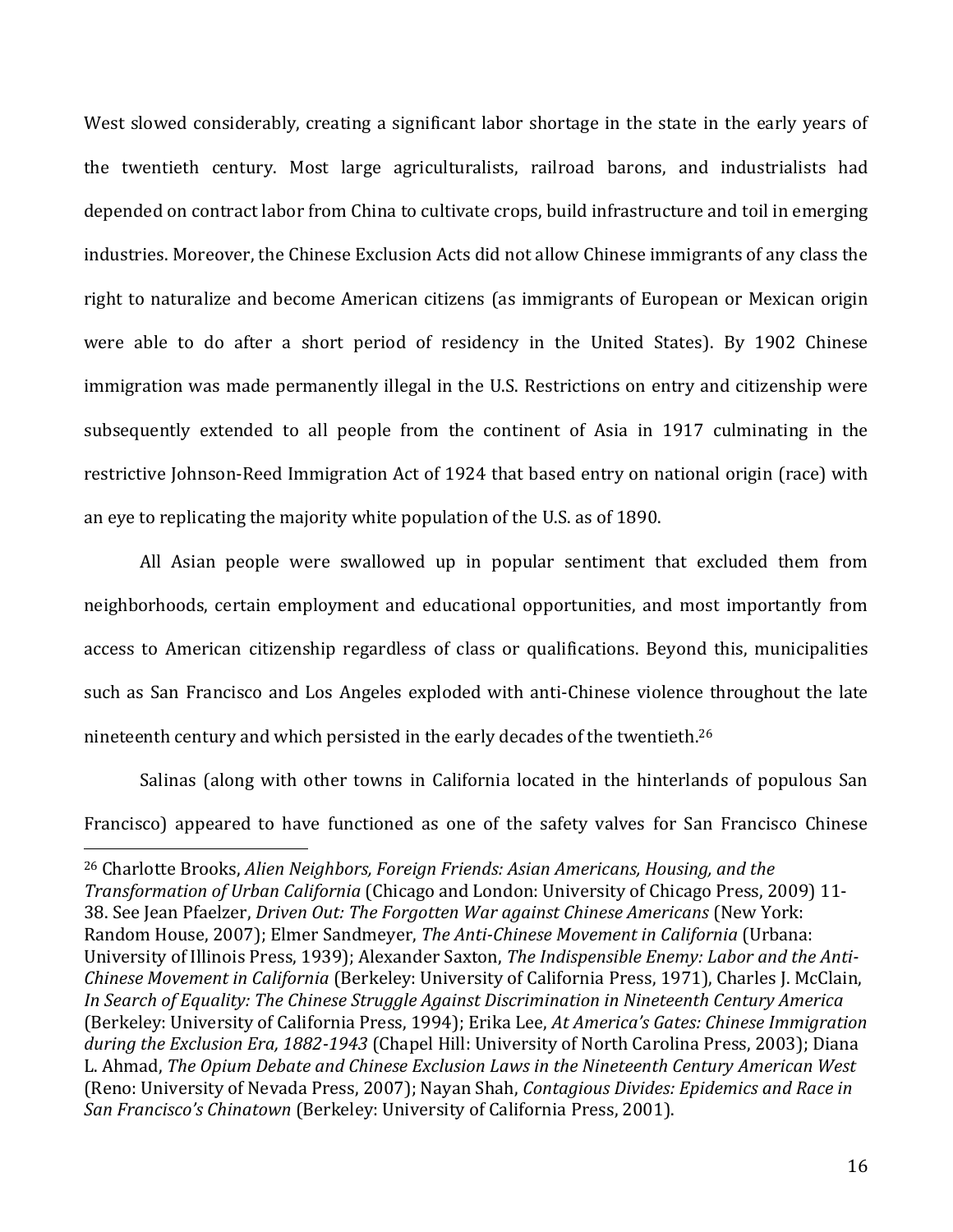residents seeking new prospects and an escape from the virulent anti-Chinese violence, which marked San Francisco (and Los Angeles) in this period. <sup>27</sup> In the much smaller setting of Salinas and in other agricultural communities as well, Chinese people did not make up a critical mass and became integral to diverse regional economies. Chinese migrants from San Francisco found a reprieve from the worst assaults and discrimination largely inflicted by San Francisco's white ethnic working classes on them, and also found opportunity in employment and business ownership, just as they did in other emerging towns in the region surrounding San Francisco.<sup>28</sup> Like other smaller towns, Salinas's residents valued Chinese labor rather than considered Chinese immigrants a threat to white working class people. White workers were not looking for opportunities to drain sloughs or do stoop labor in the fields, although there were some exceptions.<sup>29</sup> But there was a positive side too. Chinese people appropriated land to produce labor-intensive crops such as strawberries and produce in this period, which supported the local

<sup>27</sup> For analyses of Chinatowns in smaller towns in San Francisco and L.A.'s hinterlands see Timothy Fong, *The First Suburban Chinatown: the Remaking of Monterey Park, California*, (Philadelphia: Temple University Press, 1994); Connie Young Yu, *Chinatown, San Jose, USA* (San Jose: San Jose Historical Museum Association, 1994); Brian Tom, *Marysville Chinatown* (Arcadia Press, 2008); Michael Andrew Goldstein, "Truckee's Chinese Community: From Coexistence to Disintegration, 1870-1890", (unpublished Master's Thesis, University of California, Los Angeles, 1988); Barbara Pricer, *The Chinese in Northern California* (Barbara Pricer: Quincy, California, 1996); Cecilia Tsu, *Garden of the World: Asian Immigrants and the Making of Agriculture in California's Santa Clara Valley* (Oxford University Press, 2013; Linda Ivey, "Ethnicity in the Land: Lost Stories in California Agriculture," *Agricultural History*, Vol. 81, No 1, (Winter, 2007), 98-124. <sup>28</sup> Cecilia Tsu, *Garden of the World: Asian Immigrants and the Making of Agriculture in California's Santa Clara Valley* (Oxford University Press, 2013); Linda Ivey, "Ethnicity in the Land: Lost Stories in California Agriculture," *Agricultural History*, Vol. 81, No 1, (Winter, 2007), 98-124Blanch Chin Ah Tye, *Full of Gold: Growing Up in Salinas Chinatown, Living in Post War America* (North Charleston, SC: CreateSpace Independent Publishing, 2015).

<sup>29</sup> See *The Salinas Index,* which published articles from time to time in the 1910s on Italian and other Southern European immigrant laborers brought in to build brick walls or work in manual labor.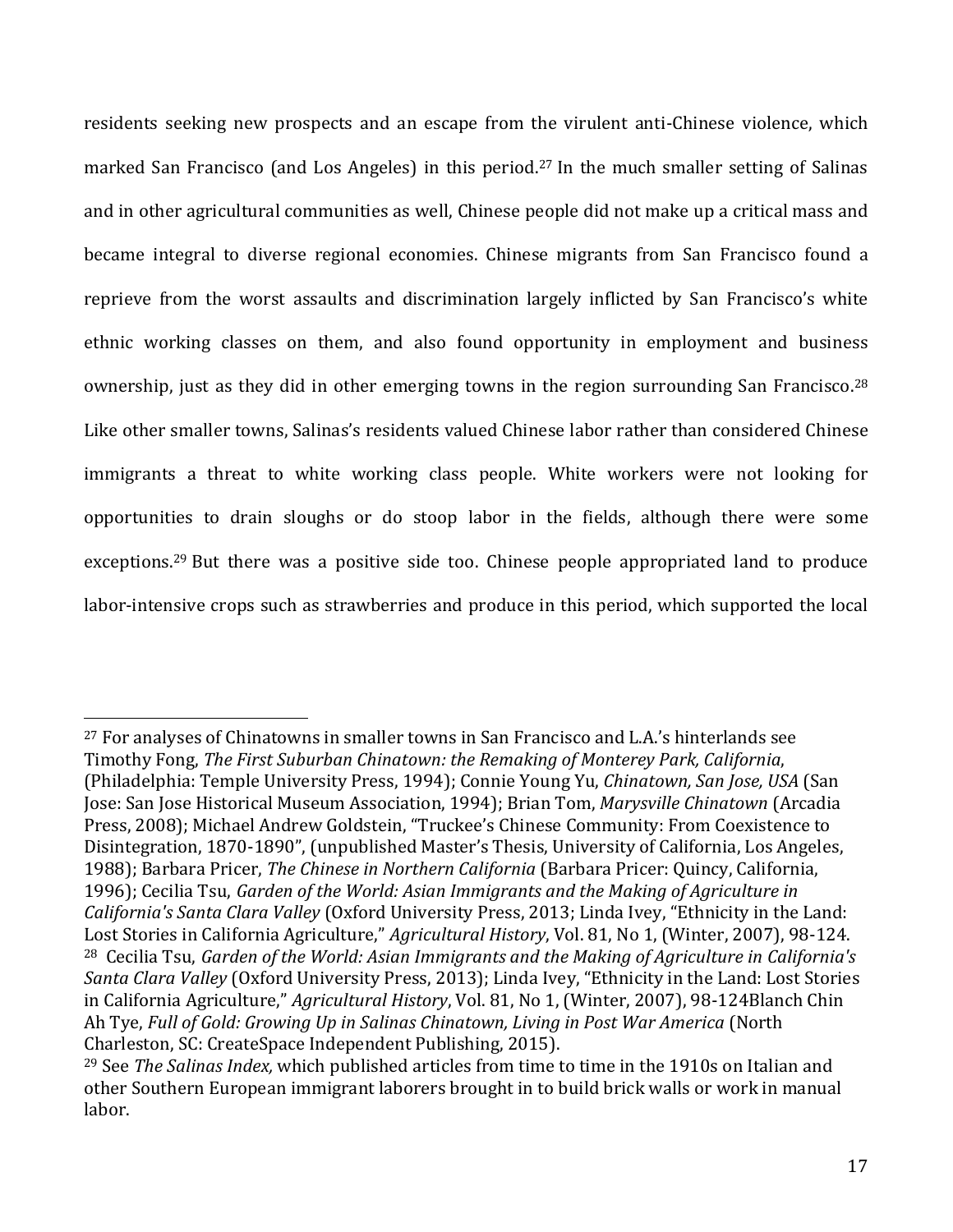farm economy.<sup>30</sup> The Chinese who arrived in Salinas in the first two decades of the 1900s gradually built a strong community in Salinas, layered by class, and modeled on the one they remembered in San Francisco, which included establishing a network of tongs or extralegal gangs.<sup>31</sup>

Salinas's residents did not attack Chinese people in eruptions of mob violence, although the region experienced its share of anti-Chinese violence.<sup>32</sup> Like so many other Western communities, Salinas's residents generally expressed their anti-Chinese sentiments through ordinances controlling space and behavior rather than violent actions. Salinas's white residents may have shared the anti-Chinese sentiments of their time, but did not want Chinese immigrants to disappear. In fact, Chinese people were needed and wanted both as workers, business entrepreneurs, and horticulturalists.

Control over space focused on maintaining public health and morality including restrictions on gambling and the selling of liquor licenses. Just as in every other Progressive era municipality, the Salinas City Council passed numerous laws throughout the decades of the 1910s that penalized Chinese (and other) businesses for illicit activity, restricted the availability and location gambling houses, and limited the sale of liquor licenses in Chinatown. The city prohibited tobacco sales to minors and circumscribed both the establishment of saloons in the area of hours of operation.<sup>33</sup>

<sup>30</sup> See Sucheng Chan, This Bittersweet Soil (Berkeley: University of California Press, 1986) and Cecilia Tsu *Garden of the World: Asian Immigrants and the Making of Agriculture in California's Santa Clara Valley* (Oxford University Press, 2013).

<sup>31</sup> See Sandy Lydon, *Chinese Gold: The Chinese in the Monterey Bay Region* (Capitola, California: Capitola Book Company, 1985).

<sup>32</sup> Carol McKibben, *Racial Beachhead: Diversity and Democracy in a Military Town* (Stanford: Stanford University Press, 2012), 34-36.

<sup>33</sup> "The Movement in Sacramento, San Jose, Salinas, etc." 1874.*San Francisco Chronicle (1869- Current File)*, Jun 22, 3. [https://search-proquest-](https://search-proquest-com.stanford.idm.oclc.org/docview/357207280?accountid=14026)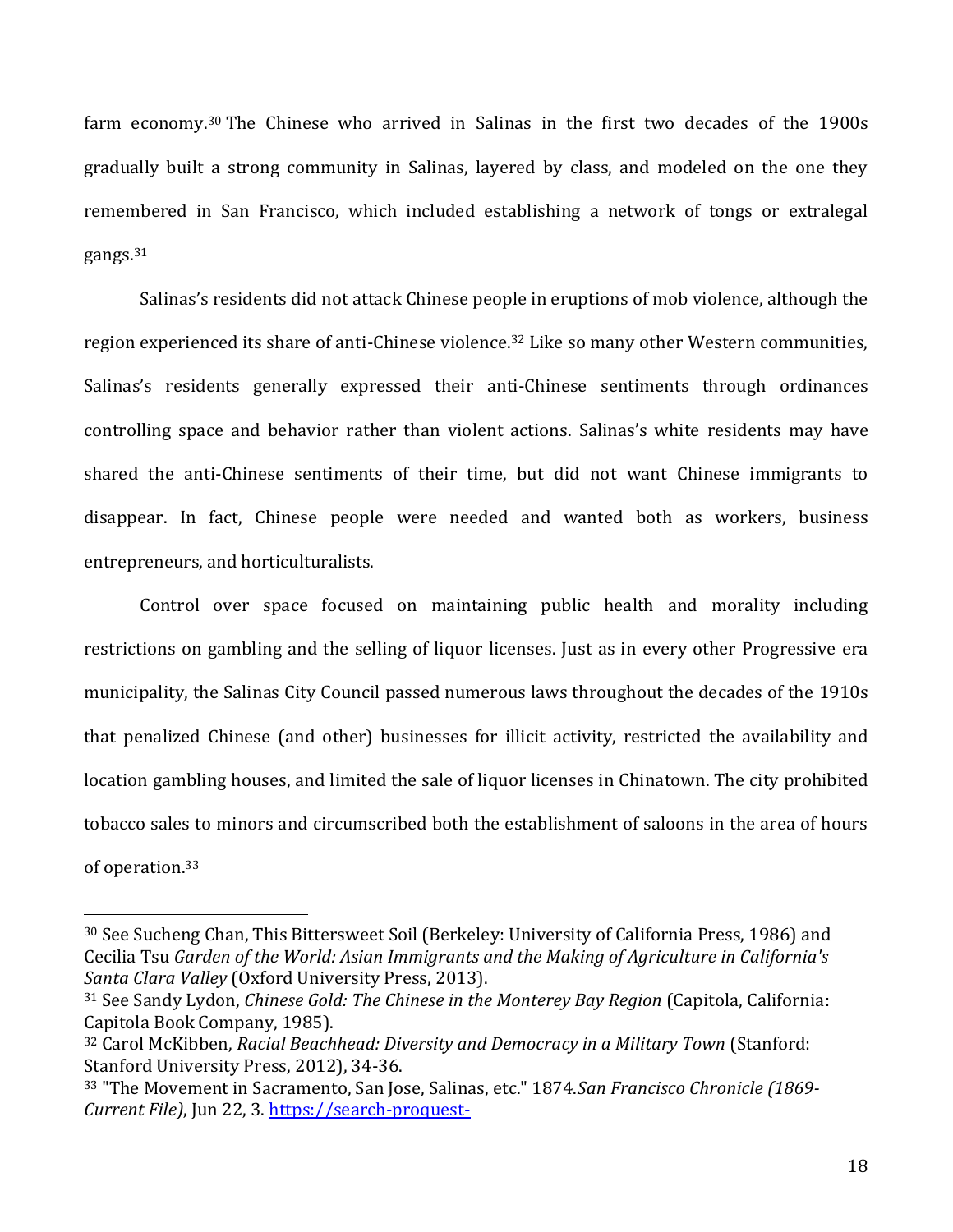Taken together, all of these ordinances were efforts to control city space and enforce a version of morality women in late nineteenth and early twentieth century American towns and cities actively sought to establish. However, as in other agricultural communities, Salinas white residents did not require that Chinese people live only within the confines of just one neighborhood or regulate their dress or cultural practices. <sup>34</sup> Instead, Chinese horticulturalists lived all over the Salinas Valley. Chinese retail business owners set up shop throughout the city and especially in unincorporated areas.<sup>35</sup> They moved freely according to their own economic and social requirements, just like any other immigrant group.

As mentioned in Chapter One, the Salinas City Council was presented with a petition to move Chinatown--in entirety--from the city altogether following a fire there in 1892. Although the

 $\overline{a}$ [com.stanford.idm.oclc.org/docview/357207280?accountid=14026;](https://search-proquest-com.stanford.idm.oclc.org/docview/357207280?accountid=14026) Minutes of Salinas City Council Meetings : April 6 1886 Petition of J.R. Leese and others asking for an Ordinance removing washhouses outside of city limits was received and referred to the Ordinance Committee with instructions to report at next regular meeting (660)…Ordinance #134 prohibiting wash houses within certain limits was passed…ordinance no 135 regulating the issuance of liquor licenses was passed…Ordinance no.136 prohibiting houses of ill game was passed(662); Petition from Women's Temperance Union asking Council to pass an ordinance prohibiting the use of tobacco by minors and prohibiting the sale of tobacco to minors was received and action postponed (676). Requests for liquor licenses were routinely denied: Petition by China Lamorra for a liquor license and denied 706); and every request for establishment of entertainment oriented businesses were carefully scrutinized: J.D. Carr petitioned for regulating theatrical license and referred to Ordinance committee. April 5, 1888 mayors report city assessment \$1,045,940. Biggest expense: school fund 24 cents…city collector fired for inability to collect license taxes By Dec 1887 it was \$25,000. Not \$15,000 and also passed by a two thirds margin (744) July 8, 1887 The proposition to incur a municipal indebtedness of \$15,000. For public improvements within the corporate limits of Salinas City having received more than two-thirds votes…adopted as Ordinance 152 held July 5, 1887 Hughes, Tynan, Smith, tolman Trimmer…It was moved and carried that the mayor be authorized to procure the necessary bank bonds for the proposed indebtedness." (715). July 25 "The clerk was instructed to advertise sale of city bonds." This last was added in different ink.(716)

<sup>34</sup> See Beth Lew-Williams, "Chinamen" and "Delinquent Girls": Intimacy, Exclusion, and a Search for California's Color Line," *Journal of American History*, (Vol 104, Issue 3, 1 December 2017), 632–655.

<sup>35</sup> See Wellington Lee, "Salinas Chinatown Memories", unpublished manuscript, Salinas Public Library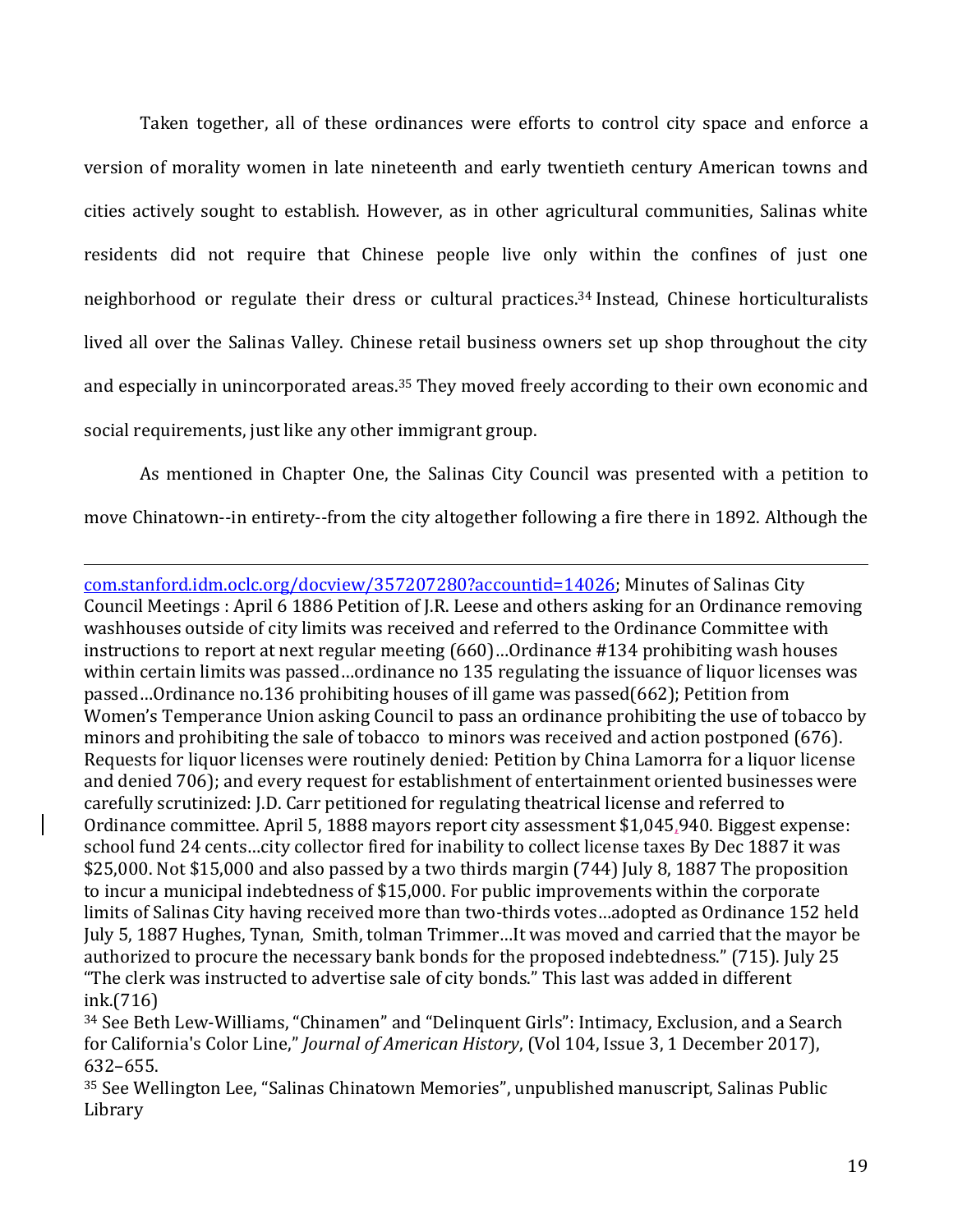date is suspicious given that 1893 marked the beginning of one of the worst economic catastrophes of the new century, there was no evidence of arson or foul play: "Chinatown has had its share of fires. The first leveled 'old town' near Main Street and all the buildings a block around…Water was brought by the fire department from the corner of Sausal and Pajaro Streets but in the midst of it all the hoses burst. During the excitement firemen rescued a lame Chinese gentleman from the hospital [nearby].<sup>36</sup> Indeed, fire was routine in Salinas in this era of highly flammable wooden buildings, an all-volunteer fire department, and disputes over funding and equipment.<sup>37</sup>

Nonetheless, in the aftermath of the fire, "A petition asking for the removal of Chinatown beyond the city limits was received upon motion made and carried the petition was laid on the table…It was then moved and carried that the Sanitary Committee be instructed to investigate the matter of a nuisance now in houses of Chinese within the City Limits and report on same at the next regular meeting."<sup>38</sup> The Sanitary Committee reported back to the city council…that 'they have examined the premises occupied by the Chinese on Soledad Street and the same are a nuisance and a great menace to the health of the people in that locality…it was then moved and carried that the City Attorney be instructed to commence proceedings against the proper parties to abate said nuisance."<sup>39</sup> Thus, a proper investigation (rather than impromptu vigilantes) concluded that only problematic businesses should be penalized for violations deemed "nuisance" rather than all Chinese people or all Chinese enterprises as was the case when mobs randomly targeted Chinese neighborhoods in Monterey, Los Angeles and San Francisco in this period.

<sup>37</sup> Dorothy Viera, "Tempers Flared Hotly in Salinas in 1896 Over Fire Department," *Salinas Californian*, nd. Vertical clipping file, Steinbeck Library, Salinas

<sup>36</sup> Dorothy Viera, "Old Slides Recall Early Chinatown Fire," *Salinas Californian*, nd. Vertical clipping file, Steinbeck Library, Salinas.

<sup>38</sup> Minutes Salinas City Council Meeting June 23 1893, vol 2 1889-1896, 211

<sup>39</sup> Minutes Salinas City Council Meeting July 3, 1893, vol 2 1889-1896, 212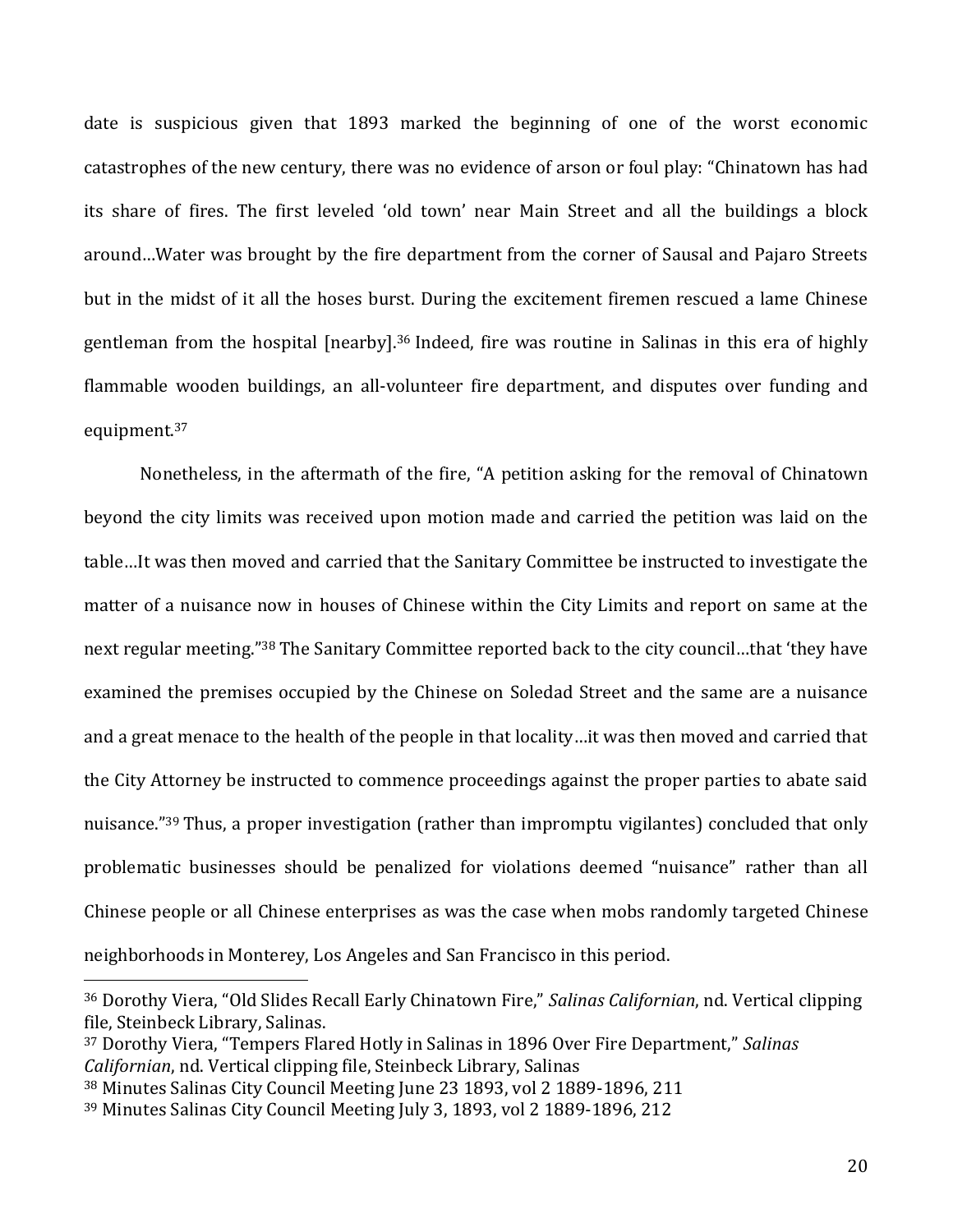Although many of the City Council Minutes from the early 1910s and 1920s have gone missing, other accounts of the era demonstrated that Chinese people found avenues for incorporation in the city in these decades in spite of that suspicious episode in 1893. Chinatown was not moved out of the city limits after all. The ordinance on "nuisance" focused on public health and is an example of typical Progressive era efforts to deal with fears of pandemics in marginalized and poor neighborhoods throughout California at a time when the causes of such outbreaks were not widely understood and considered the result of genetics rather than conditions on the ground. Still, Salinas's efforts were mild compared with punitive and cruel attacks on Chinese people, Mexican people, and other immigrant groups in larger cities like Los Angeles or San Francisco in this period. <sup>40</sup>

The restriction of residency for the Chinese residents of Salinas came in the context of a wave of racial segregation in the post-Reconstruction era, which gained authority from the highest level of the federal government with the *1896 Plessey v. Ferguson* Supreme Court ruling legitimizing racial separation in neighborhoods, towns, and cities throughout the country.<sup>41</sup> These

<sup>40</sup> Charlotte Brooks, *Alien Neighbors, Foreign Friends: Asian Americans, Housing, and the Transformation of Urban California* (Chicago and London: University of Chicago Press, 2009) 11- 38. See Jean Pfaelzer, *Driven Out: The Forgotten War against Chinese Americans* (New York: Random House, 2007); Elmer Sandmeyer, *The Anti-Chinese Movement in California* (Urbana: University of Illinois Press, 1939); Saxton Alexander, *The Indispensible Enemy: Labor and the Anti-Chinese Movement in California* (Berkeley: University of California Press, 1971), Charles J. McClain, *In Search of Equality: The Chinese Struggle Against Discrimination in Nineteenth Century America* (Berkeley: University of California Press, 1994); Erika Lee, *At America's Gates: Chinese Immigration during the Exclusion Era, 1882-1943* (Chapel Hill: University of North Carolina Press, 2003); Diana L. Ahmad, *The Opium Debate and Chinese Exclusion Laws in the Nineteenth Century American West*  (Reno: University of Nevada Press, 2007); Nayan Shah, *Contagious Divides: Epidemics and Race in San Francisco's Chinatown* (Berkeley: University of California Press, 2001); Charlotte Brooks, Alien Neighbors Foreign Friends: *Asian Americans, Housing and the Transformation of Urban California* (Chicago: University of Chicago Press, 2013).

<sup>41</sup> Sandy Lydon, *Chinese Gold: The Chinese in the Monterey Bay Region* (Capitola, California: Capitola Book Company, 1985; See also Linda L. Ivey, "Ethnicity in the Land: Lost Stories in California Agriculture," *Agricultural History*, Vol. 81, No. 1 (Winter, 2007), 98-124.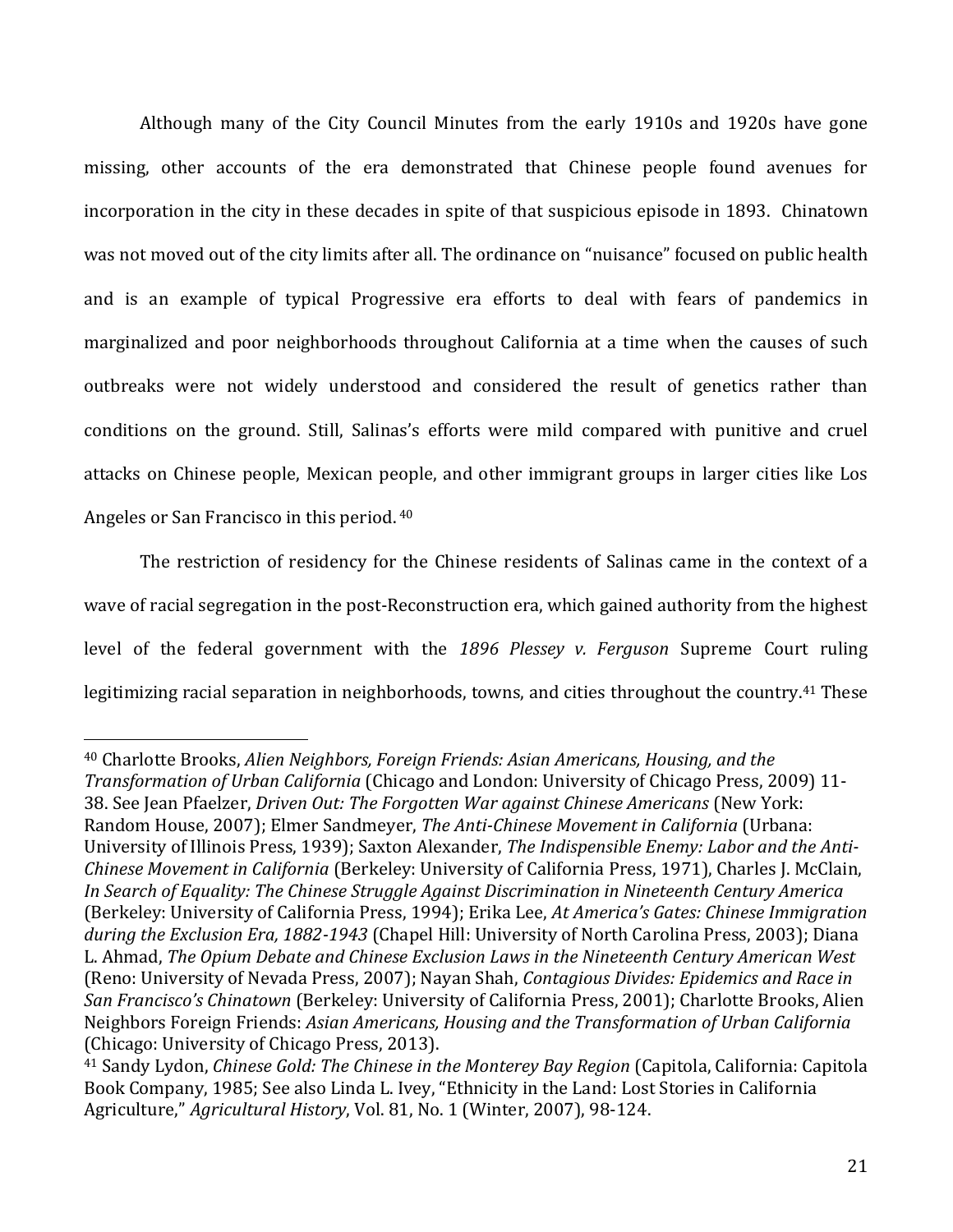Chinatowns and barrios in California were the first of their kind in the United States, predating twentieth century black ghettoes in the East and mid-West or increasingly rigidly segregated spaces in the South.<sup>42</sup> In cities and towns throughout America after the turn of the last century, African Americans were increasingly relegated to these spaces along with poorer populations of new immigrants from Southern and Eastern Europe, and in California, from the Philippines, Korea, Japan, South Asia, and all over Central and South America. When Euro-Americans left the worst areas of cities as they gained wealth, middle class and professional Mexicans who identified as Spanish joined them. But even middle class Chinese, Black and Japanese people could not do so until well after the 1940s. Even after the 1960s, spatial boundaries were apparent for groups considered people of color in Salinas as elsewhere in the state and the nation.

Yet, just as in many other agricultural communities in regions across California, the lines were softened in Salinas because there was room on ranches, farms, and in the unincorporated spaces to the east and the north of the city in which people lived in multiracial, multicultural settings.<sup>43</sup> Salinas's residents made no effort to annex these spaces until they became more desirable socially and economically in the 1960s when white settlement from the Dust Bowl

<sup>42</sup> Charlotte Brooks, *Alien Neighbors, Foreign Friends: Asian Americans, Housing, and the Transformation of Urban California* (Chicago and London: University of Chicago Press, 2009); Steve Pitti, *The Devil in Silicon Valley: Northern California, Race, and Mexican Americans* (Princeton: Princeton University Press, 2003)

<sup>43</sup> See Linda Ivey, "Ethnicity in the Land: Lost Stories in California Agriculture," *Agricultural History*, Vol. 81, No 1, (Winter, 2007); Cecilia Tsu, *Garden of the World: Asian Immigrants and the Making of Agriculture in California's Santa Clara Valley* (Oxford University Press, 2013); See Beth Lew-Williams, "Chinamen" and "Delinquent Girls": Intimacy, Exclusion, and a Search for California's Color Line," *Journal of American History*, (Vol 104, Issue 3, 1 December 2017), 632– 655.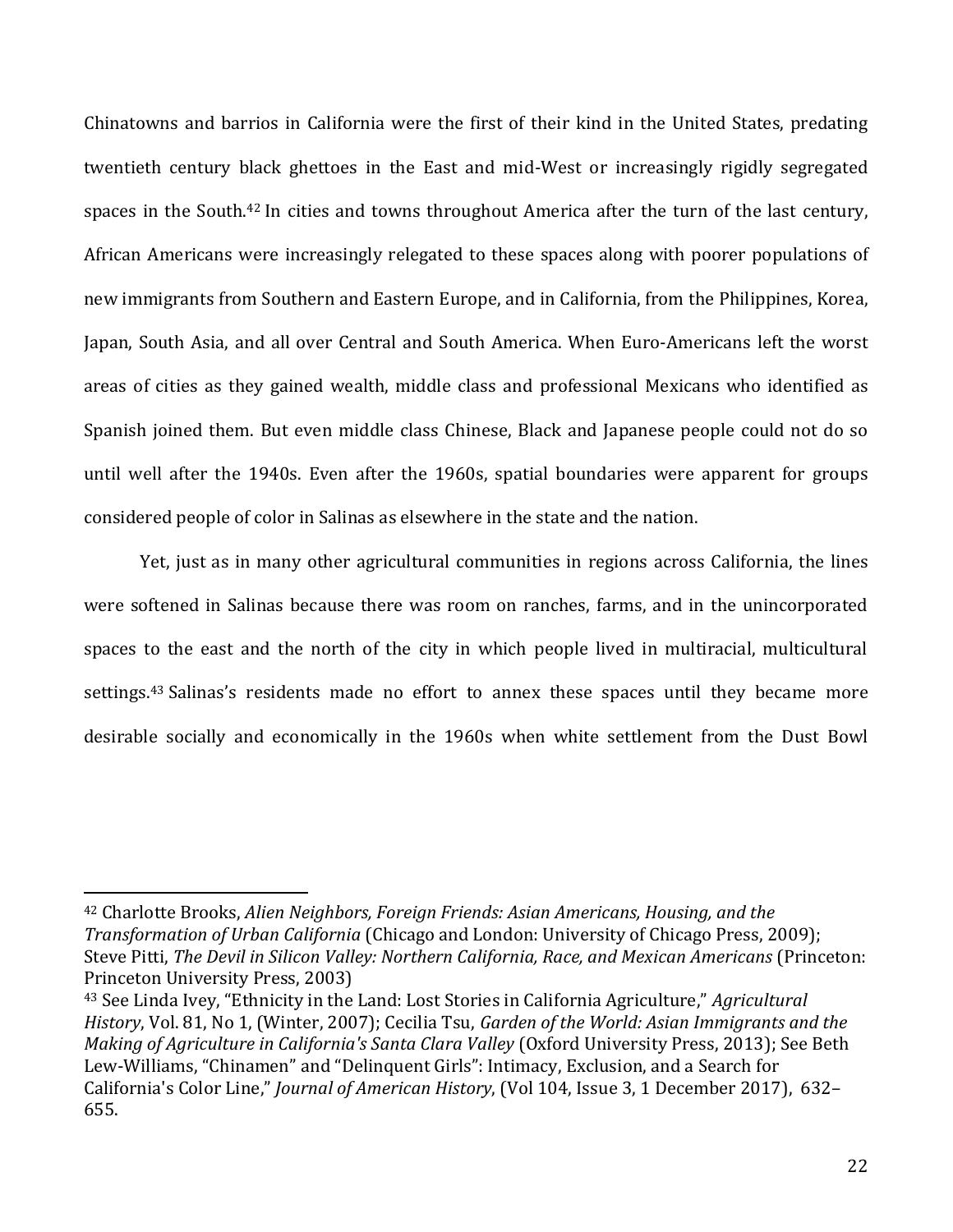migrations matured. By the 1960s it appeared that places like Alisal might make a significant economic contribution to the city as a subdivision. 44

When we examine the life of another prominent Chinese resident and his family in Salinas we see how migration from San Francisco and patterns of settlement played out in Salinas, and set the stage for the treatment of other racially marginalized groups who arrived in the city over the course of the twentieth century. Like so many other Chinese youths with roots in Guangdong Province in China, Lee Yin (later known as Shorty Lee), arrived in San Francisco in 1897 at age 9 to "learn the mercantile trade" in a store owned by his uncle. Lee Kwok Doon.<sup>45</sup>

The Lees (an upper class merchant family) were able to move back and forth between China and the United States with relative ease compared to their contemporaries because of their class status as merchant elites. Unlike so many thousands of poorer Chinese people, the Lees did not face detention (sometimes for years) at Angel Island Immigration Station or experience the extreme hardship of being refused entry altogether and forced into imprisonment at Angel Island for years or returned to China. 46

Thus, Lee Yin arrived in the United States somewhat unscathed. Collective family memories of San Francisco in particular, with its substantial Chinese population, showed routine violence that erupted into rioting, lynching and ordinances designed to keep Chinese impoverished and locked into an inescapable and over-crowded ghetto in one area of the city

<sup>44</sup> Chapter Three focuses on this new wave of migration from the Depression era, which includes refugees from the Dust Bowl.

<sup>45</sup> See Wellington Lee, "Salinas Chinatown Memories", unpublished manuscript, Salinas Public Library, 6.

<sup>46</sup> See Erika Lee and Judy Yung, *Angel Island: Immigrant Gateway to America* (Oxford; New York, 2010: Oxford University Press)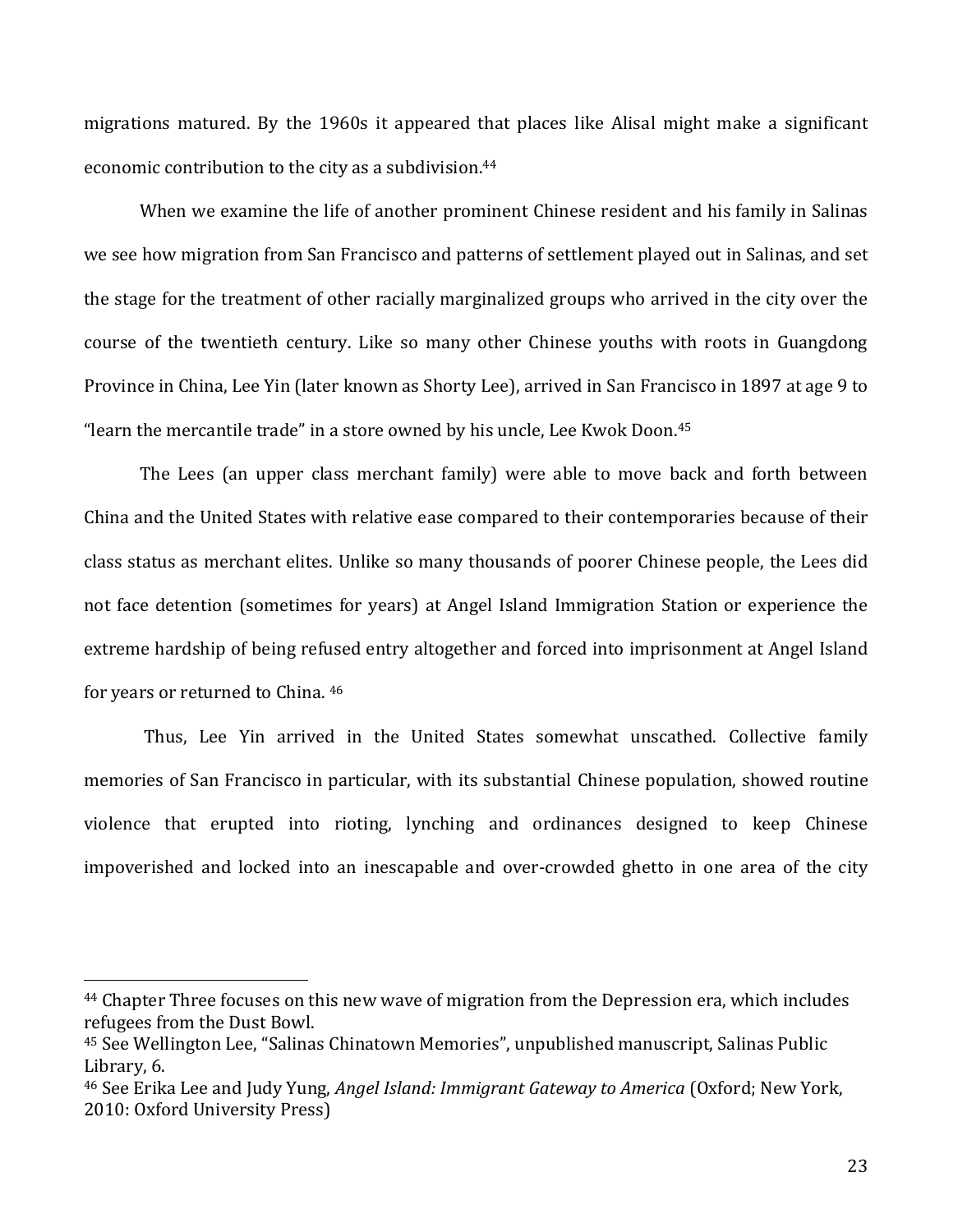designated as Chinatown, which lacked basic sanitation or infrastructure and was purposefully mired in disease and filth by lack of intervention on the part of the city. 47

Lee Yin returned to China twice and then managed to reenter the United States two times with little difficulty based on his class status, even in this hostile climate. He married in 1902 and escaped the violence and overcrowding of San Francisco's Chinatown to settle in Salinas in 1908, arriving shortly after the 1906 earthquake devastated both cities. He found employment in the Quong Chong Yuen general store on Soledad Street that was owned by an uncle. Lee thrived economically and socially. Besides managing small retail establishments, which were legal, he also engaged in gambling and other illegal enterprises. Like Lee, many Chinese people were forced to earn a living by getting involved in illegal activities just to survive, giving Chinatown a notorious reputation as a center for crime and violence by the early decades of the new century.<sup>48</sup>

By 1908 when Lee Yin settled in Salinas, the Chinese community was divided along class lines. It was not just a population of laborers, but might rather be described as follows:

In those cluster of wooden structures in…Chinatown…the merchants provided products and services to the laborers and were able to maintain families and better living conditions than the camps and group housing that the laborers had. [Lee Yin] fit in well with the merchants and ended up with his own store with enough backrooms upstairs and

<sup>47</sup> Wellington Lee, "Salinas Chinatown Memories", unpublished manuscript, Salinas Public Library; Sandy Lydon, *Chinese Gold: the Chinese in the Monterey Bay Region* (Capitola California: Capitola Book Company, 1985); Erika Lee, *At America's Gates: Chinese Immigration During the Exclusion Era 1882-1943* (Chapel Hill: University of North Carolina Press, 2003); *Angel Island: Immigrant Gateway to America* (Oxford; New York, 2010: Oxford University Press); Nayan Shah, *Contagious Divides: Epidemics and Race in San Francisco's Chinatown* (Berkeley: University of California Press, 2001); Charlotte Brooks, *Alien Neighbors, Foreign Friends: Asian Americans, Housing, and the Transformation of Urban California* (Chicago and London: University of Chicago Press, 2009). <sup>48</sup> Wellington Lee, "Salinas Chinatown Memories", unpublished manuscript, Salinas Public Library; Sandy Lydon, *Chinese Gold: the Chinese in the Monterey Bay Region* (Capitola California: Capitola Book Company, 1985).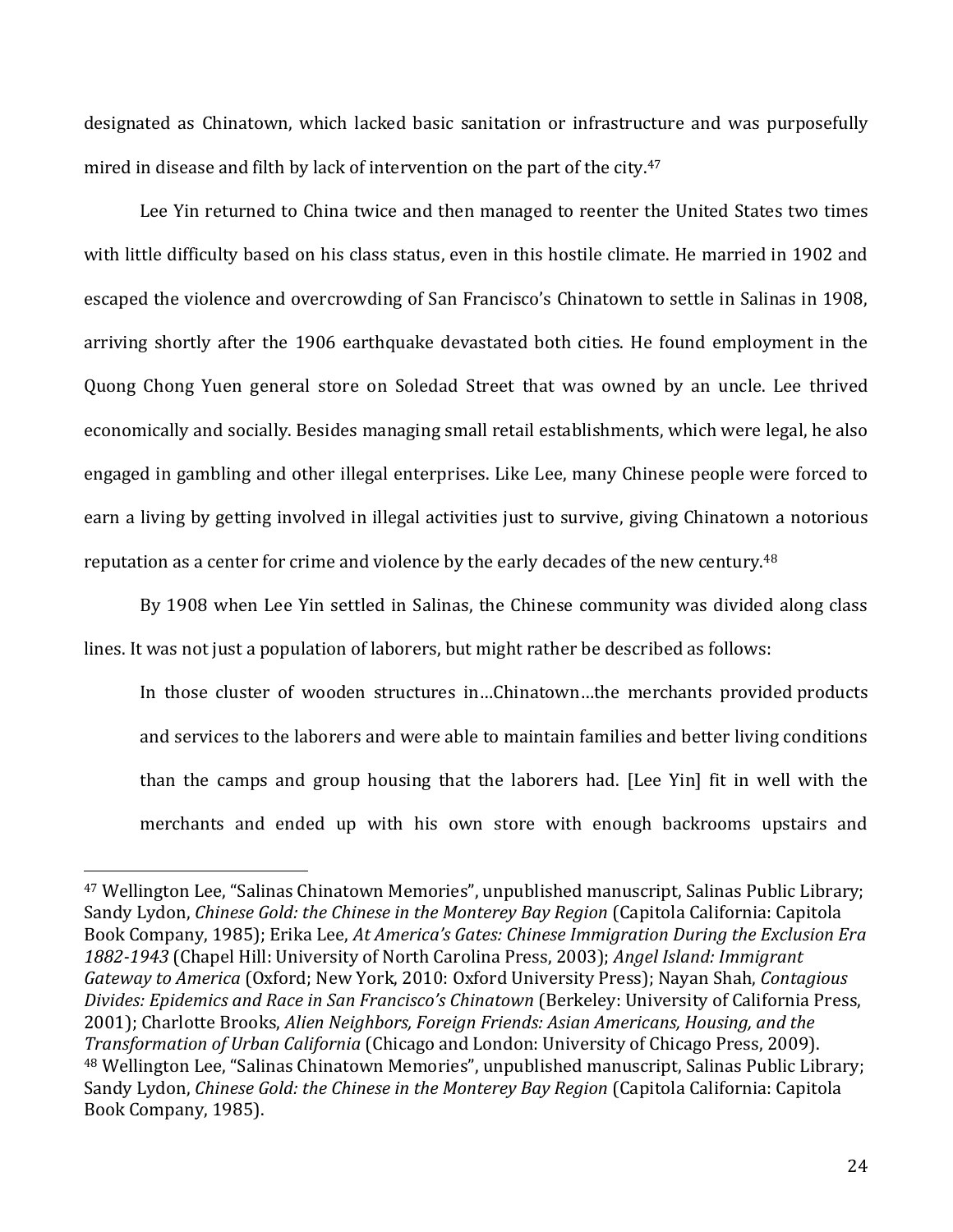downstairs to house three generations of his family…Chinatown was founded by merchants who were also leaders of the tongs and operators of the money making vices such as gambling and opium joints that beckoned the laborers. The merchants were just as important as the laborers in Chinatown history…This is how it went--Merchants, the Servants/cooks/vegetable peddlers/laundrymen, the Laborers, and the Lost Souls (mentally retarded, vagabonds, hobos, homeless in those days) in that order from top to bottom.<sup>49</sup>

We see in this description that the area designated as Chinatown included people of non-Chinese origin who were poor so that class overlapped with race in neighborhood settlement. Chinatown began to include other immigrant groups by the turn of the century, most importantly the Japanese, and by the 1920s, Filipinos and Mexicans who were also denied access to neighborhoods designated as white spaces. All of these groups settled throughout Alisal, and in neighborhoods in the north and east side Salinas as well as in the neighborhood designated as Chinatown.

Unlike larger municipalities such as Los Angeles or San Francisco that tightly restricted neighborhoods by race, Salinas had a built-in safety valve in the subdivisions and unincorporated areas of the city to the north and east that were multiracial enclaves. In addition, multiple and diverse racial groups settled onto the farms and ranches around the Salinas Valley. As a result, the increasing numbers of Japanese, Mexicans and Filipinos lived throughout the Salinas Valley and among whites rather than only being isolated in certain city blocks within the city of Salinas itself,

<sup>49</sup> Email from Wellington Lee to Carol McKibben, June 10, 2017.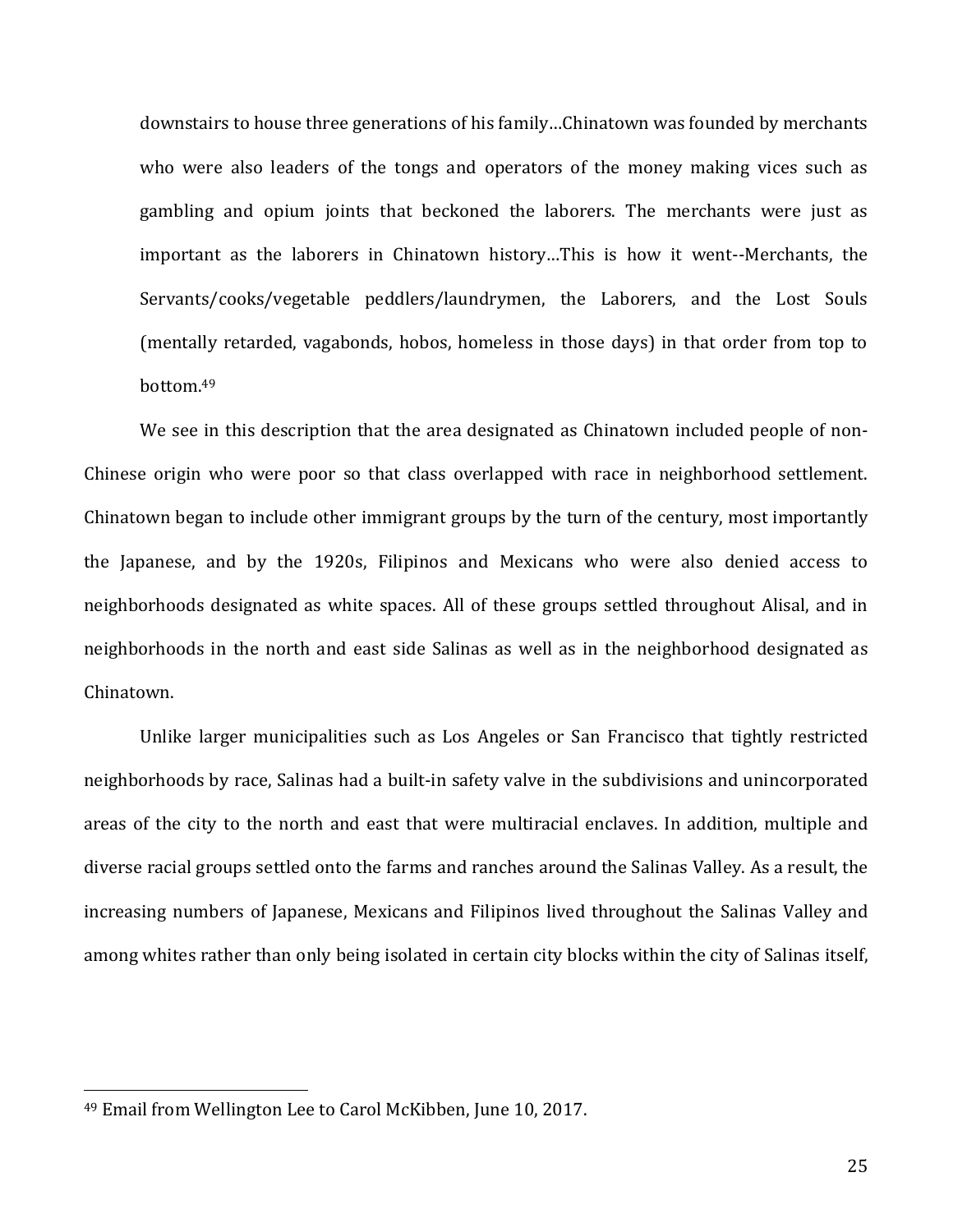just like in so many other agricultural regions in California. <sup>50</sup> Like Chinese people, these other Asian immigrant groups did not make up a critical mass in city space in smaller agricultural towns and perhaps as a result, did not constitute the threat to the city's white population that Mexicans seemed to have done in San Jose, or that Filipinos did in Stockton or that Japanese, Mexicans and Chinese residents presented in San Francisco and Los Angeles during this period. 51

By the beginning of the new century Salinas already contained a rapidly expanding population that resembled other, longer established California communities such as Monterey, San Jose, or Santa Barbara yet also diverged from them. Like those places, Salinas included a majority of native-born whites and Asians (almost all Chinese) who were somewhat segregated from white neighborhoods but also lived among whites in the unincorporated spaces of north and east Salinas and in surrounding farms and ranches. We see in Salinas a population of whites (many native born but also recent immigrants from Northern European countries) who formed a business and governing class of Salinas that remained in place until the 1980s, a population of Mexican people from the Spanish and Mexican eras, and a scattered smaller population of Asians (mostly Chinese but also Japanese and Filipinos) and working class whites both in the area designated as Chinatown and also scattered in the north Salinas subdivision and throughout Alisal. City boundaries did not change drastically but city wealth increased noticeably in these years as

<sup>50</sup> See Linda Ivey, "Ethnicity in the Land: Lost Stories in California Agriculture," *Agricultural History*, Vol. 81, No 1, (Winter, 2007); Cecilia Tsu, *Garden of the World: Asian Immigrants and the Making of Agriculture in California's Santa Clara Valley* (Oxford University Press, 2013) <sup>51</sup> See George J. Sanchez, *Becoming Mexican American: Ethnicity, Culture and Identity in Chicano Los Angeles, 1900-1945* (Oxford and New York: Oxford University Press, 1993); Stephen J. Pitti, *The Devil in Silicon Valley: Northern California, Race, and Mexican Americans* (Princeton and Oxford: Princeton University Press, 2003); Dawn Bohulano Mabalon, *Little Manila is in the Heart: The Making of the Filipina/o Community in Stockton, California* (Durham and London: Duke University Press, 2013); Charlotte Brooks, *Alien Neighbors, Foreign Friends: Asian Americans, Housing, and the Transformation of Urban California* (Chicago & London: University of Chicago Press, 2009); Scott Kurashige, *The Shifting grounds of Race: Black and Japanese Americans in the Making of MultiEthnic Los Angeles* (Princeton: Princeton University Press, 2008).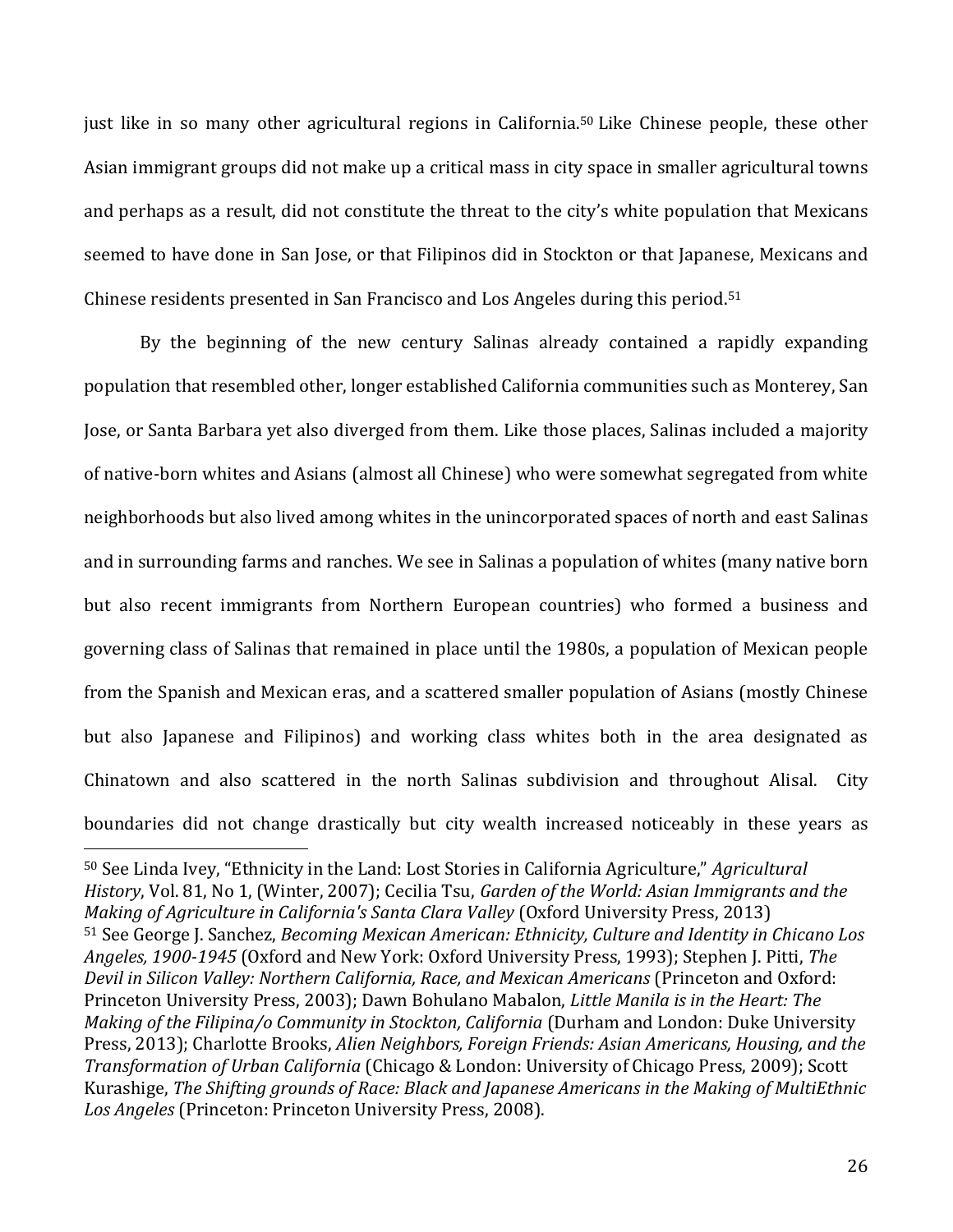agricultural growth intermeshed with business development. In Salinas the two became inseparable.

#### SUGAR BEETS AND ECONOMIC PROMISE

 $\overline{a}$ 

Before Salinas was known for its lettuce production ("green gold") in the 1930s, and discussed in full in Chapter 3, this region became a center for sugar beet production. As part of their strategy for city-building and industrial development, Jesse Carr, J. B. Iverson, William Vanderhurst, and several other local business leaders organized the first Monterey District Agricultural Fair Association in 1890 in order to bring Claus Spreckels to Salinas. Spreckels had become known as "The Sugar King" for his success in processing Hawaiian sugar cane for market. Carr and his partners wanted Spreckels to build a beet sugar manufacturing plant in the Salinas Valley with the idea of bringing greater wealth and employment to the city, and in so doing, solidify Salinas as a metropolitan center of significance in California, ensuring their own continued place as leaders of an important urban center.<sup>52</sup> They wanted personal gain to be sure, but they were also looking for opportunities to create the kind of ideal community that exemplified American Progressive values. A beet sugar factory not only meant more revenue to build schools, parks, and infrastructure for Salinas but might also create new opportunities for long-term employment for Salinas's residents both in and around the city. A sugar beet factory also might bring in a new population of farmers to grow the beets for processing, thus expanding a city population founded on the ideal of landowning small farmers.

Carr and the others had little understanding of the kinds of farmers that Spreckles would bring, however, or appreciate that Spreckles did not share their collective (and ambitious) goals for city building and city progress. Unlike Carr and his late nineteenth century contemporaries,

<sup>52</sup> *Monterey County*, pamphlet published by Salinas Board of Trade, n.d. Salinas Public Library, Local History Pamphlets vertical file, 24, 52-54.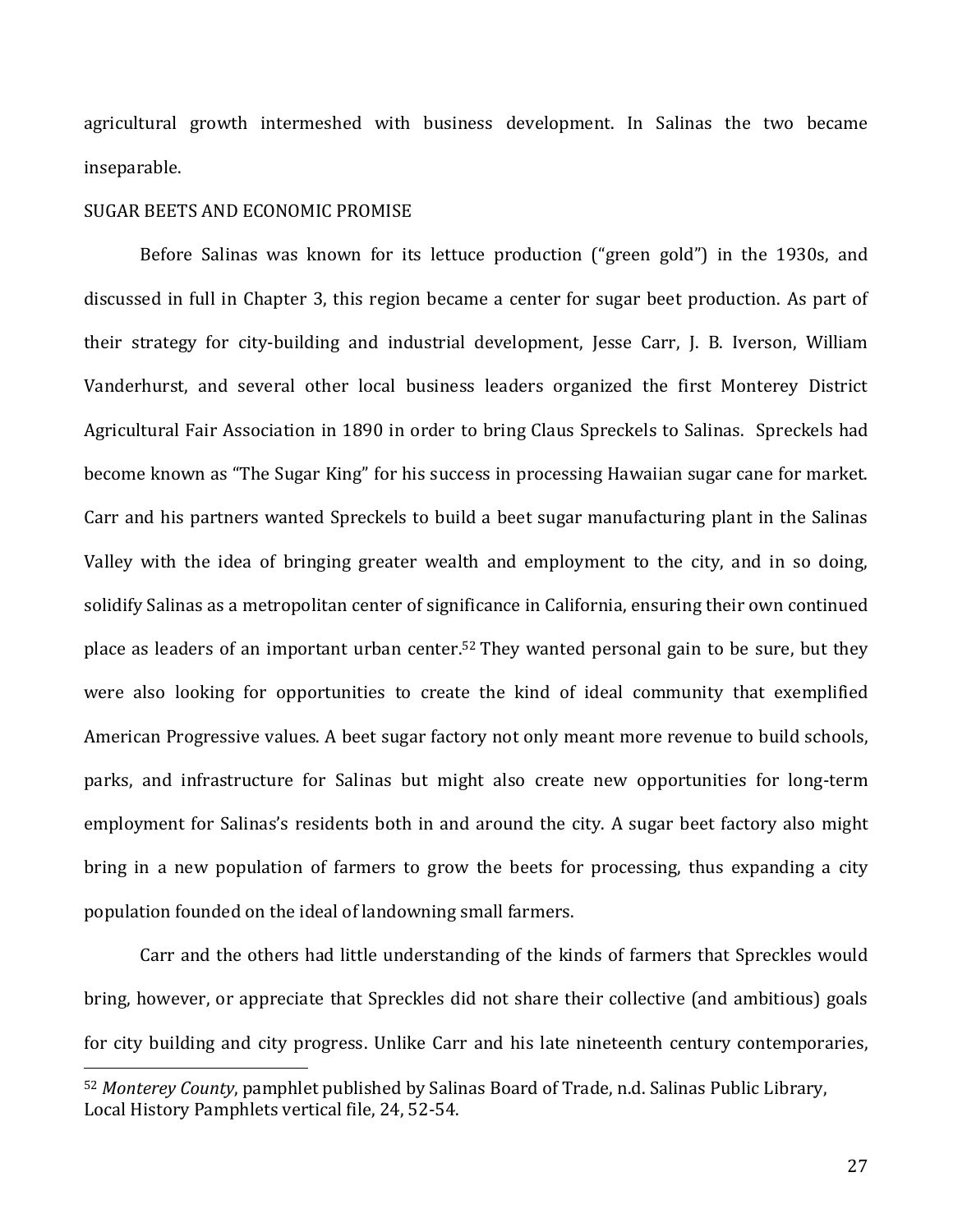Spreckles, an immigrant himself, had a background as a Hawaiian sugar plantation owner who supported importing contract laborers (many of whom were diverse groups of Asian workers), as a strategy for the creation of a malleable labor force restrained from collective action due to language and cultural differences among them.

The result was that the establishment of his factory in 1898 did not so much provide employment for residents of Salinas as it complicated Salinas's racial picture by bringing in a new labor force of Japanese, Mexicans, and Filipinos; the very populations that would challenge everything in California from ideals of white land ownership to fair labor practices to the very concept of citizenship. However, unlike the Chinese migrants from San Francisco who preceded them, the Mexican, Filipino and Japanese newcomers began their lives in Salinas as members of the working class and arrived specifically to work in the Spreckles's sugar beet fields along with a new population of working class whites.<sup>53</sup> According to an assessment in *The Pacific Rural Press* "90 to 95 per cent of beet growers are either American citizens or capable of becoming so [perhaps referring to immigrants either from Latin America or Europe. Both groups would have been considered Caucasian and as such eligible for naturalization and citizenship]. Orientals do most of the hand labor**,** white folks the rest. About 10,000 acres in the Salinas district are operated by the company or leased to tenants. Another official of the company estimates that about 200 private outside growers are producing the rest."<sup>54</sup> According to Jim Conway's exhaustive analysis of the history of Spreckles's factory:

The color of one's skin relegated the Chinese, Japanese, Hindu, Mexican, and Filipino to the difficult work of stooping at the end of a short handled hoe, while white European

<sup>53</sup> Robert B. Johnston, "Salinas 1875-1950: From Village to City," (pamphlet published by Fidelity Savings and Loan Association, 1980) 1.

<sup>54</sup> *Pacific Rural Press*, Vol 94, No 7 August 18, 1917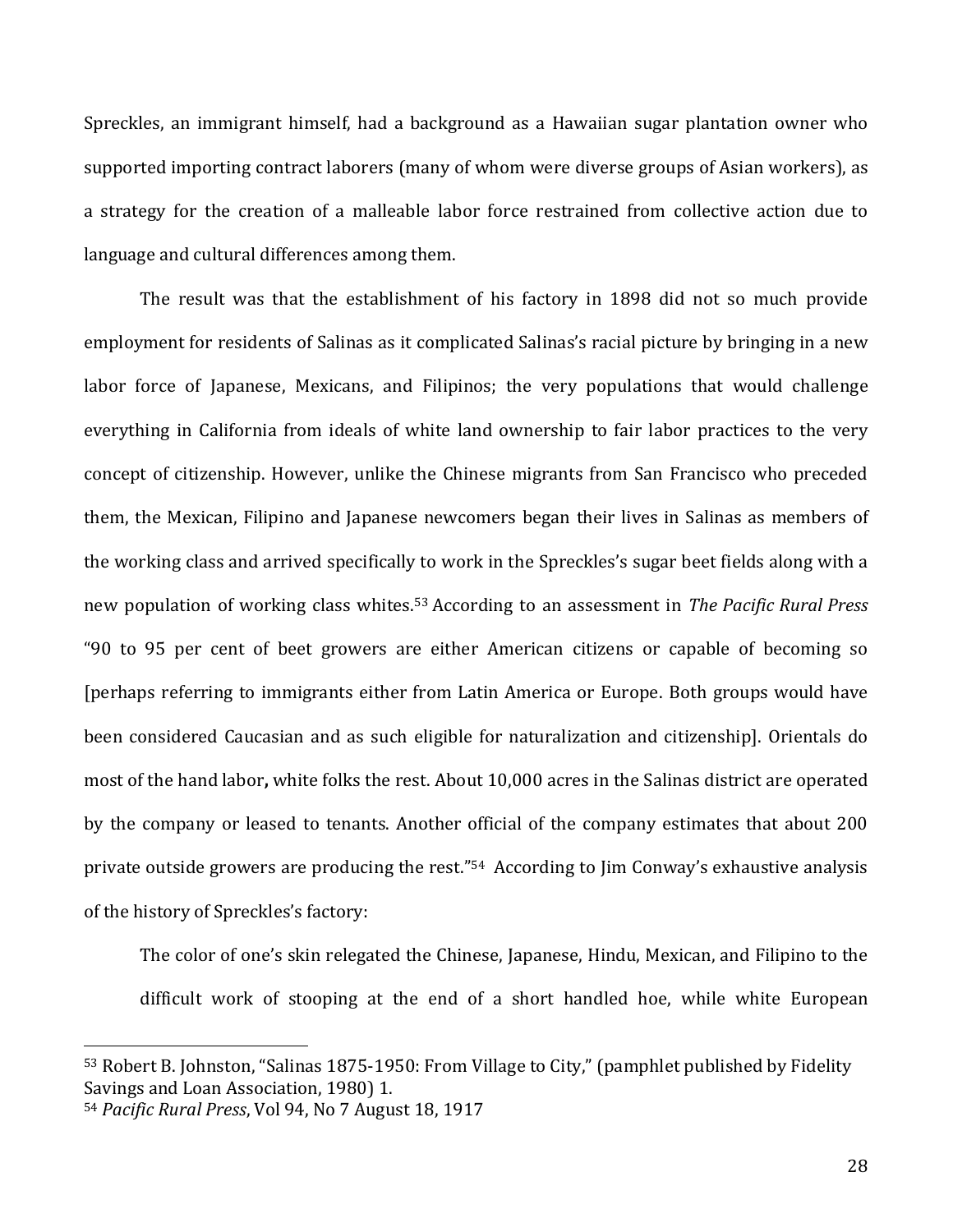immigrants found work inside the factory. European immigrants were employed both as skilled and unskilled laborers. Factory wages were better than field worker wages, working conditions were better and living conditions were much improved for those who worked in the factory operations.<sup>55</sup>

Salinas's population rose from 3,034 in 1900 (3,500 by 1902)<sup>56</sup> to 10,263 by 1930, but the city itself remained mostly white and European origin in racial and ethnic identity and kept its small footprint. Groups who arrived to work for Spreckles generally lived in north Salinas neighborhoods or in multiracial spaces in east Salinas and in surrounding farms and ranches. Nonetheless, Salinas was proud of the impact Claus Spreckels had on the city. The proximity of this factory, located less than five miles from Salinas city center, not only drove population growth but also contributed to the establishment of new business enterprises in the city.

Spreckles had long used his political connections to advocate for tariff protections from competition from sugar producers in Europe, which succeeded most notably with the passage of the Dingley Tariff in 1898. At this point, his plant was completed with enthusiastic coverage in the local press. *The Salinas Daily Index* boasted in 1898 that the Spreckles plant "[was] the largest in the world." <sup>57</sup> The report then gave dimensions of all the buildings with the comment that the main office (not yet constructed) promised to be a "magnificent structure" that would produce 450 tons of sugar daily from 3,000 tons of processed beets. An entire issue of *The Salinas Daily Index* in September 1899 was devoted to details about the Spreckle's factory that included an

<sup>55</sup> See Jimmie Don Conway, "Spreckels Sugar Company: The First fifty Years," unpublished Master's Thesis, Department of History, San Jose State University, 1999, p. 85.

<sup>56</sup> *Salinas Daily Index*, March 30, 1902 n.p. Jim and Jeri Gattis Collection

<sup>57</sup> *Salinas Daily Index,* January 4, 1898, n.p., Jim and Jeri Gattis Collection.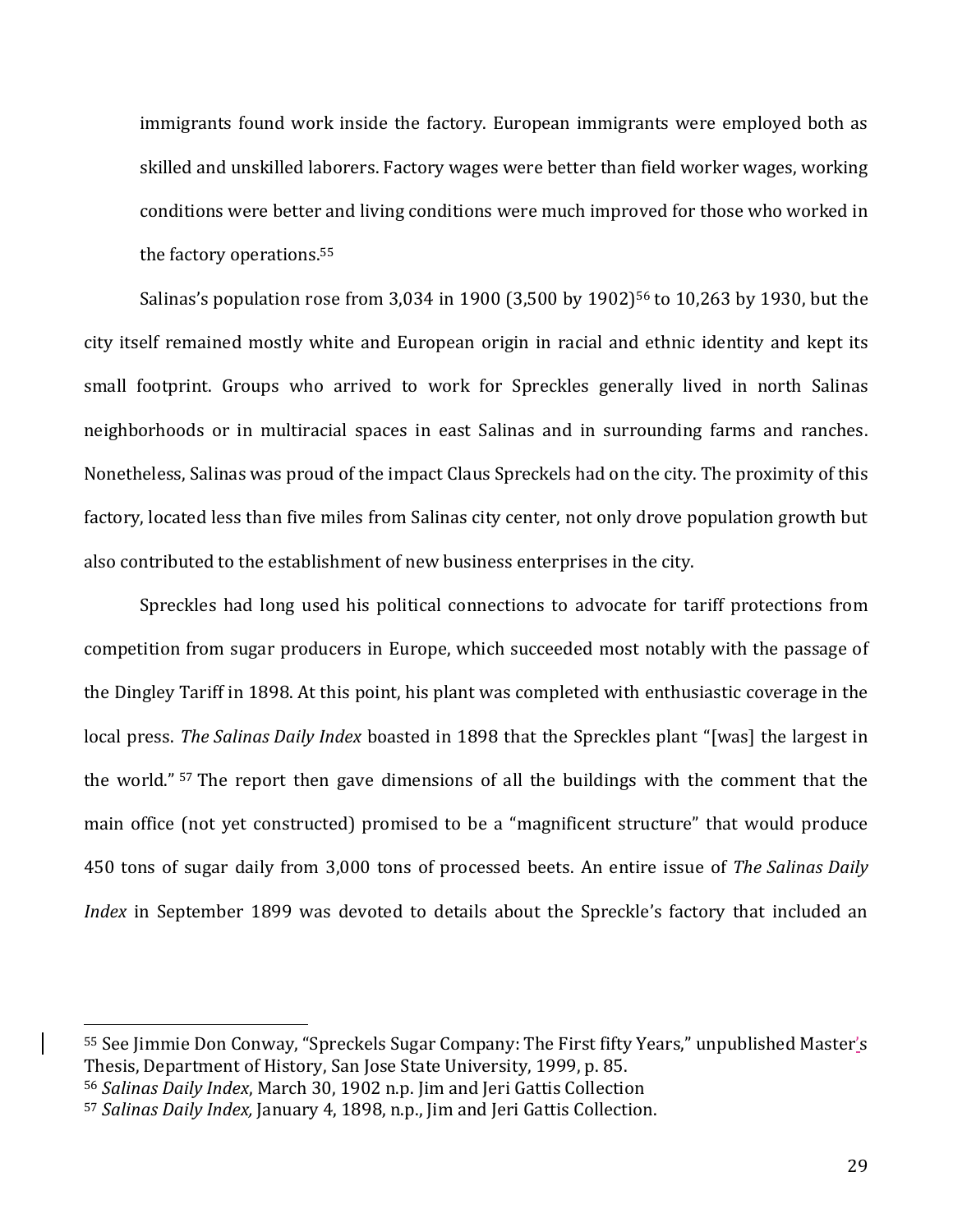entire page of drawings of equipment and the step-by-step process of "how sugar is made from beets."<sup>58</sup>

Ken Dursa, a former Spreckels employee, succinctly explained the value of the Spreckels factory to the political economy of the entire region. Spreckles provided employment opportunity for residents, transients, and immigrants alike, and also was a promoter of new technologies that would transform agriculture in the Salinas Valley dramatically: "You can imagine the small population of Salinas at the time [1900], the factory itself employed 1,300 people, that's just within the grounds of the factory, not including all the agricultural operations," he explained. Furthermore, according to Dursa, "It [sugar beet production] brought the technology and skills. With agriculture it brought irrigation. That opened the way for green gold: lettuce."<sup>59</sup>

Like Jesse D. Carr, Claus Spreckels personified entrepreneurial capitalism at the turn of the last century. But unlike Carr, Spreckels was not a Progressive city builder. He was interested in building an economic empire to benefit himself and his family rather than in promoting town building in California. The distinction is important because latter day historians and journalists, (beginning with Cary McWilliams), used industrial agriculturalists such as Spreckles to define the nature of corporate agriculture in twentieth century California. According to McWilliams and the historians who followed in his path, growers were people who owned vast tracts of land, which they leased to smaller farmers, disdained workers, and themselves had little or no connections to the communities adjacent to their respective fields. These elite corporate agriculturalists attained great wealth at the expense of both people and environment. This was only partly true of

<sup>58</sup> *Salinas Daily Index,* September 26, 1899, page 1, Jim and Jeri Gattis Collection.

<sup>59</sup> Juan Villa, "Remembering the Spreckels Sugar Factory," *Salinas Californian*, March 19, 2015 [http://www.thecalifornian.com/story/news/education/2015/03/19/remembering-spreckels](http://www.thecalifornian.com/story/news/education/2015/03/19/remembering-spreckels-sugar-factory/25056149/)[sugar-factory/25056149/](http://www.thecalifornian.com/story/news/education/2015/03/19/remembering-spreckels-sugar-factory/25056149/)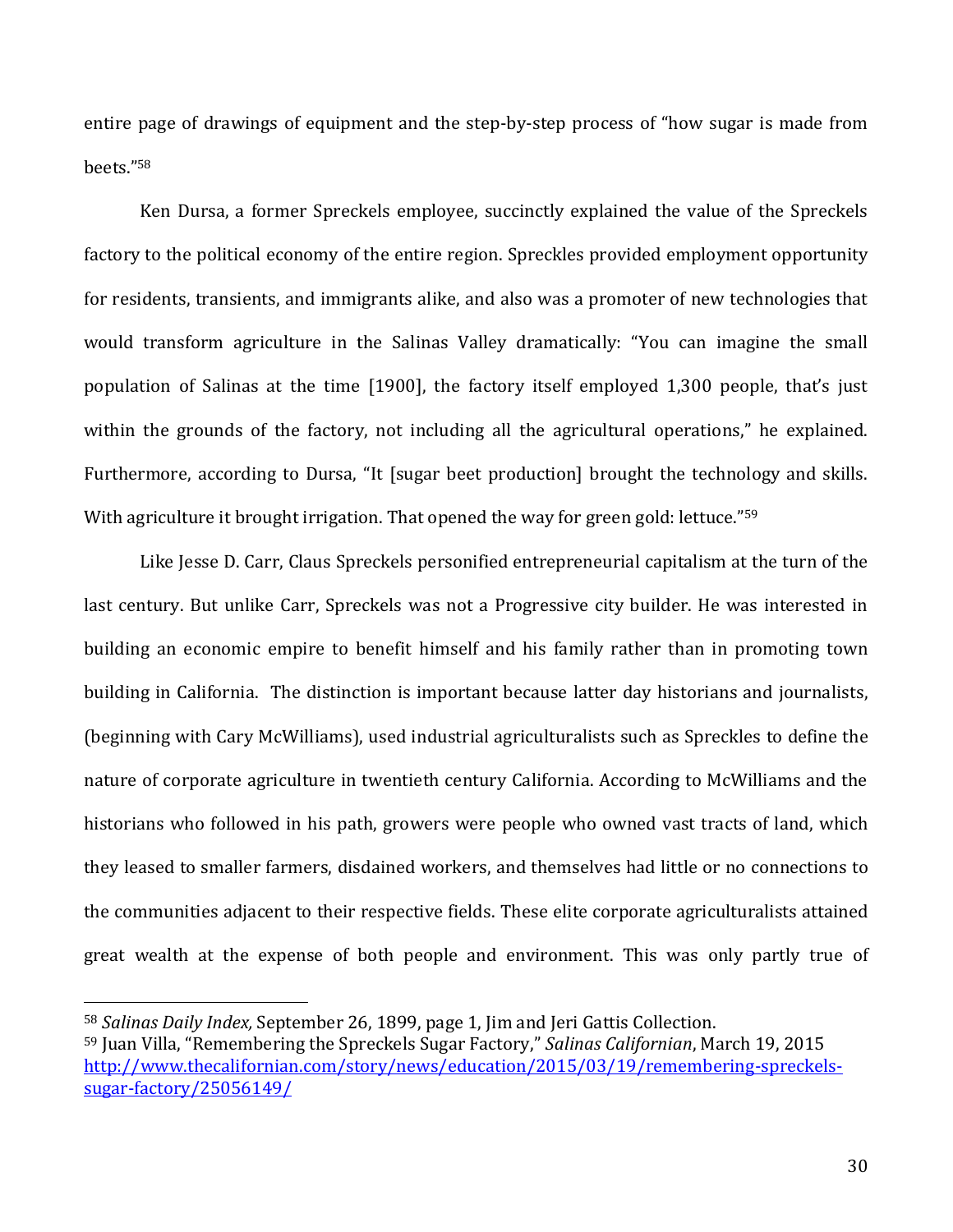Spreckles and others like him because it does not account for myriad of small and medium sized farms, sometimes leased from Spreckles but often owned in their own right that also made up the majority of agricultural enterprises in California, or the packers and shippers who often began farming careers as small-scale family businesses. These horticulturalists and businessmen and women did indeed have a stake in their communities, in city building, and had deep and persistent connections to those who worked for them and with them, which lasted over the course of several generations and into the present day.<sup>60</sup>

Claus Spreckles was born in Lamstedt, Germany in 1828. He arrived in the United States as a teenager fleeing military service and worked as a grocery clerk first in South Carolina, then New York City before and finally settled in San Francisco in 1863. There, he and his brother Peter coowned and operated the Bay Sugar Refining Company, utilizing cane sugar from Hawaii for production. Ebenezer Herrick Dyer was one of California's first and most successful growers and producers of beet sugar, but his efforts soon paled in comparison to the success of Claus Spreckels and the Spreckels family, however.

Spreckels had observed a beet sugar plant in Soquel owned by Dyer and became interested enough to return to Germany to learn firsthand about the closely guarded secrets of beet sugar processing. It had been a flourishing industry in Europe throughout the early nineteenth century that only increased at midcentury with innovations in agriculture. In Europe, factory owners and farmers were one and the same so that growing beets and processing them into sugar were all one enterprise under single ownership, expediting the entire process. Moreover, the leftover beet pulp fed cattle so that every part of the beet was utilized completely by these farmer-processors.

<sup>60</sup> See David Vaught, "Factories in the Field Revisited," *Pacific Historical Review*, Vol 66, No.2 (May, 1997), 149-184; Cecilia Tsu, *Garden of the World: Asian Immigrants and the Making of Agriculture in California's Santa Clara Valley* (Oxford University Press, 2013; Linda Ivey, "Ethnicity in the Land: Lost Stories in California Agriculture," *Agricultural History*, Vol. 81, No 1, (Winter, 2007),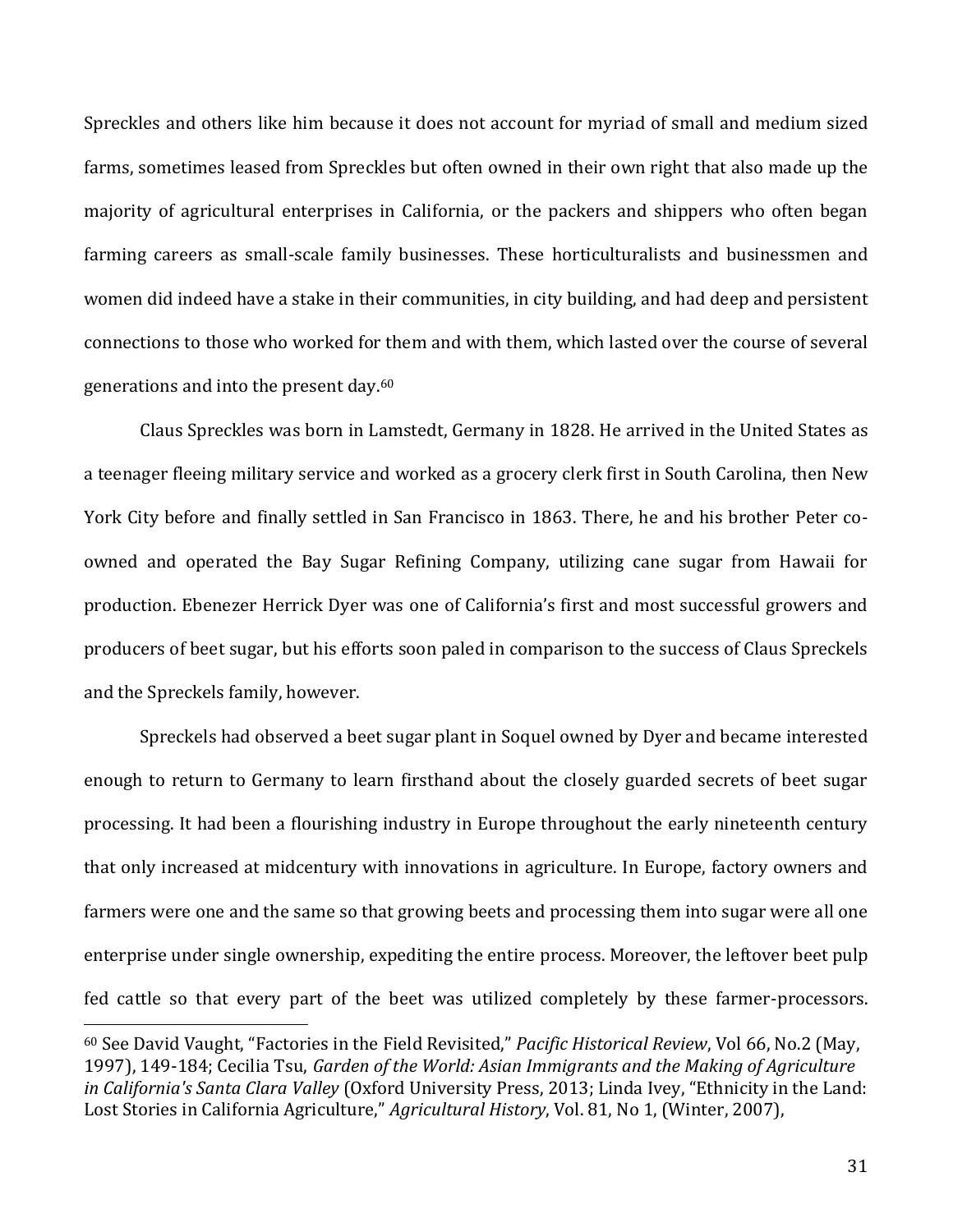Returning to Germany in 1867 and pretending to be a common laborer working at a beet sugar processing plant in Magdeburg, Spreckels gained enough knowledge about sugar production to create his own processing plant when he returned to San Francisco.

Between 1888 and 1913 processing beets into sugar became a successful industry in the United States. Over the course of the 1890s, the sugar beet was improved for quality and quantity and production methods upgraded dramatically: "The diffusion process of manufacture was introduced. Originally, the beets were ground or sliced and the juice was extracted by pressing, or by centrifugal force. By the diffusion process… sliced beets or "cossettes" were submerged in hot water so that the sugar (and certain other substances) passed through the cell walls, leaving behind the exhausted cossettes or pulp. The new process was not only more efficient, but extracted a far higher quantity of sugar."<sup>61</sup>

The Civil War (and with it the end of slavery as a labor force) cut off importation of cane sugar and molasses from the South. The U.S. government under the auspices of the Department of Agriculture intervened, providing new supports for growing beets for sugar through protective tariffs, and for developing processing plants based on the European model.<sup>62</sup> As a result of federal subsidies, American entrepreneurs (including Mormons in Utah) were able to grow beets for sugar and build new processing plants, counting on limited competition from European producers. In the United States beets grown for processing into sugar became big business, and like other corporate enterprises at the turn of the century this quickly became a fiercely competitive industry. The Sugar Refining Trust was a monopoly that controlled price and production by

<sup>61</sup> Leonard J. Arrington, "Science government and Enterprise in Economic Development: The Western Beet Sugar Industry," *Agricultural History*, Vol. 41, No.1 (January, 1967) 2. <sup>62</sup> The two most important protections for the development of this industry at the turn of the last century were the McKinley Tariff (1890) and the Dingley Tariff (1897), which allowed American sugar beet manufacturers to remain competitive with their European counterparts in spite of higher labor costs.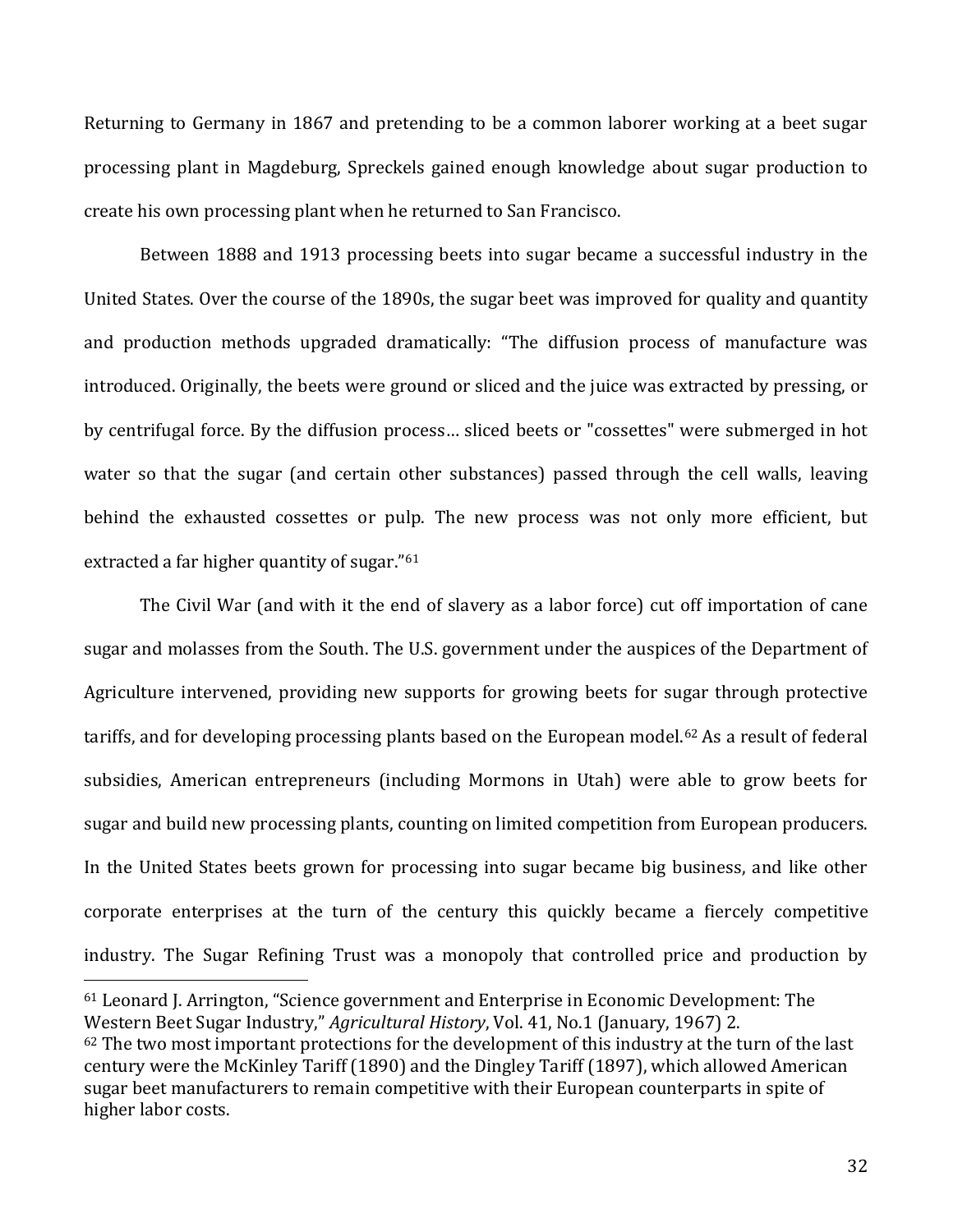organizing producers in Utah, Idaho and throughout the Midwest and Hawaii to control prices, utilizing the railroads as part of a powerful conglomerate. Spreckels challenged the Sugar Refining Trust and the railroad giants. He built his own factory in Philadelphia then another in San Francisco. He then built the *Pajaro Valley Consolidated Railroad* and subsequently became President of the *San Francisco and San Joaquin Valley Railway* (sold to the Santa Fe Railway by 1901) that paralleled the route of the Southern Pacific to markets in Los Angeles and allowed him to undercut the Southern Pacific in getting his sugar to market. Spreckels had created the Western Beet Sugar Company and bought land in Watsonville in 1888. He brought in "experienced beet growers, builders, operators, and machinery from Germany, and erected a \$400,000 factory [there]". 63

It was in this context that Spreckels negotiated with Jesse D. Carr and other Salinas Valley business leaders to abandon his Watsonville plant in order to build a factory near Salinas, with the critical provision that Salinas's farmers would sign contracts at guaranteed prices to provide Spreckels with sufficient product in sugar beets to make the enterprise profitable for all. In 1896, the city of Salinas pledged the requisite number of local farmers to commit to Spreckles to grow the beets in close proximity to Spreckels plant, guaranteeing Spreckels a steady flow of produce to supply his production plant.

By 1911, it seemed that dreams of Salinas's residents for a thriving city based on agricultural production were being fulfilled. The local newspaper, *The Salinas Daily Index*, reported enthusiastically on its front page under the headline, "More Big Ranches Being Cut Up Into Small Farms" that "Things are coming our way… The time for cutting up some of the large tracts in this valley…has arrived…With small farms well tilled taking the place of large land

<sup>63</sup> Leonard J. Arrington, "Science, Government and Enterprise in Economic Development: The Western Beet Sugar Industry," *Agricultural History*, Vol. 41, No.1 (January, 1967) 6-7.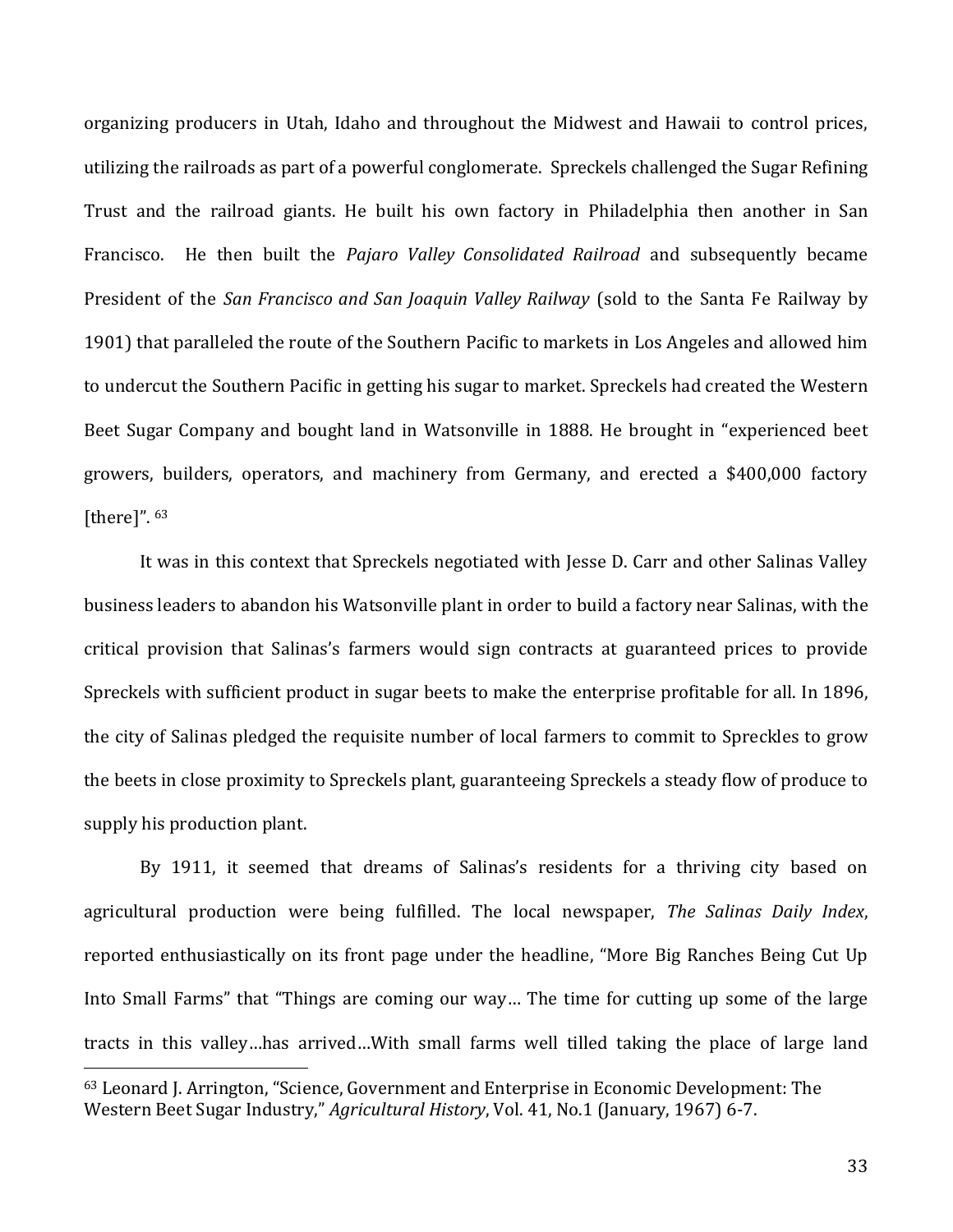holdings…Salinas will experience a growth as phenomenal as that which has marked the progress of cities of southern California…sustaining in comfort a population of many thousands where hundreds are now existing." The article concluded "If this liberal policy continues the trading populations tributary to Salinas will be increased tenfold in as many years."<sup>64</sup>

Salinas's residents recognized Spreckles's impact on the local economy in bringing new technology to the area in the form of modern irrigation practices that might improve farmer's production and economic standing as they transitioned from Wheat, barley, and oats to the production of sugar beets followed in the same years by the production of berries led by Chinese and Japanese tenant farmers and following that, lettuce and other row crops in the 1920s. The local newspapers encouraged these new practices and highlighted increasing yields for those who irrigated along the lines Spreckles advocated. On November 25, 1903 *The Salinas Daily Index* promoted irrigation, "The results shown in another column by the Spreckles Sugar company as to yield of beets through its system of irrigation should convince farmers and those who have lands suitable for beet raising that irrigation is the one thing necessary …to insure good yields." The editorial gave examples of those who irrigated with stunning results.<sup>65</sup> The deep wells that Spreckles dug to supply water also made the production of row crops possible. Beans, corn, tomatoes, celery, asparagus, carrots, and most importantly for the local economy, lettuce, came to dominate agricultural production throughout the Salinas Valley, which thrived throughout the 1920s. The *Salinas Index* reported with enthusiasm that "great things for Salinas and its suburbs" would come about as a result of Spreckles's investment.<sup>66</sup>

<sup>64</sup> *Salinas Daily Index*, May 17, 1911, p.1 Jim and Jeri Gattis Collection

<sup>65</sup> *Salinas Daily Index*, November 25, 1903, p.2 Jim and Jeri Gattis Collection

<sup>66</sup> *Salinas Daily Index*, April 27, 1899, taken from Jimmie Don Conway, "Spreckels Sugar Company: The First fifty Years," unpublished Master's Thesis, Department of History, San Jose State

University, 1999, p. 30.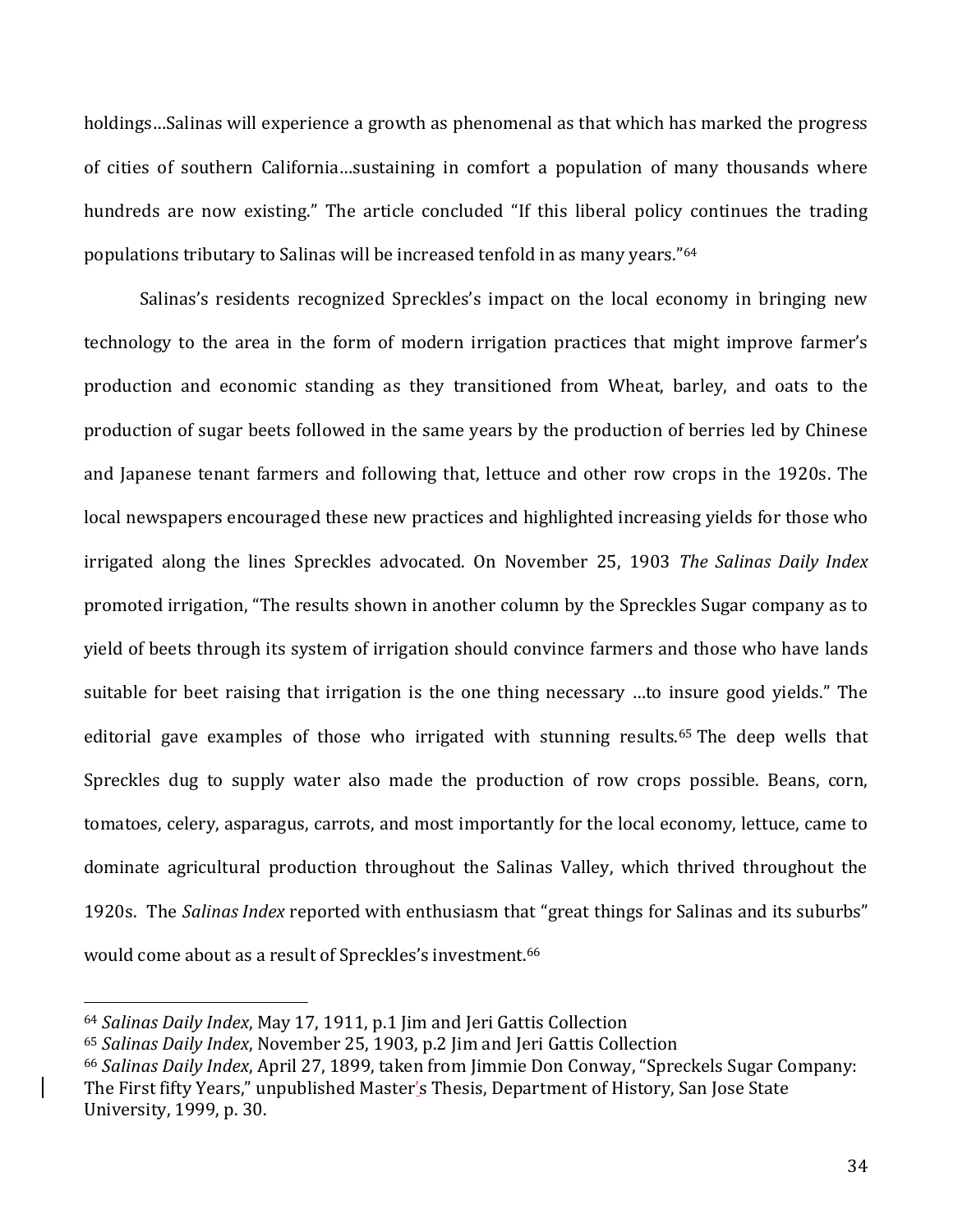However, it did not quite work out in the long term. The paucity of farmers able and willing to fulfill the obligations for farming sugar beets promised by city leaders led Spreckels into some innovative ways of accomplishing his goals of supply, namely by convincing the Salvation Army to buy hundreds of acres of land that they, in turn, sold to unemployed families from San Francisco with very favorable long term mortgages. Named Fort Romie, this "colony" of former city dwellers acquired between ten to twenty acres of land apiece. At first, they succeeded somewhat in their efforts at farming, but most sold off their land by the 1910s when land values increased significantly as a result of the new irrigation practices that gave rise to lettuce and a variety valuable row crops, attracting the interest and investment of actual farmers. Spreckles then attempted to solve his labor problem by bringing immigrants in to work as tenant farmers, as field workers, and in his factory. These included white Northern Europeans (Danes), Japanese, Filipinos, "Hindus", and Mexicans, many of who came by way of the sugar cane fields of Hawaii. Race determined job assignments with whites working in the factories and Asians and Mexicans working in the fields.<sup>67</sup>

Demand for beets increased during World War I, but blight (which diminished the amount of sugar in the beets), severely damaged the sugar beet harvest in the 1920s forcing Spreckles to sell off much of the 66,000 acres he had acquired to grow beets in favor of "contracting for beets [for his factory] and providing farmers with the most up-to-date technical information." <sup>68</sup> Coupled with wild fluctuations in sugar prices, and tariff reforms in the Progressive Era that took away Spreckles's competitive edge both domestically and in the world market, the sugar beet industry

<sup>67</sup> Jimmie Don Conway, "Spreckels Sugar Company: The First fifty Years," unpublished Master's Thesis, Department of History, San Jose State University, 1999, pp. 61-63,78-80, 85. <sup>68</sup> Jimmie Don Conway, "Spreckels Sugar Company: The First fifty Years," unpublished Master's Thesis, Department of History, San Jose State University, 1999, 120.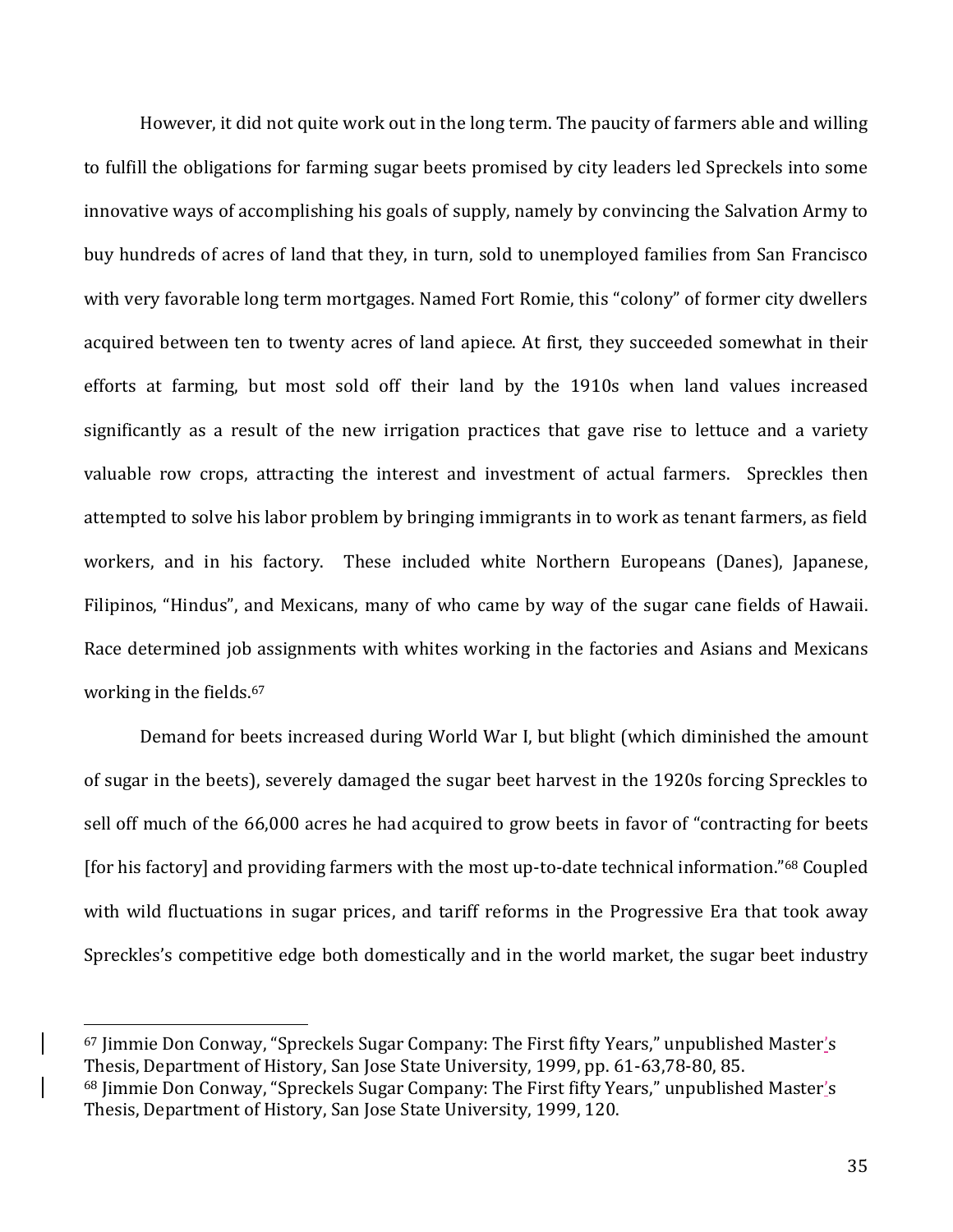appeared to have failed by the time the stock market crashed in 1929. 16,222 acres of sugar beets had been planted in the Salinas Valley in 1925, but only 197 acres were planted four years later.<sup>69</sup>

New Deal legislation in the form of farm subsidies saved sugar beets. By 1934, Spreckles recouped his losses and became the fifth largest producer of sugar beets in the United States.<sup>70</sup> The Smoot-Hawley Tariff in particular helped stimulate beet production, but because consumer prices continued to drop significantly in the 1930s, the tariffs were roundly condemned as wrongheaded approaches to the problem farmers faced in the Depression Era. Low prices for lettuce and beans in 1931 and 1932 incentivized farmers to return to beet growing, but the selling price of sugar did not increase.<sup>71</sup>

Claus Spreckles died in 1908, but his family retained control of his operations in the region and profited handsomely from its extensive sugar beet operation. Along with Spreckles family investments and land holdings in California, the Spreckles family became important philanthropists, however, not in the Salinas Valley where they acquired much of their wealth. Unlike Jesse D. Carr, William Vanderhurst or other entrepreneurial capitalists who moved from San Francisco to Salinas, not only establishing businesses in the area but also homes, and investing their own fortunes in the city, Spreckels was not interested in Salinas. He was focused on turning his company into an international economic force that would challenge the hegemony of the monopolists of his day, from the Sugar Conglomerates in Hawaii to the Southern Pacific Railroad. Salinas's residents benefited from Spreckels decision to locate his biggest sugar processing plant nearby in terms of employment opportunities for its citizens and incoming immigrant groups, but

<sup>69</sup> Jimmie Don Conway, "Spreckels Sugar Company: The First fifty Years," unpublished Master's Thesis, Department of History, San Jose State University, 1999, 118.

<sup>70</sup> Jimmie Don Conway, "Spreckels Sugar Company: The First fifty Years," unpublished Master's Thesis, Department of History, San Jose State University, 1999, 124.

<sup>71</sup> Jimmie Don Conway, "Spreckels Sugar Company: The First fifty Years," unpublished Master's Thesis, Department of History, San Jose State University, 1999, 130.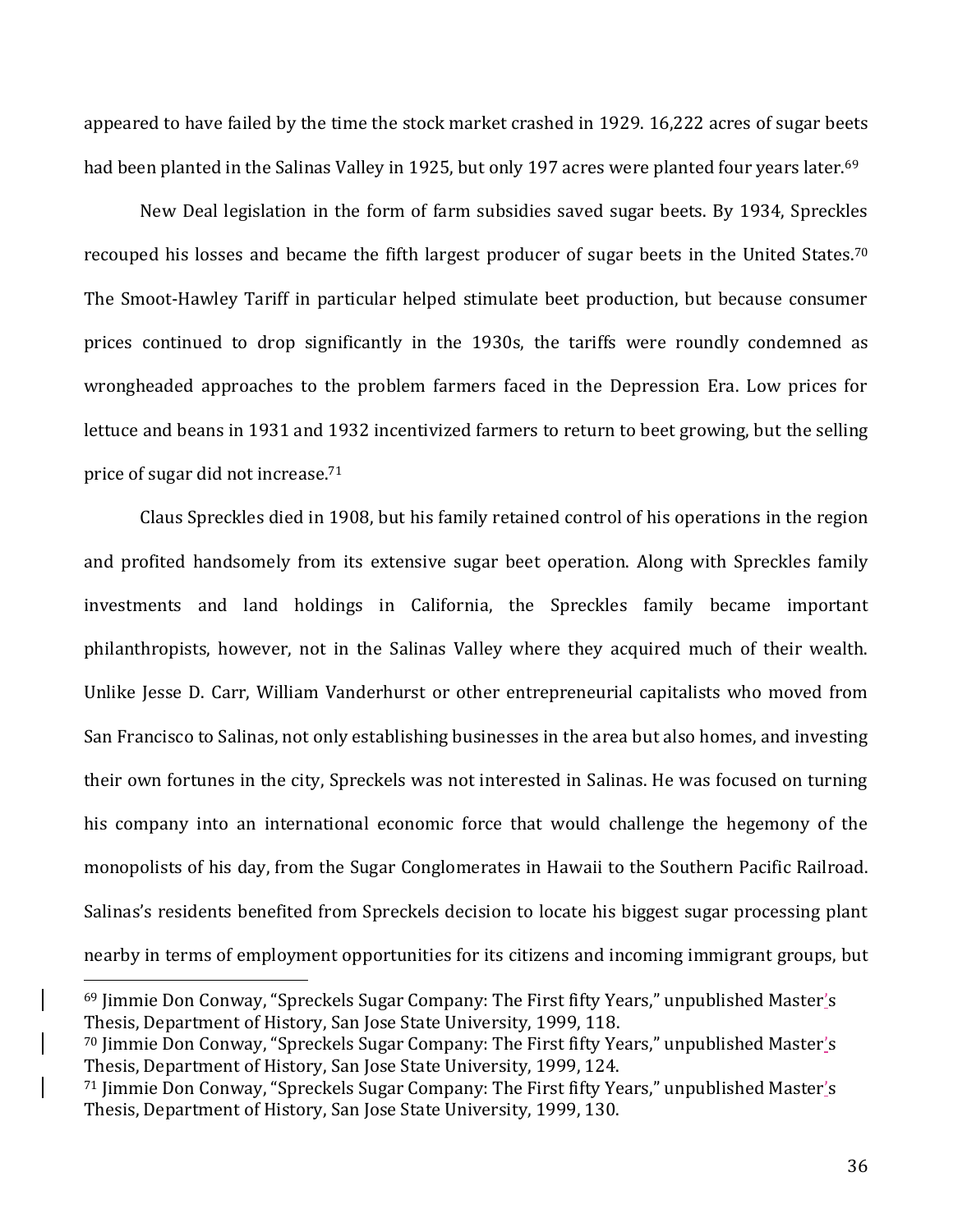Salinas did not benefit from any effort on the part of Spreckels to improve the lives of its residents through public service or public works as the city did in the person of Jesse Carr or Eugene Sherwood, for instance. Instead, Spreckels built a new town near Salinas (named after himself), to serve the needs his workers in terms of food, housing, recreation and infrastructure.<sup>72</sup> Thus, there was a clear difference between the women and men who formed Salinas's leadership in the first decades of the twentieth century and agricultural capitalists like Spreckels who became the model of a brutal corporate agriculturalist for journalists and historians such as Carey McWilliams.

The separate and sometimes conflicting goals of Salinas's city leaders and that of agricultural and railroad corporate interests manifested in the way the city developed during the course of the new century. Between 1890 and 1930, city leaders were mainly interested in building everything from libraries to schools and in developing a community culture that could reflect the ideals of a Progressive era American city. As shown in Chapter One, Salinas City Council meetings and newspapers of the day reflected collective efforts on the part of city leaders to install electricity and gas power grids throughout the city, to build and pave streets and build sidewalks, to develop sewer lines and pass ordinances to provide clean water and protect public health. With support from the Salinas Women's Civic Club and the Women's Christian Temperance Union (W.C.T.U.) Salinas utilized Jesse Carr's donation of \$5,000 (supplemented by a grant he solicited from the Carnegie Corporation) to create a public library which opened officially in 1909. The Rodeo was incorporated in 1913.

City leaders created a "Freeholders Charter" in 1919 to fund needed city services and infrastructure, which relied on property taxes from the multiple new hotels and businesses in town more than from residents. The industrial garden idea did not work when industry was

<sup>72</sup> See Jimmie Don Conway, "Spreckels Sugar Company: The First fifty Years," unpublished Master's Thesis, Department of History, San Jose State University, 1999.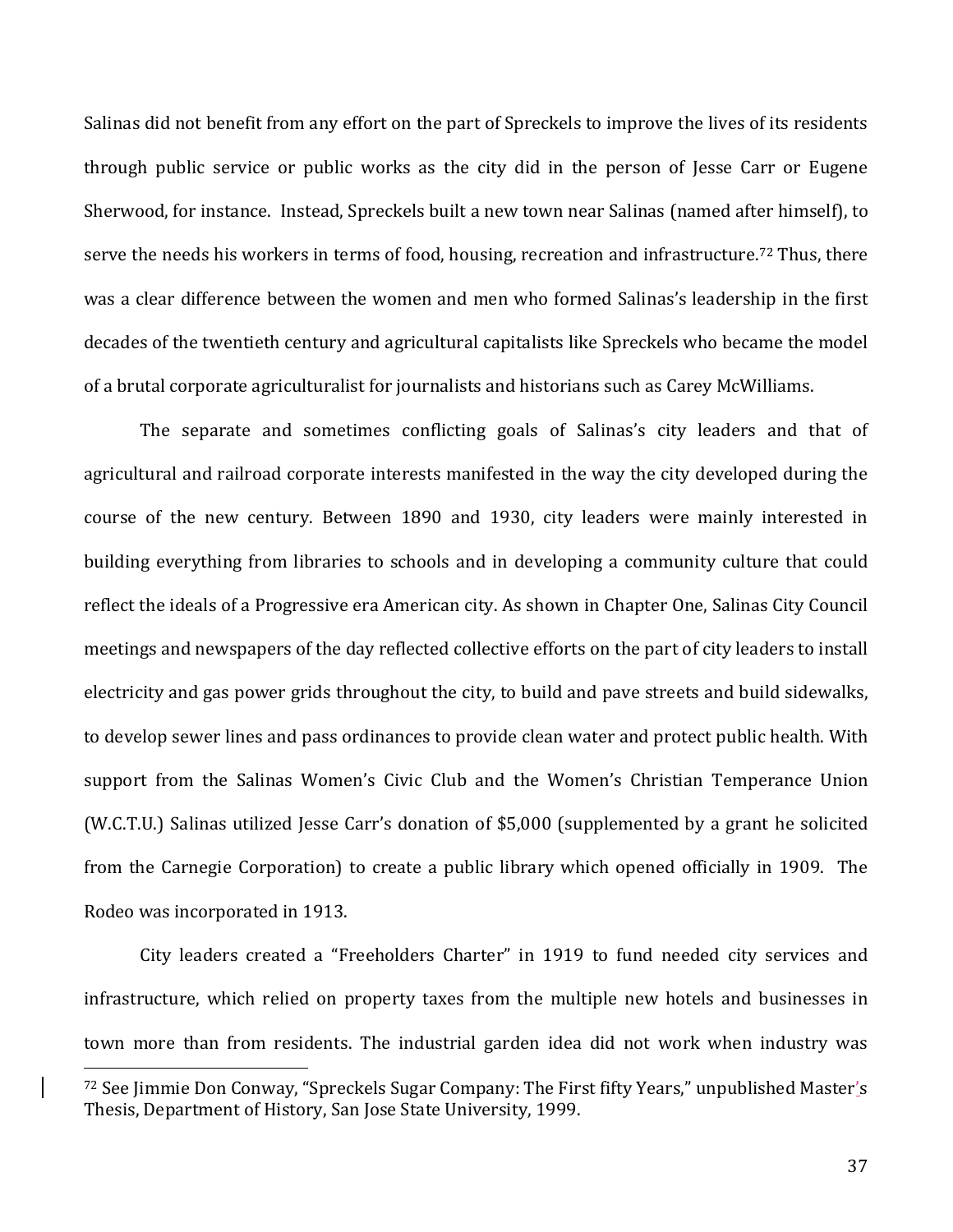located outside of the city limits as evidenced by Spreckles factory. Also in 1919, the city council decided that the mayor ought to be elected by city council members, who in turn were reduced from an eight person to a five person council and elected at large rather than from districts, something that would change only with the political challenges of the 1980s when demographic shifts forcing the city to acknowledge a new Mexican population who mainly lived in Alisal (annexed in 1963 after a decade of contentious battles). Leaders prioritized establishing schools, and fire and police for public safety. They used zoning ordinances to separate residential spaces from commercial and industrial ones. City building meant cultural development too. It meant supporting multiple newspapers and creating events such as the Salinas Rodeo or Big Week as it came to be called. The front pages of the city's many newspapers are filled with information about Church meetings, organizations formed, and events supporting community culture almost all based on a population of white, European origin people who were (or would become) American citizens.

On the other hand, big agriculturalists like Claus Spreckels were not interested in any of this. He supported the establishment of public amenities in his own nearby company town, which was similar in its make-up to company towns established by Pullman and other industrialists in the Progressive Era. But Spreckels was less concerned about preserving a white native-born American population in California than in finding and maintaining a manageable workforce of any race or ethnicity in order to supply their respective fields and factories with manpower needed to meet demand and make profits. Spreckels himself opposed immigration restrictions and especially anti-Chinese legislation at both the federal and state levels. He was not concerned about the racial or ethnic origins of his labor force any more than he was concerned about developing the city of Salinas, as long as he could rely on laborers to do the work he needed when he needed it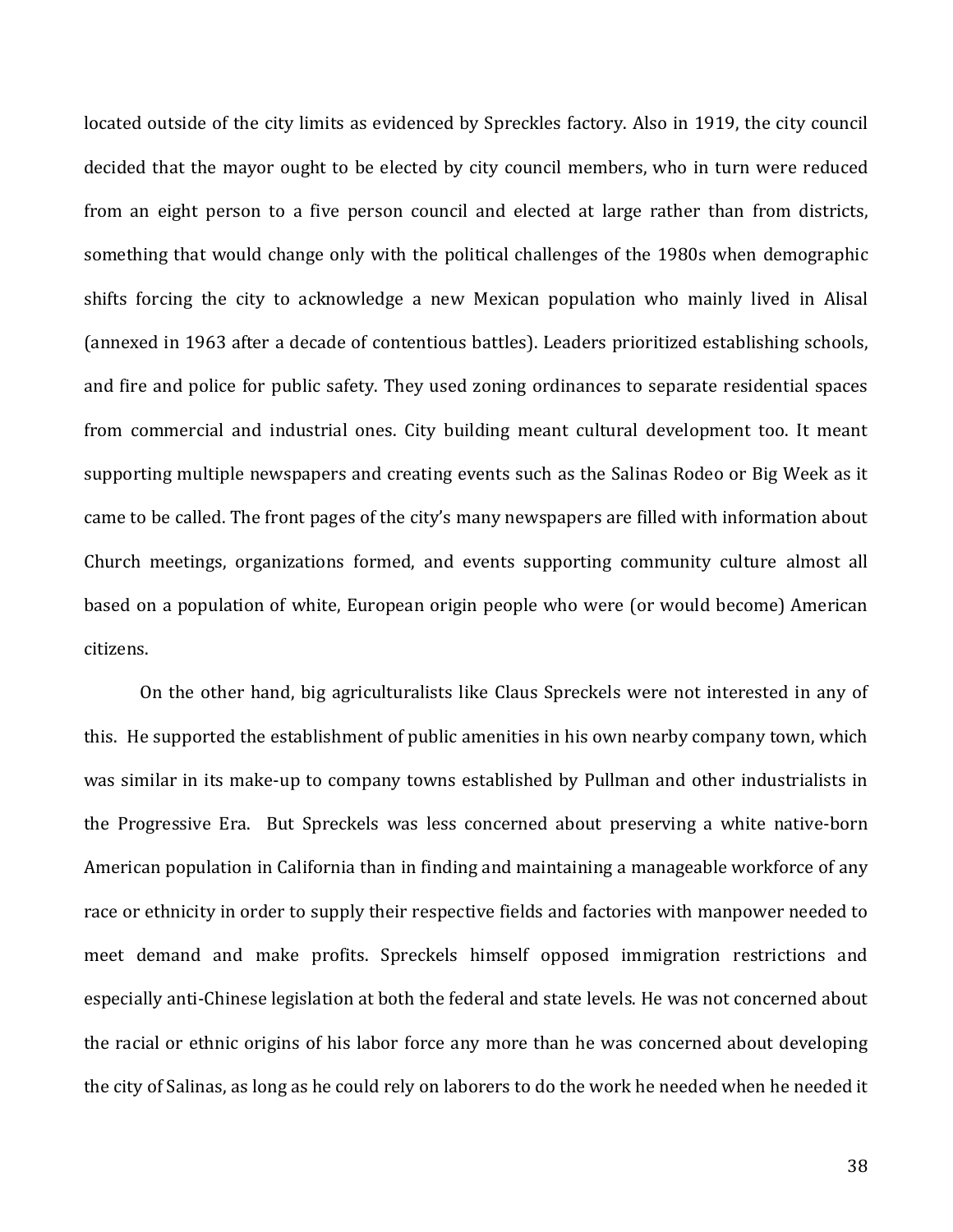at the lowest cost (and highest profit) to himself. That meant inviting a diverse population of laborers to the area, preferably divided by culture, race, religion, and language so as to make solidarity by class and organizing into unions as difficult as possible. <sup>73</sup>Many of these workers found living space either in housing provided by Spreckles or in nearby Alisal.

Spreckels was aided in his endeavor by international events. The 1898 Treaty of Paris, which ended the Spanish American War made the United States into an imperial power giving America hegemony over The Philippines, the Caribbean and Hawaii where laborers from all over Asia had been contracted to work on the rapidly expanding sugar plantations. In a strategy designed to control the massive labor force needed to produce the sugar, Hawaiian planters contracted laborers from a variety of countries around the globe suffering widespread poverty such as China, Portugal, Puerto Rico, Korea, the Philippines, and most importantly, Japan.

In the wake of the Treaty of Paris these new U.S. territories generated a wave of immigration to the United States mainland, particularly to California, that would alter the demographics of the state dramatically and also challenge agriculture over wages and working conditions both in the field and in production sheds.<sup>74</sup> By 1914 there were over 75,000 migrant farm laborers in the state of California originating from twenty-six different countries of origin.<sup>75</sup> In Monterey County, this played out sometimes in dramatic fashion. In February, 1904, "a

 $\overline{a}$ 

<sup>74</sup> See Carey McWilliams, *Factories in the Field: The Story of Migratory Farm Labor in California* (Santa Barbara and Salt Lake City, 1971 edition); Richard Steven Street, *Beasts of the Field: A Narrative History of California Farmworkers, 1769-1913* (Stanford: Stanford University Press, 2004); Daniel Cornford, ed., *Working People of California* (Berkeley: University of California Press, 1995); Cletus E. Daniel, *Bitter Harvest: A History of California Farmworkers, 1870-1941* (Berkeley: University of California Press, 1981).

<sup>73</sup> See Leonard J. Arrington, "Science government and Enterprise in Economic Development: The Western Beet Sugar Industry," *Agricultural History*, Vol. 41, No.1 (January, 1967).

<sup>75</sup> Annual Report, Commission on Immigration and Housing in California, 1914, cited in Carey McWilliams, *Factories in the Field: The Story of Migratory Farm Labor in California* (Peregrine Publishers, Inc.: Santa Barbara and Salt Lake City, 1971 edition), 163.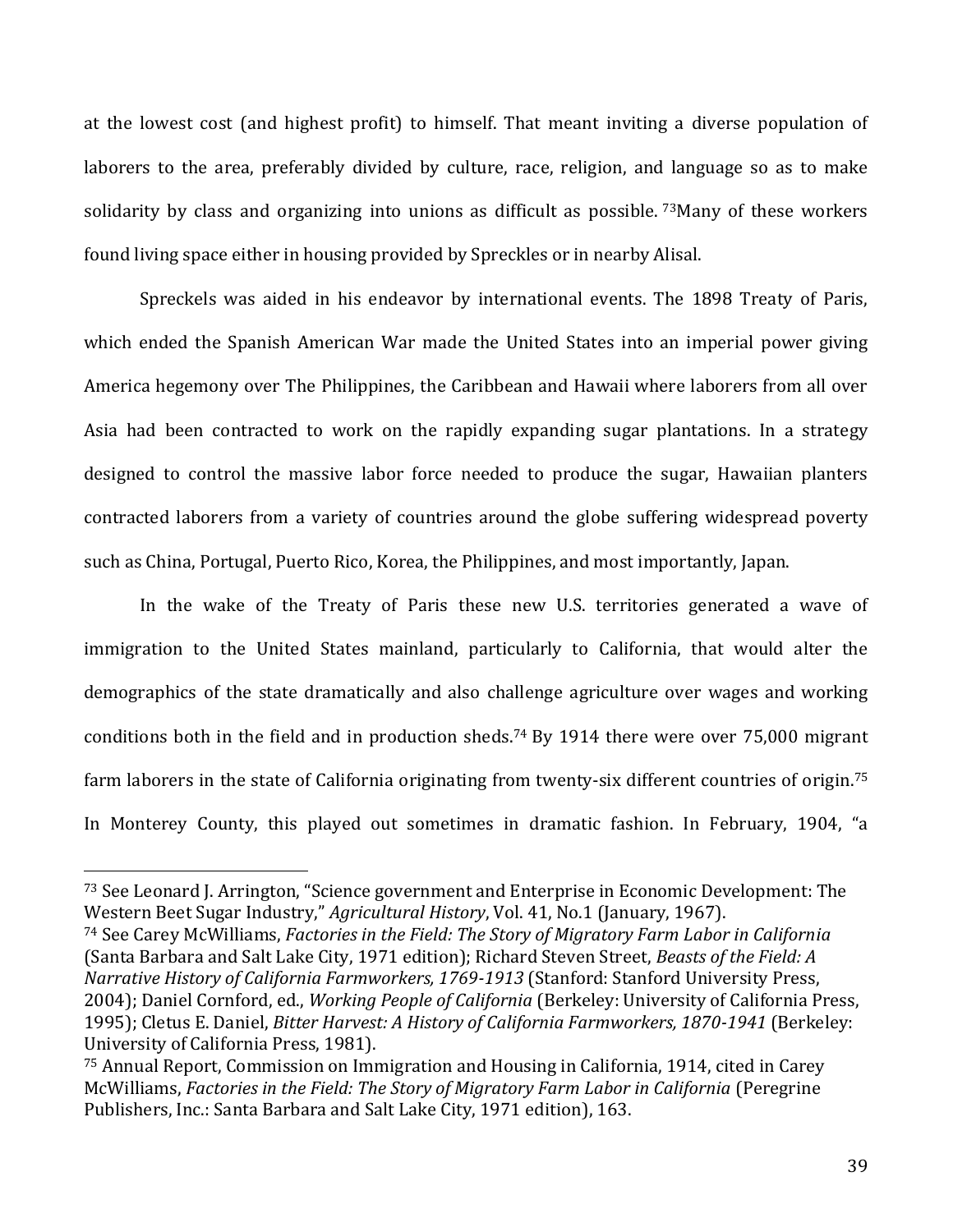disgruntled Italian" exploded a stick of dynamite under the house of Japanese workers who had been hired as replacements by the Southern Pacific Railroad, displacing the Italian and white workers from their jobs. The effort to "commit wholesale murder" against the Japanese was duly reported by the Salinas press in sympathy with the Japanese workers. The individual who was responsible, Pietro Farino, was prosecuted and jailed and described as "uncommunative [sic] and morose" as he awaited trial.<sup>76</sup>

## JAPANESE SETTLEMENT

l

The Japanese were arguably the most important new immigrant population during the period 1890 and 1920 in terms of the impact they had on California's politics, social dynamics, and economic life. As a result of their collective successes in agricultural production and marketing, Japanese immigrants were also deeply resented according to most scholarly accounts.<sup>77</sup>

A combination of high taxes and environmental catastrophes led to widespread poverty in Japan in the 1880s. According to an 1888 report in *The Japanese Weekly Mail*, "the distress among the agricultural class has reached a point never attained." This led to an out migration of over 200,000 Japanese people (180,000 to Hawaii alone) between 1885 and 1924.<sup>78</sup> Between 1885 and 1910 over thirty thousand Japanese workers (mostly men) came to California, and in so doing

<sup>76</sup> *Salinas Daily Index,* March, 1904, p. 3, Jim and Jeri Gattis Collection.

<sup>77</sup> See Charlotte Brooks, *Alien Neighbors, Foreign Friends: Asian Americans, Housing, and the Transformation of Urban California* (Chicago & London: University of Chicago Press, 2009); Scott Kurashige, *The Shifting grounds of Race: Black and Japanese Americans in the Making of MultiEthnic Los Angeles* (Princeton: Princeton University Press, 2008); Dolores Hayden, *The Power of Place: Urban Landscapes as Public History* (Cambridge, MASS: The MIT Press, 1995), 210-225; Eiichiro Azuma, *Between Two Empires: Race, History, and Transnationalism in Japanese America* (Oxford: Oxford University Press, 2005).

<sup>78</sup> See Carey McWilliams, *Factories in the Field: The Story of Migratory Farm Labor in California* (Peregrine Publishers, Inc.: Santa Barbara and Salt Lake City, 1971 edition); David Vaught, *Cultivating California: Growers, Specialty Crops, and Labor, 1875-1920* (Baltimore: The Johns Hopkins University Press, 1999), 77-78;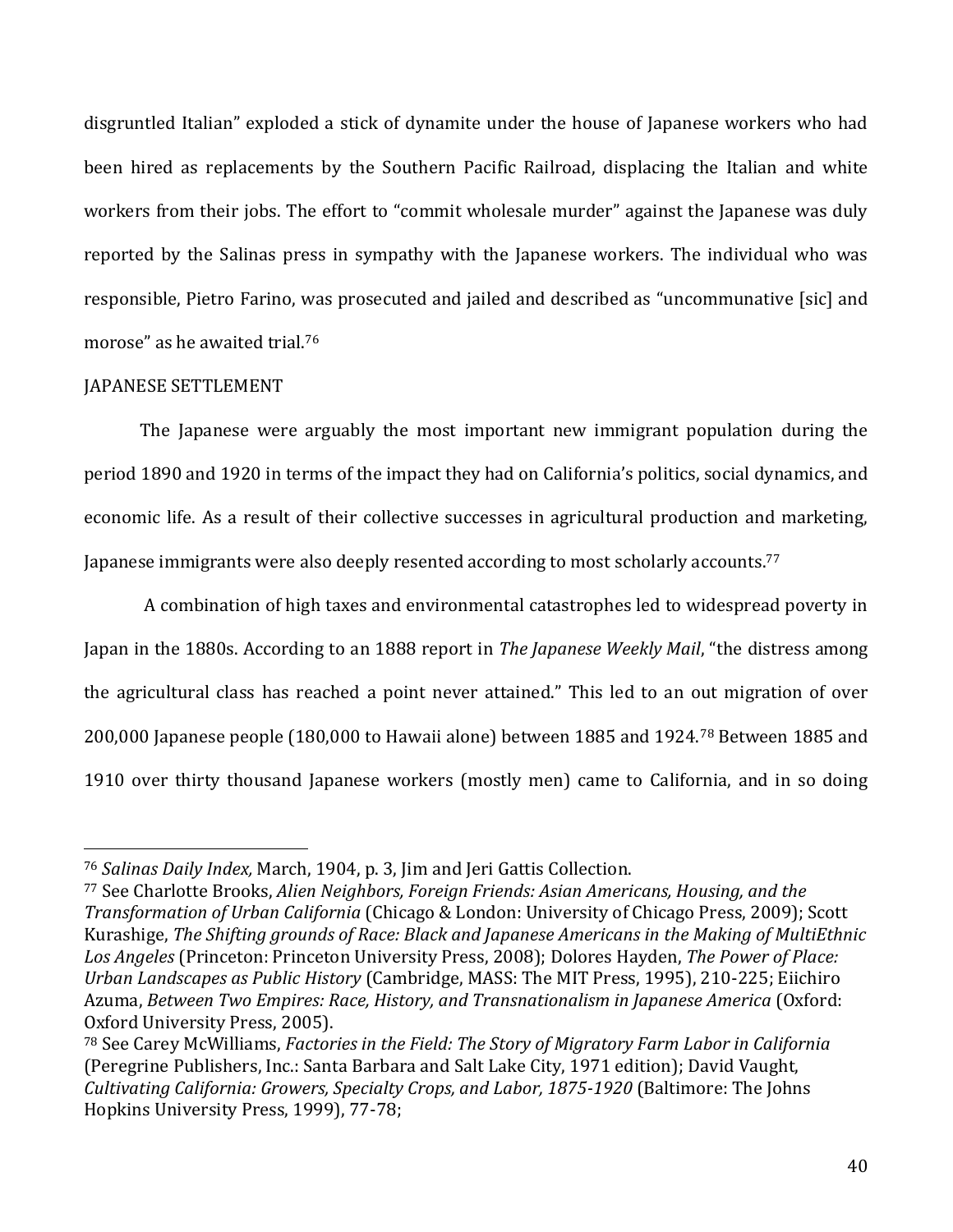replaced the Chinese as the main targets for anti-Asian backlash in the state.<sup>79</sup> An aggressive and newly empowered Japanese government protested fiercely against the mistreatment of Japanese immigrants in California, focusing specifically on the segregation of Japanese in San Francisco schools, which led to an international incident that required the direct intervention by U.S. President Theodore Roosevelt and ended in the famous Gentleman's Agreement of 1907. The agreement negotiated by Roosevelt between the U.S. and Japan ended further immigration from Japan, but allowed Japanese children into American public schools and prohibited racial segregation in other public settings. However, this agreement did not prevent the 1913 Alien Land Act in California that prohibited Japanese and other Asians from owning land, a critical marker of belonging especially in agricultural environments such as the Salinas Valley.

Immigrant Japanese men who came to Salinas in this era were mostly teenagers and young adults who originated predominantly from the island of Kyuushuu in the southern part of Japan. They were also entrepreneurial capitalists just like their native born American predecessors in Salinas. Like so many others, including Jesse Carr, they embarked on picaresque journeys before making their way to the Salinas Valley.<sup>80</sup> Unlike Carr, however, these young men would not benefit from friendships with American presidents to acquire wealth or social and political influence. After stretches in Mexico or Hawaii, they often arrived in San Francisco or Los Angeles working their way through the Imperial Valley as migrant farm laborers, sometimes traveling to Alaska, Seattle, and other parts of the Pacific Northwest and northern California, performing any labor they could find in order to survive before finally landing in Salinas Valley, which was one of

<sup>79</sup> See Tomás Almaguer, *Racial Fault Lines: Historical Origins of White Supremacy in California* (Berkeley: University of California Press, 1994) 157-158; Ronald Takaki, *Strangers from a Different Shore: A History of Asian Americans* (New York: Penguin Books, 1989), 81.

<sup>80</sup> *The Issei of the Salinas Valley: Japanese Pioneer Families Family Stories and Photos From the late 1800s to 1942* (Salinas Valley Japanese American Citizens League 2010).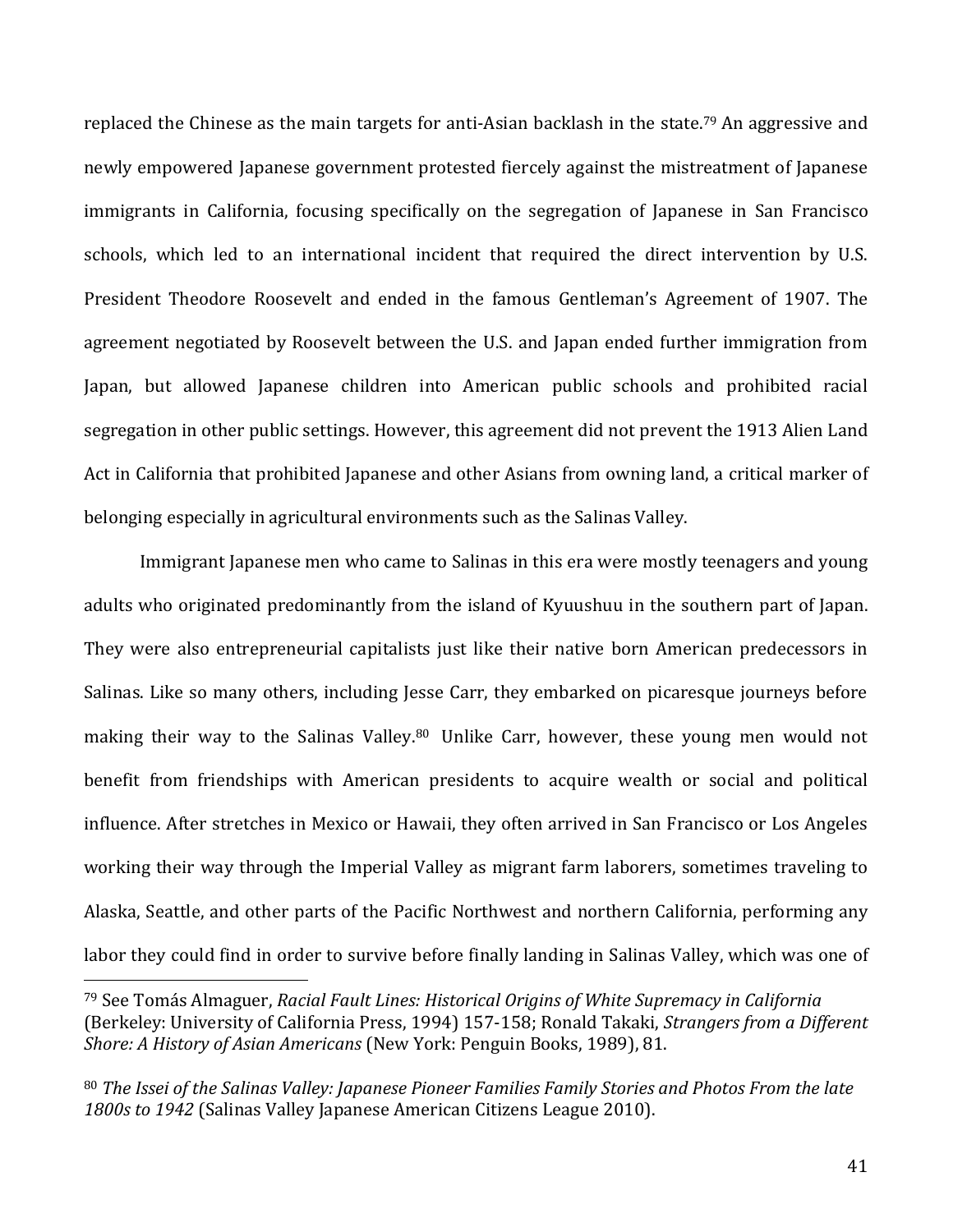the important destinations for them as a direct result of Spreckels and the growth of the sugar beet industry. According to activist historian and journalist Carey McWilliams:

In 1882 there were 132,300 Chinese in California but only 86 Japanese resided in the state…the importation of the Japanese [was due to] the development of sugar beet production. Here was a new farm industry, requiring an extremely arduous variety of hand labor, in connection with which the Japanese could be quietly and unobtrusively imported…Japanese farm laborers appeared in Fresno in 1890, Pajaro Valley in 1893 (in the sugar beet fields)…by 1904 they were to be found in every part of the state. There were 2,039 Japanese in California in 1890; by 1900 this figure had increased to 24,326, and by 1910 when the Chinese and Japanese populations were approximately equal, there were 72,156 Japanese in the state. 81

McWilliams used the sugar beet (and cotton industries) to argue that agricultural production in California was modeled on the industrialized East, in which laborers were little more than cogs in the industrial machine. However, he overlooked distinctions between industrialists like Spreckles and, in places like Salinas, people like Jesse Carr (farmer, business entrepreneur, civic leader), and smaller farmers (including the Japanese) who produced beets for sugar, like their counterparts in fruits, nuts, grapes, and specialty produce and who were land owners themselves (or aspiring land owners). Tenant farmers of all ethnicities did not necessarily perceive themselves to be part of a permanent, transient, exploited working class. They may have worked temporarily as farm laborers and labor contractors, but these were families who shared a deep belief in landownership as a means to socioeconomic mobility and political acceptance; the same values and dreams other Americans of their era had. They were horticulturalists at heart,

<sup>81</sup> Carey McWilliams, *Factories in the Field: The Story of Migratory Farm Labor in California* (Peregrine Publishers, Inc.: Santa Barbara and Salt Lake City, 1971), 105-106.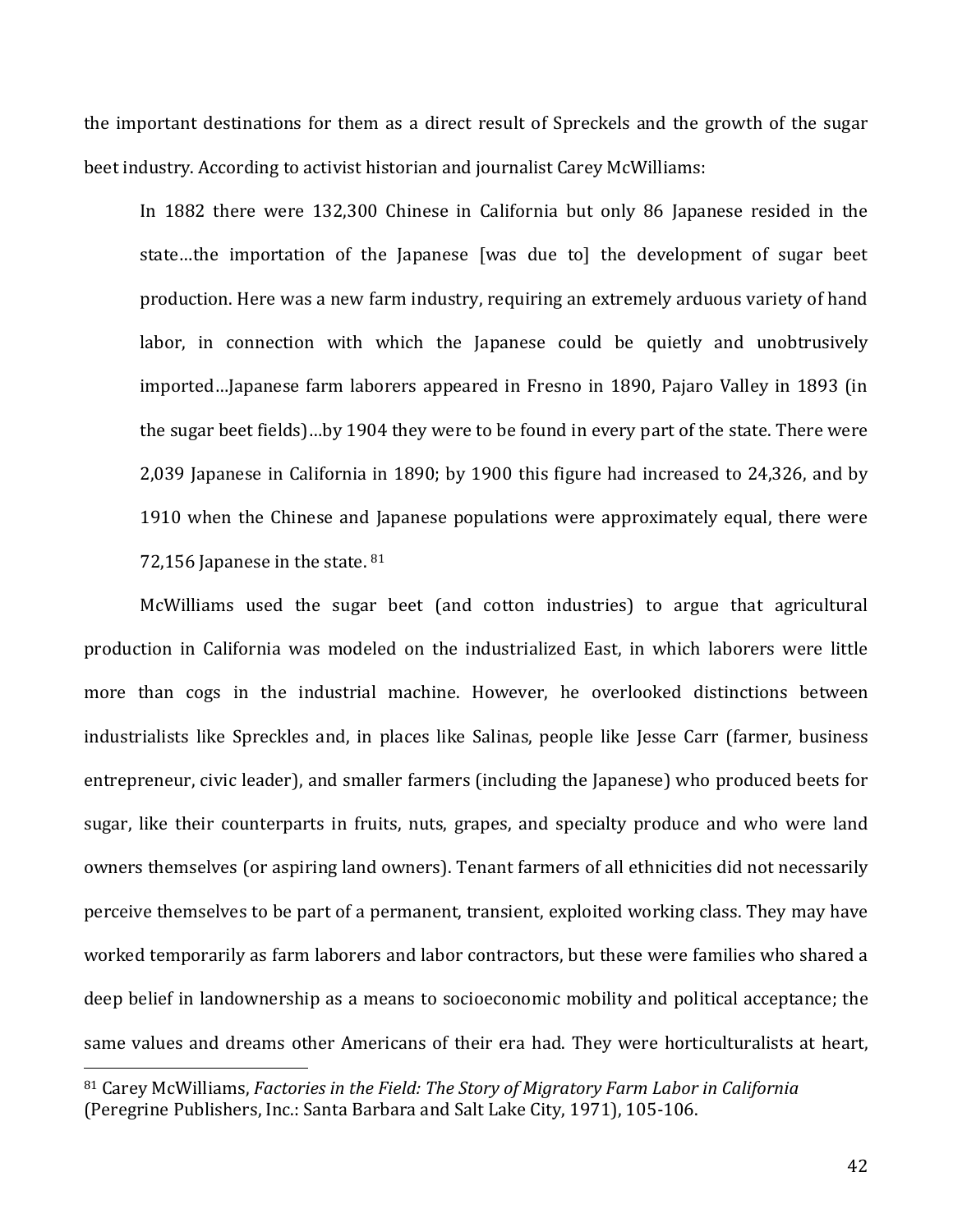deeply connected to the land and their specific crops and just as deeply bound to an ideal of civic life exemplified in the growth and development of Salinas. <sup>82</sup>

As Japanese farmworkers established themselves economically in California, they often returned to Japan to marry women chosen for them by their families, or were sent picture brides, women also selected by families and sent to America on behalf of the young men. Thus, as in other parts of the state, the first Japanese laborers arrived in the Salinas Valley to work as laborers or sharecroppers on farms (mostly connected with the Spreckels factory) soon after 1898. Many of them were young men whose presence led to the establishment of a boarding house in Salinas in 1898. The Japanese Mission Hall was created that year too, which soon became the Japanese Presbyterian Church, and a focal point of a significant and growing Japanese presence in Salinas Valley.<sup>83</sup> The Asian population was clearly underreported by early census takers, but showed an increase between 1890 and 1920, from 112 to 350. This included Chinese as well as Japanese, but was limited to the city of Salinas and did not factor in the increasingly large numbers of Japanese and other Asian families who lived on farms and ranches outside the city limits.

The Salinas Valley Japanese American Citizens League (JACL) published a chronicle of biographical sketches, *The Issei of Salinas Valley: Japanese Pioneer Families* in 2010 that documented in vivid detail the migration experiences of Japanese Issei in Salinas. Kichita Higashi, born in 1880, arrived in the United States via Mexico in 1913, where he worked in the silver mines, returning to Japan to marry Yaye Higashi, as arranged by his family and hers in 1919. He spent the 1920s in and around Hollister and Alisal, farming grapes, peas, and lettuce as a

<sup>82</sup> See David Vaught, "Factories in the Field Revisited," Pacific Historical Review, Vol 66, No.2 (May, 1997), 149-184; Cecilia Tsu, *Garden of the World: Asian Immigrants and the Making of Agriculture in California's Santa Clara Valley* (Oxford University Press, 2013).

<sup>83</sup> *The Issei of the Salinas Valley: Japanese Pioneer Families Family Stories and Photos From the late 1800s to 1942* (Salinas Valley Japanese American Citizens League 2010).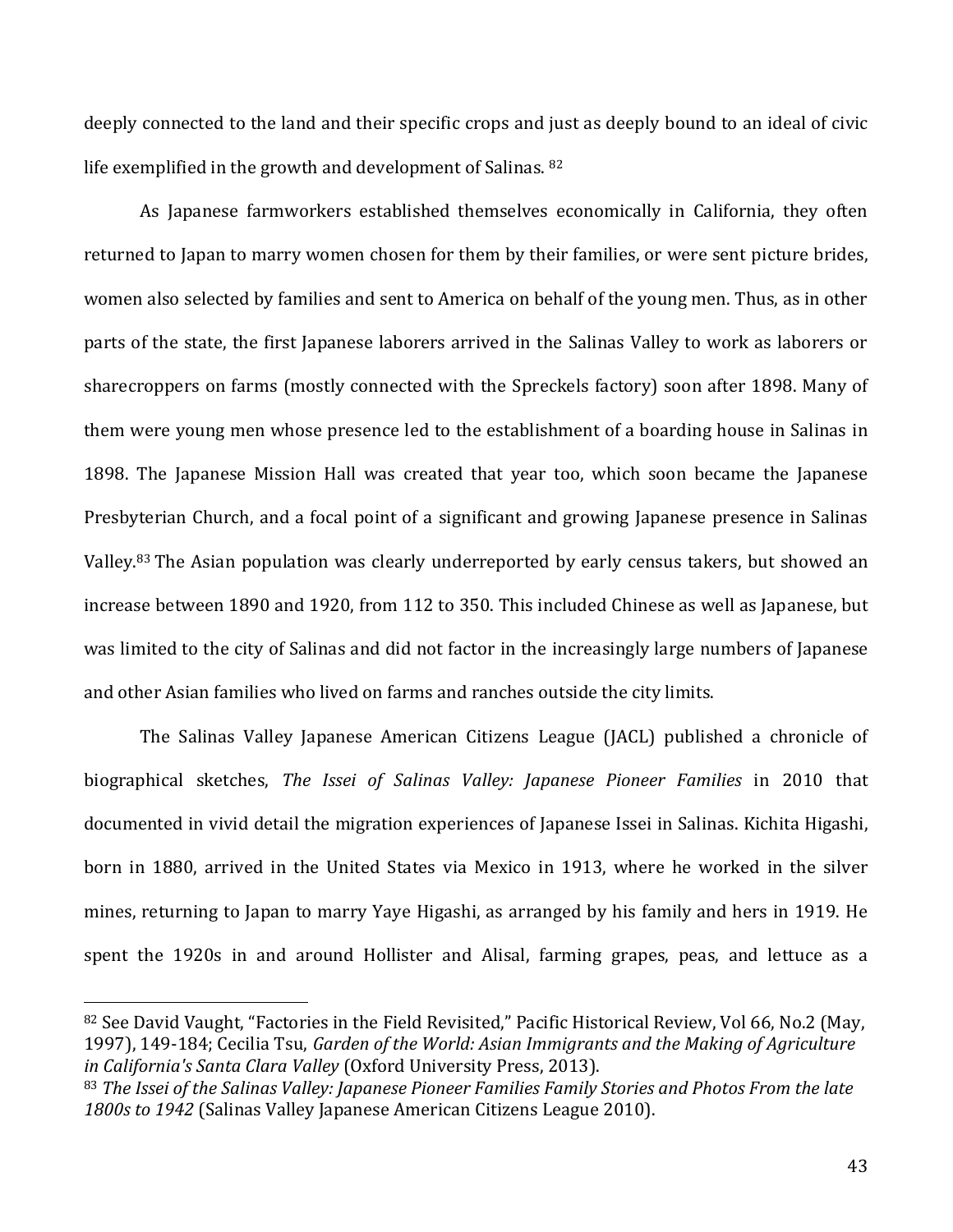sharecropper before leasing land to grow lettuce on his own in North Salinas. He was the father of four children.

Heishiro Frank Hirozawa, born in 1877, apprenticed as a blacksmith in Japan but joined a circus troupe at age eighteen as a way of reaching Vancouver, B.C., and from there America. He worked as a crewman for the railroad, which landed him in San Francisco where he sought aid from the Japanese Mission. The Mission connected him to the Spreckels family who employed him first as a stable boy, then kitchen aid, then labor contractor in the Salinas Valley. He helped plant the rows of eucalyptus and walnut trees which still line Abbott Street linking the town of Spreckels to Salinas. His stepmother's niece, Yoshi Teraji, arrived from Japan to marry him in 1913 as arranged by their respective families. He and his young family embarked on a life of farming throughout the Salinas Valley, first as a sharecropper then as a tenant farmer leasing his land to grow his own crop. An ambitious innovator, he was the first farmer in Salinas to grow celery. Heishiro and Yoshi had eight children, three of whom died in childhood.

Heizuchi Yamamoto and Unosuke Shikuma, both born in Japan in the 1880s, became partners with two native-born Americans, Henry Hyde and Orrin Eaton. The two Japanese men needed American citizens as partners and official titleholders after the 1913 law to grow berries. Their enterprise, The Oak Grove Berry Farm, was subsequently deemed "the largest and most productive strawberry operation in the world" by 1921 with approximately twenty families employed as sharecroppers to produce over three million baskets of strawberries per year by 1919. Moreover, they were responsible for a critical innovation in marketing and transporting their berry crop, inventing a pre-cooling van that allowed them to utilize ice "on the chassis of a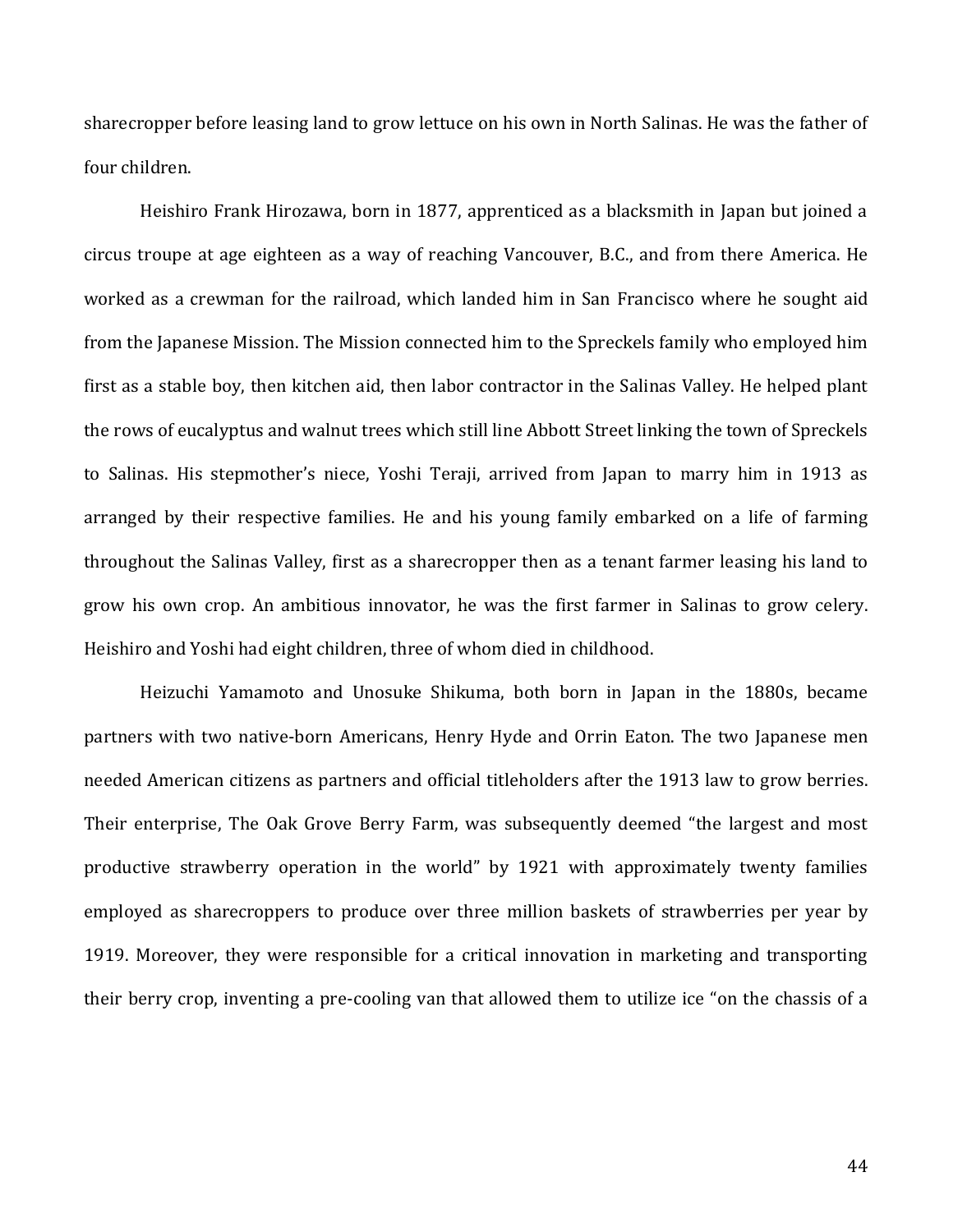Pierce Arrow truck to haul their berries to San Jose for shipment to the East Coast in refrigerated rail cars."<sup>84</sup>

The Hibino family in Salinas represented this model too. Frank Kosaku Hibino arrived in San Francisco sometime in the 1910s at the age of sixteen. His older brother and father had lived and worked in San Francisco and its hinterland towns for a decade prior to his arrival, but his father returned to Japan just as Kosaku arrived in America, where he passed away. Kosaku nonetheless remained in the United States attending San Francisco public schools, learning English, and absorbing American customs and culture. He also spent time with his brother and extended family members working on farms in Vacaville during school breaks. In 1923, Kosaku returned to Japan, married a younger daughter of a large Japanese farming family, Sen Kobayashi, and subsequently moved with her to Vacaville to start a family. In Vacaville, Kosaku deviated from the pattern of farm labor that most Japanese immigrants followed and apprenticed himself to a shoe repairman. He moved to Salinas where he opened a small repair shop on West Alisal Street between Main and Salinas streets. His family lived above the store in downtown Salinas and raised three children, Chiyeko, Henry, and Mary until the 1930s when the family moved onto a farm in nearby Soledad having suffered from losses due to the impact of the Great Depression in the 1930s. Henry would become Salinas's first Japanese American mayor in 1973.<sup>85</sup>

The early Hibino family story illustrated the ways Japanese immigrants in Salinas and in other towns in Northern California agricultural regions experienced life differently than their

<sup>84</sup> *The Issei of the Salinas Valley: Japanese Pioneer Families Family Stories and Photos From the late 1800s to 1942* (Salinas Valley Japanese American Citizens League 2010). <sup>85</sup> Interview by Carol Lynn McKibben with Henry and Kent Hibino, March 6 2018, Salinas California.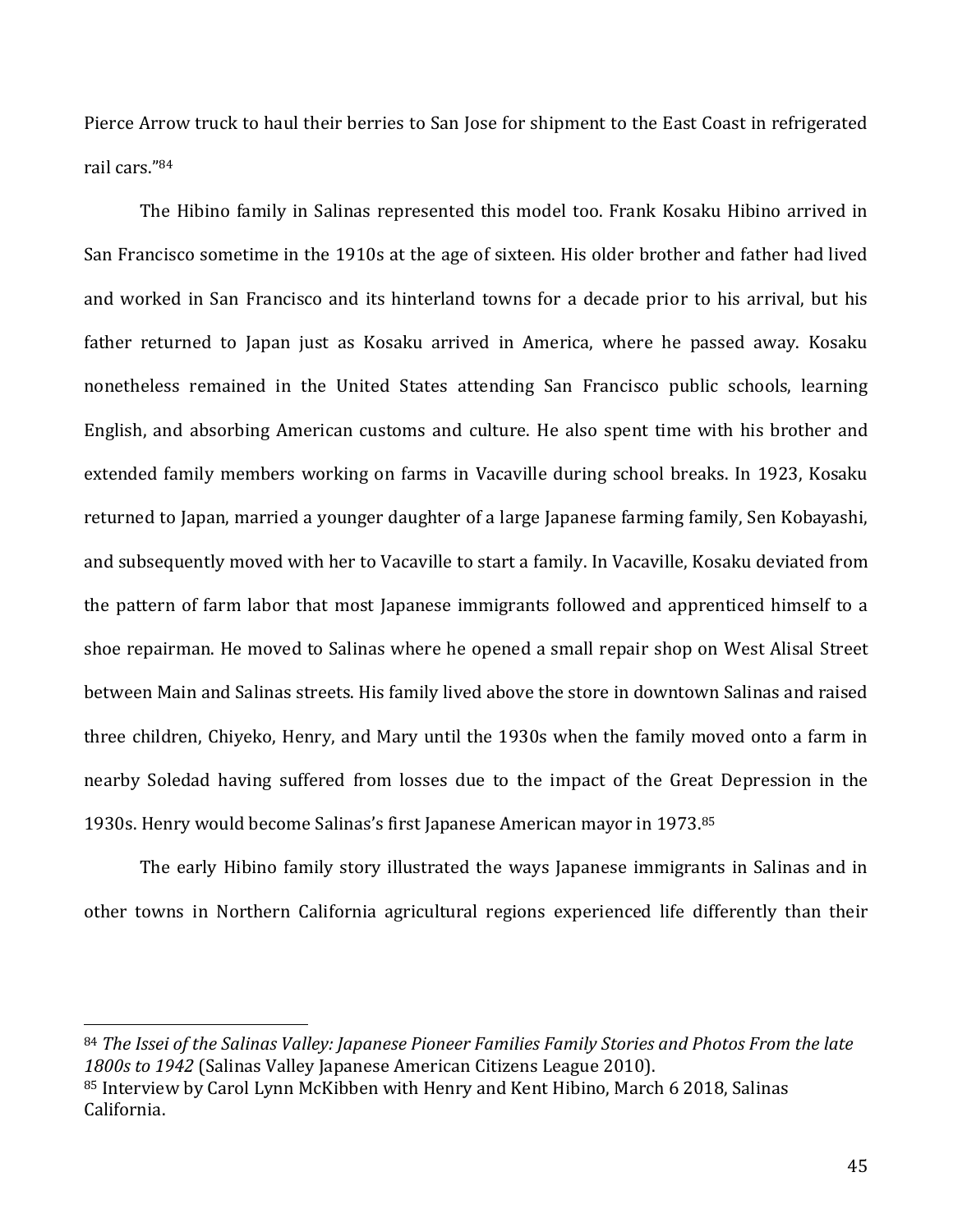cohorts in San Francisco (or Los Angeles).<sup>86</sup> Japanese people comprised only a tiny percentage of the population in smaller agriculturally based municipalities and were counted in the racial category "Asian" along with Chinese, Sikhs, and increasingly, Filipinos. Although the Asian population increased in Salinas from 350 in 1920 to 834 in 1930, they held steady as 8.1 percent of the total population of Salinas. By contrast, in San Francisco and Los Angeles, Japanese migrants formed a significant enough minority that they were forced into separate and rigidly controlled sections of the city known in San Francisco as "Japantown" and in Los Angeles as "Little Tokyo."<sup>87</sup>

Yet, Salinas's residents expressed similar fears mixed with admiration for Japanese presence and work ethic in the city and in the surrounding agricultural areas. According to one observer in Salinas admonishing teenagers at a public forum in 1921: "Another important point we must lose is that it is a disgrace to labor with ones hands…We let the Japanese come in and do the constructive work of this nature and then howl about more production when our own people will not produce to the limit...[referring to] two Japanese topping beets last year who were graduates of the University of Tokyo…we shall need to look to our laurels or the Japanese will get ahead of us," he cautioned.<sup>88</sup>

Japanese families were determined to acquire land and property like other Americans rather than remain as permanent members of the non-landowning working class. They were able to accomplish their goals of proprietorship before the 1913 Alien Land Act that disallowed land

<sup>86</sup> Linda Ivey, "Ethnicity in the Land: Lost Stories in California Agriculture," *Agricultural History*, Vol. 81, No 1, (Winter, 2007).

<sup>87</sup>See Charlotte Brooks, *Alien Neighbors, Foreign Friends: Asian Americans, Housing, and the Transformation of Urban California* (Chicago & London: University of Chicago Press, 2009); Scott Kurashige, *The Shifting grounds of Race: Black and Japanese Americans in the Making of MultiEthnic Los Angeles* (Princeton: Princeton University Press, 2008).

<sup>88</sup> *Salinas Daily Journal* Tuesday March 1, 1921, front page Steinbeck Library Collection.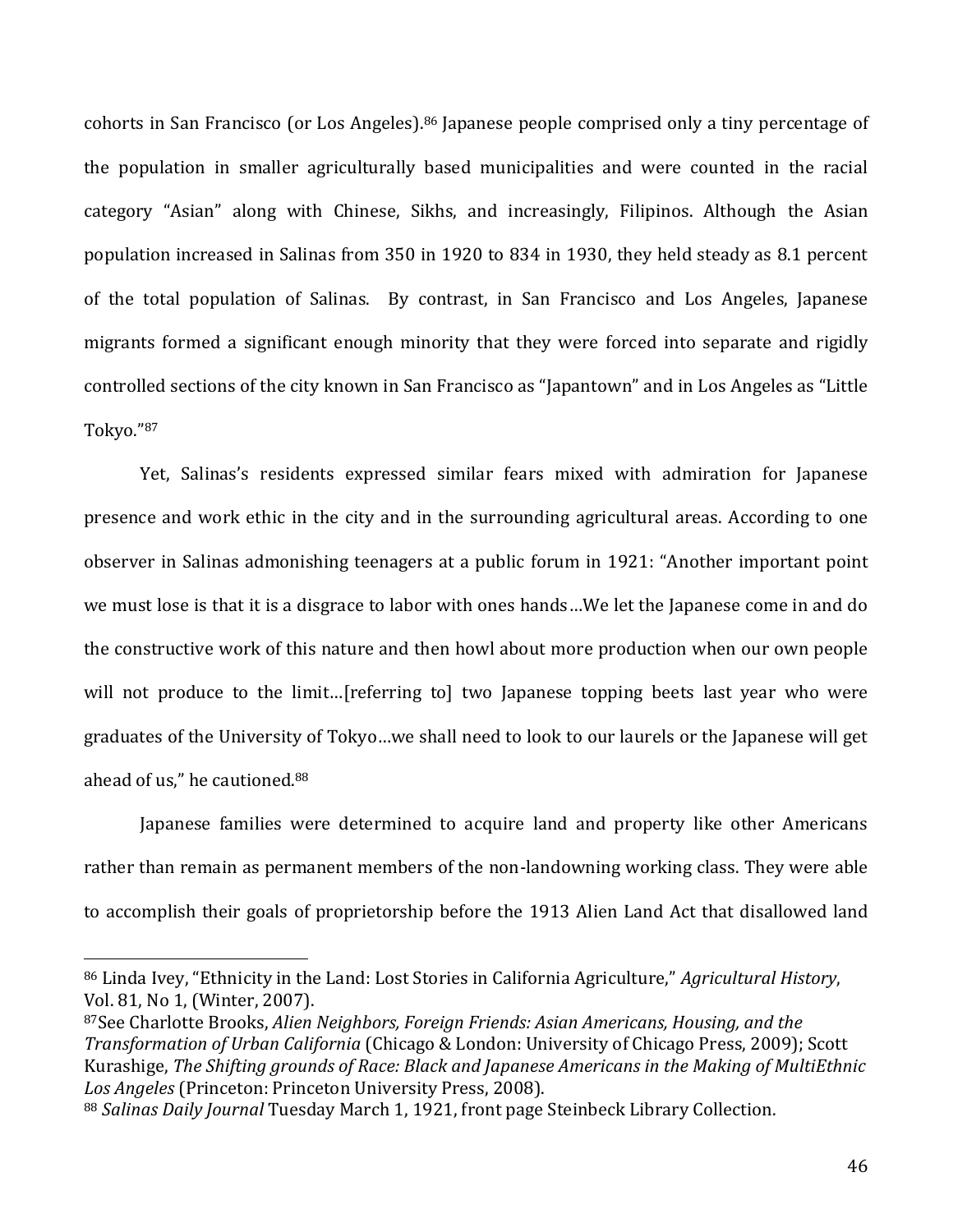ownership for aliens deemed unassimilable, which included all Asians. After that legislation passed in California and in other states throughout the West where Asians were immigrating in growing numbers, Japanese people felt distinct hostility to their presence by native-born white Americans. There is little evidence of overt anti-Japanese feeling in Salinas however, at least before Pearl Harbor, although like other rural communities in California, Salinas's residents generally supported the 1920 initiative that strengthened the Alien Land Law of 1913. When mentioned in the pages of Salinas's daily newspapers, Japanese people were referred to with respect and even deference. In July, 1911 for example, *The Salinas Daily Index* reported as frontpage news the death of one Mrs. Sei Nishi, "wife of H. Nishi, a well to do Japanese farmer" who had just passed away from cancer, in the same way that the paper routinely reported deaths of other prominent members of Salinas's white community.<sup>89</sup>

Japanese residents of California nonetheless found ingenious ways to survive and even thrive in the oppressive environment of the 1910s and 1920s, such as leasing land or putting titles in the names of their children who were United States citizens by virtue of being born in America, according to the birthright citizenship clause under the Fourteenth Amendment. They made strenuous efforts to show that they could fit into American society through education in American schools, mastering English, adopting Christianity, and dressing in Western attire. All of these strategies made for a successful immigration experiences in the early years of the century and were clearly evident in the chronicle of the Issei produced by the Salinas JACL, which showed photographs of families usually dressed in western clothing, smiling, successful, with numerous children. Most importantly, the Japanese families in the Salinas Valley did not necessarily live in Salinas's Chinatown, but in north Salinas, or in Alisal or on the farms and ranches throughout the

<sup>89</sup> *The Salinas Daily Index,* July, 1911, Jim and Jeri Gattis Collection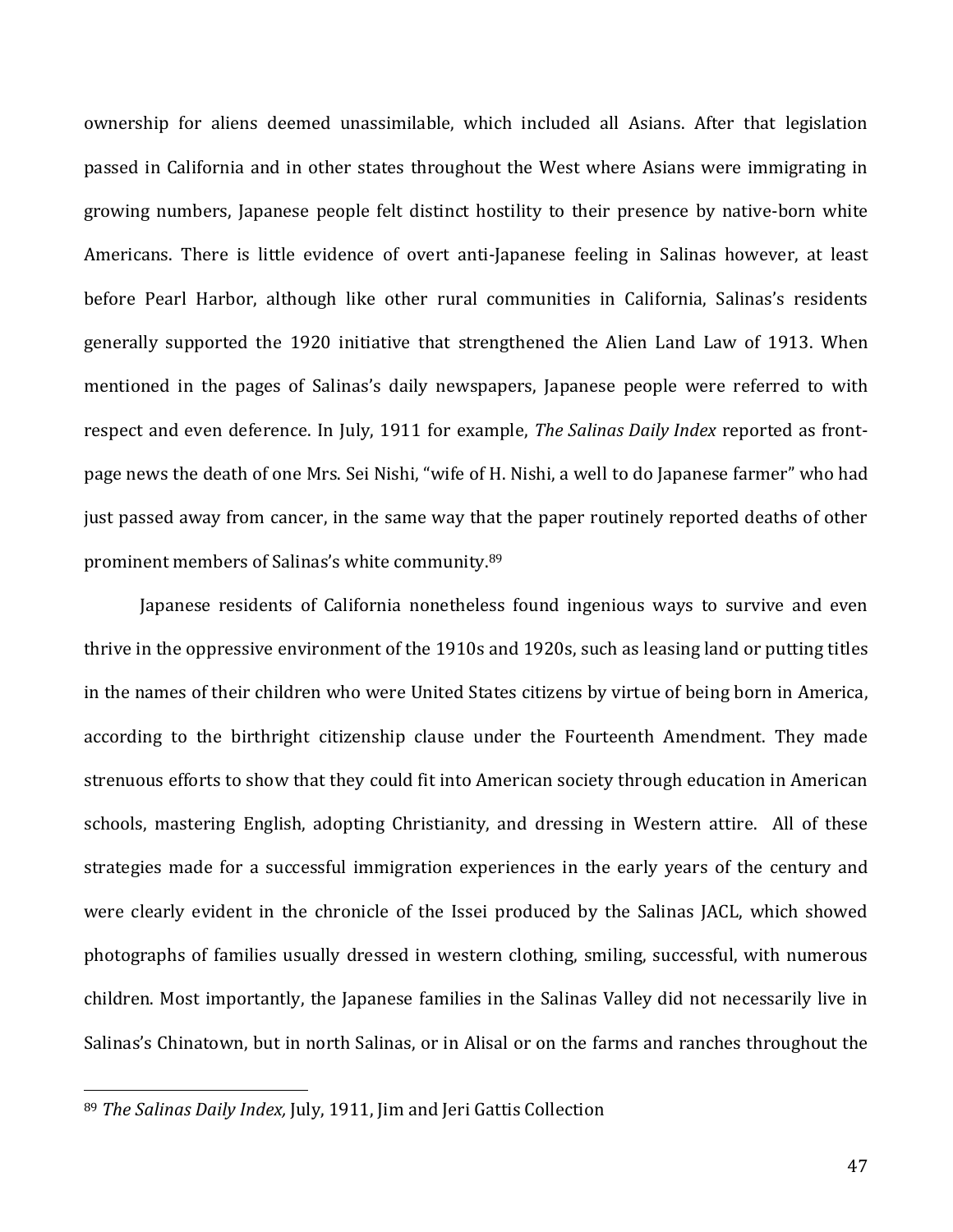valley. They developed positive working relationships with native-born Americans that remained so until the bombing of Pearl Harbor and the subsequent internment of the entire population of Japanese Californians in 1941, which came as a brutal shock to them.

Japanese children were as fully integrated into Salinas's schools as other immigrant children, including other Asian groups, as photographs and school records showed. In one school photograph taken in 1923 there are 8 Japanese students pictured out of a class of 23, a significant percentage of the class.<sup>90</sup>

In the early decades of the twentieth century, Japanese residents of Salinas contributed to the transformation of agriculture in the Salinas Valley and also occupied city space in neighborhoods in the north and east, which always remained multiracial and multicultural. They were business owners, farmworkers, labor contractors, supervisors, keepers of boarding houses. They worked most often as tenant farmers who leased land from Spreckels (and others) in order to grow beets for processing in Spreckels plant or to plant and lettuce, celery, and berries for markets nearby. Moreover, Spreckels depended on the Japanese as managers to supervise the increasingly multiracial workforce he imported and needed to grow beets and transform them into sugar.

Spreckels' enterprise also intertwined with another development connected to international relations on the heels of the Spanish American War and following that, World War I. The Spanish American War was fought primarily in the Pacific. It meant an expansion of the nearby military base of Fort Ord and federal investment and interest in the region. The aftermath of the war created a new stream of Filipino immigration to all parts of California now that the Philippines had become a U.S. possession and Filipinos "insular subjects" of the United States with

<sup>90</sup> *The Issei of the Salinas Valley: Japanese Pioneer Families Family Stories and Photos From the late 1800s to 1942* (Salinas Valley Japanese American Citizens League 2010).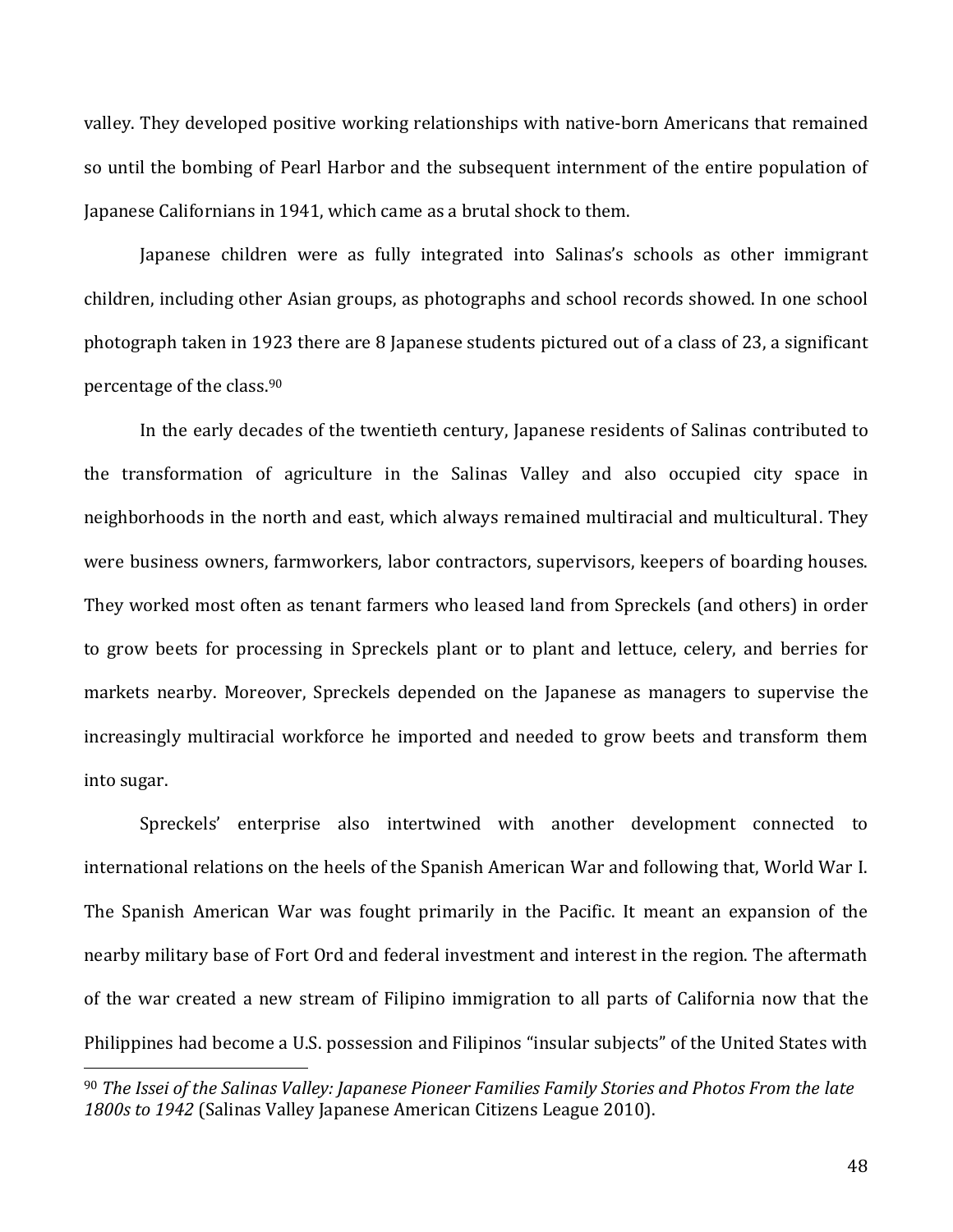free access to immigration in contrast to other excluded Asian groups.<sup>91</sup> These migrants included a new and more diverse contingent of workers, students and elites who sought better economic conditions and education in America than they might have in their countries of origin. Filipinos who came to the Salinas Valley in the first years of the century formed a complex community made up of unskilled workers in the fields, but also an important contingent of labor contractors, educated professionals who made a strong, stable, middle class presence in the city throughout the 1920s and after, as discussed in more detail in the following chapter.

The new demographic in Salinas (just as in other parts of California and the rest of urban America) coincided with the height of so-called scientific racism in American thought. The greatest intellectual and political leaders of the day espoused and championed it. This pseudo science divided the human species into specific, measurable and definable categories with Northern Europeans occupying the highest rung of the human ladder and blacks at the bottom, but with multiple spaces in between for Asians, Southern Europeans and Eastern Europeans. An individual's physical characteristics were used to determine everything from intelligence to character. Conclusions about groups of people based on size and shape of heads, skin color, facial features, even stature and size drove politics and policymaking on everything from zoning to immigration in the years between 1880 and until the end of World War II. This ideology was fundamental to what became known as the Eugenics Movement in American society and was integral to the Progressivism that dominated American life and legislation in the 1890s through the 1940s. For many Progressives, citizenship status, opportunities for housing, employment, education, and any kind of upward mobility depended upon race more than class or gender or any other characteristic or consideration. One's skin color and facial features signified one's place in

<sup>91</sup> Rick Baldoz, *The Third Asiatic Invasion: Empire and Migration in Filipino America, 1898-1946* (New York and London: New York University Press, 2011), 32-33.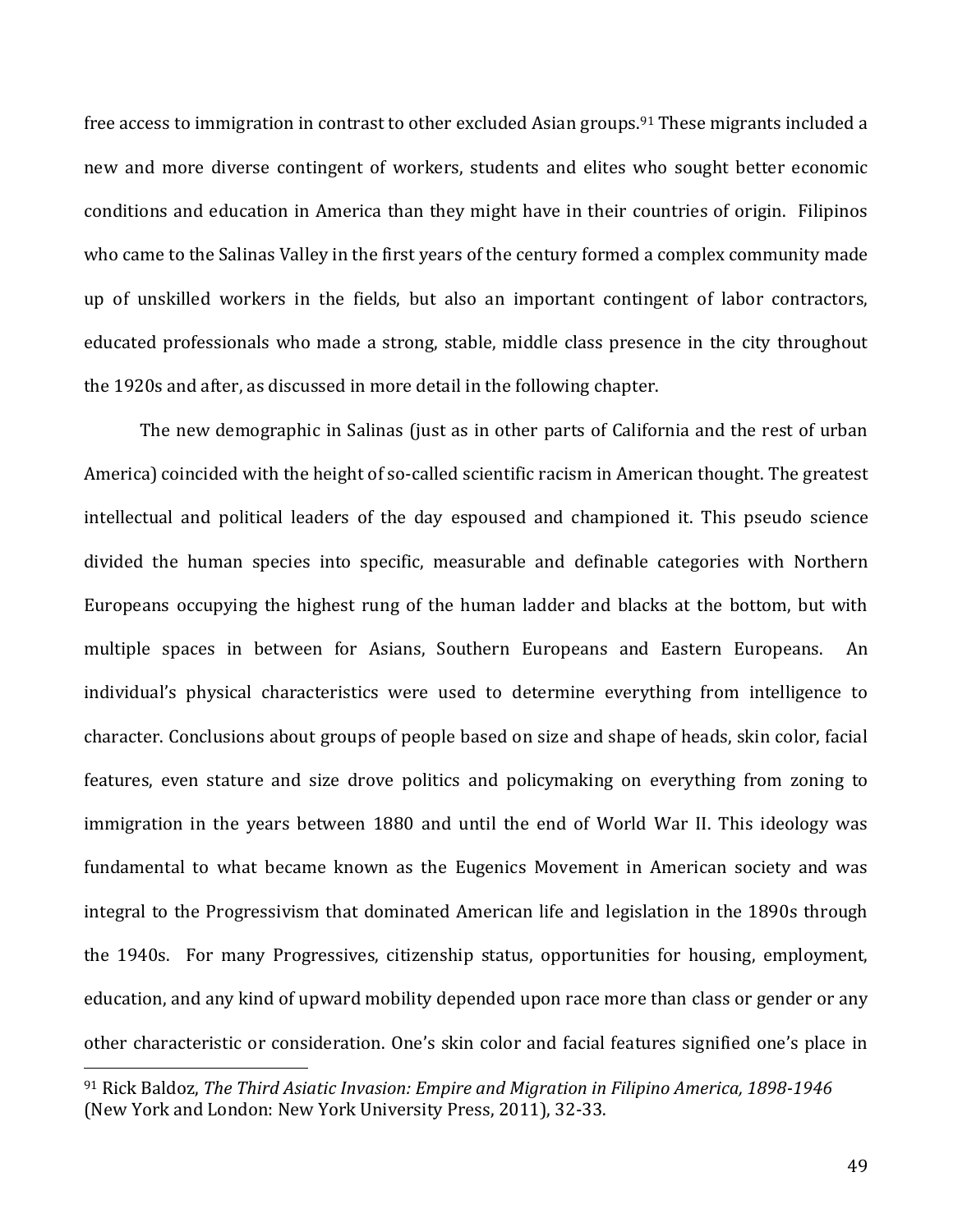society. In this, Salinas's residents were no different than any other metropolis in California or in America. However, and like other regional rural centers in California, its smaller size and the increasing multiplicity of groups that had room to spread out beyond the city center in addition to its dependence on agriculture as its economic base created a far more inclusive environment than that of larger municipalities or smaller towns that had less diversity of population or less space to accommodate newcomers. 92

Thus, between 1898 when the Spreckels factory went into operation and 1920s when it was at full production and benefiting from needs brought on by World War I, a confluence of factors transformed Salinas into a commercial center populated by white Midwesterners, European immigrants, Asians, and Mexicans. Salinas depended on the beet sugar industry as its economic base and driving force, but lettuce was emerging as a new giant in agriculture by the 1920s. Salinas's city leaders worked on infrastructure and gradually expanded the city footprint, focusing on meeting the needs of a growing middle class population. Salinas's residents at the turn of the new century like their counterparts elsewhere in the state and the nation shared a strong middle class politics, hostile to monopolies and big corporations, but just as hostile to radical labor unions such as the increasingly popular I.W.W. (Industrial Workers of the World) and the growing Communist Party.

At the turn of the nineteenth century and throughout the early years of the twentieth Salinas could be described as a California urban community aiming to create an industrial

<sup>92</sup> See Stephen J. Pitti, *The Devil in Silicon Valley: Northern California, Race, and Mexican Americans* (Princeton and Oxford: Princeton University Press, 2003); Dawn Bohulano Mabalon, *Little Manila is in the Heart: The Making of the Filipina/o Community in Stockton, California* (Durham and London: Duke University Press, 2013); Charlotte Brooks, *Alien Neighbors, Foreign Friends: Asian Americans, Housing, and the Transformation of Urban California* (Chicago & London: University of Chicago Press, 2009); Scott Kurashige, *The Shifting grounds of Race: Black and Japanese Americans in the Making of MultiEthnic Los Angeles* (Princeton: Princeton University Press, 2008)